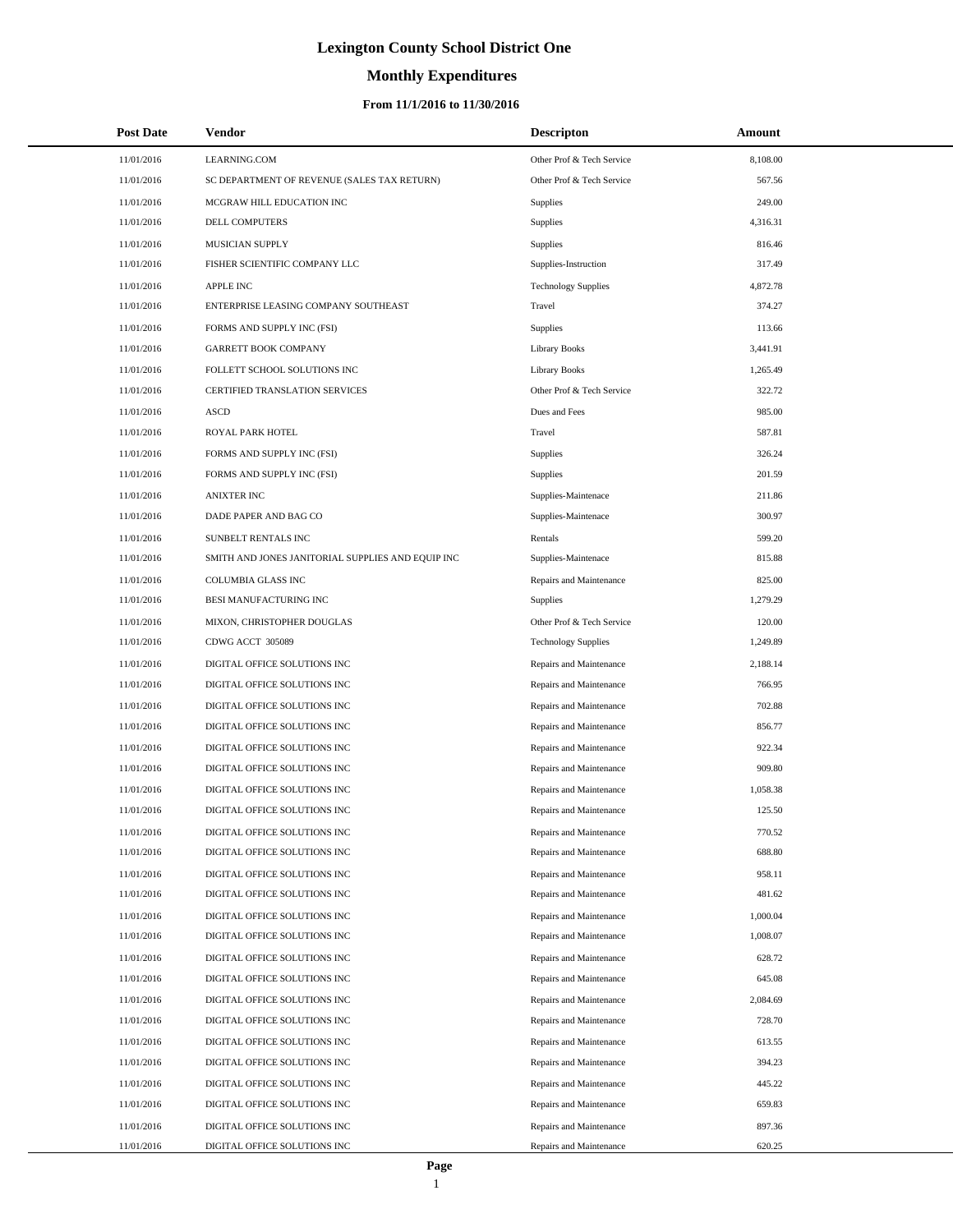# **Monthly Expenditures**

| <b>Post Date</b> | Vendor                                             | <b>Descripton</b>              | Amount    |
|------------------|----------------------------------------------------|--------------------------------|-----------|
| 11/01/2016       | <b>NCS PEARSON</b>                                 | Supplies                       | 147.98    |
| 11/01/2016       | US INK AND TONER INC                               | Supplies                       | 483.19    |
| 11/01/2016       | FORESTRY SUPPLIERS INC                             | Supplies                       | 969.20    |
| 11/01/2016       | <b>DELTA EDUCATION</b>                             | Supplies                       | 763.09    |
| 11/01/2016       | FREY SCIENTIFIC                                    | Supplies                       | 251.77    |
| 11/01/2016       | WARDS NATURAL SCIENCE EST LLC                      | Supplies                       | 167.85    |
| 11/01/2016       | FORMS AND SUPPLY INC (FSI)                         | Supplies                       | 126.73    |
| 11/01/2016       | US INK AND TONER INC                               | Supplies                       | 132.22    |
| 11/01/2016       | US INK AND TONER INC                               | Supplies                       | 132.22    |
| 11/01/2016       | US INK AND TONER INC                               | Supplies                       | 132.22    |
| 11/01/2016       | ADAIR PIANO LLC                                    | Pupil Activity                 | 190.00    |
| 11/01/2016       | SCHOOL SPECIALTY INC                               | Pupil Activity                 | 120.09    |
| 11/01/2016       | MUSICIAN SUPPLY                                    | Pupil Activity                 | 533.93    |
| 11/01/2016       | MUSICIAN SUPPLY                                    | Pupil Activity                 | 175.43    |
| 11/01/2016       | <b>BSN SPORTS</b>                                  | Pupil Activity                 | 828.18    |
| 11/01/2016       | FORT MILL HIGH SCHOOL                              | Pupil Activity                 | 225.00    |
| 11/01/2016       | T AND T SPORTS                                     | Pupil Activity                 | 481.50    |
| 11/01/2016       | <b>BSN SPORTS</b>                                  | Pupil Activity                 | 298.53    |
| 11/01/2016       | <b>BSN SPORTS</b>                                  | Pupil Activity                 | 712.62    |
| 11/01/2016       | MCCARTHY, PAT                                      | Pupil Activity                 | 150.00    |
| 11/01/2016       | <b>BSN SPORTS</b>                                  | Pupil Activity                 | 1,149.19  |
| 11/01/2016       | <b>BSN SPORTS</b>                                  | Pupil Activity                 | 670.89    |
| 11/01/2016       | THE VERNON COMPANY                                 | Pupil Activity                 | 656.97    |
| 11/01/2016       | PECKNEL MUSIC CO INC                               | Pupil Activity                 | 116.84    |
| 11/02/2016       | PURCHASED SERVICE                                  | Travel                         | 129.60    |
| 11/02/2016       | PURCHASED SERVICE                                  | Travel                         | 122.04    |
| 11/02/2016       | FRANKLIN COVEY                                     | Inst Prog Improvement          | 4,950.00  |
| 11/02/2016       | FRANKLIN COVEY                                     | Supplies                       | 1,102.23  |
| 11/02/2016       | <b>HEINEMANN</b>                                   | Supplies                       | 540.00    |
| 11/02/2016       | <b>HEINEMANN</b>                                   | Supplies-Immersion             | 353.50    |
| 11/02/2016       | US INK AND TONER INC                               | Supplies                       | 1,155.03  |
| 11/02/2016       | APPLE INC                                          | <b>Technology Supplies</b>     | 203.30    |
| 11/02/2016       | US INK AND TONER INC                               | Supplies                       | 523.03    |
| 11/02/2016       | PALMETTO STRINGS                                   | Repairs and Maintenance        | 2,000.00  |
| 11/02/2016       | BLICK ART MATERIALS LLC                            | Supplies                       | 901.60    |
| 11/02/2016       | LEXINGTON COUNTY SCHOOL DIST 1                     | <b>Pupil Transportation</b>    | 362.70    |
| 11/02/2016       | STATE DEPARTMENT OF EDUCATION LEX DIST ONEBUS SHOP | Pupil Transportation           | 965.96    |
| 11/02/2016       | PURCHASED SERVICE                                  | Travel                         | 189.00    |
| 11/02/2016       | PINE GROVE INC                                     | Tuition                        | 1,981.13  |
| 11/02/2016       | PURCHASED SERVICE                                  | Travel                         | 101.14    |
| 11/02/2016       | PURCHASED SERVICE                                  | Travel                         | 131.11    |
| 11/02/2016       | MEDSHORE AMBULANCE SVC GOLD CROSS AMBULANCE SVC    | Other Prof & Tech Service      | 1,100.00  |
| 11/02/2016       | FOLLETT SCHOOL SOLUTIONS INC                       | <b>Library Books</b>           | 1,264.15  |
| 11/02/2016       | FOLLETT SCHOOL SOLUTIONS INC                       | <b>Library Books</b>           | 371.91    |
| 11/02/2016       | CERTIFIED TRANSLATION SERVICES                     | Other Prof & Tech Service      | 327.20    |
| 11/02/2016       | GREENE FINNEY AND HORTON LLP                       | <b>Bd of Ed Audit Services</b> | 25,000.00 |
| 11/02/2016       | PURCHASED SERVICE                                  | Travel                         | 131.76    |
| 11/02/2016       | PURCHASED SERVICE                                  | Travel                         | 104.22    |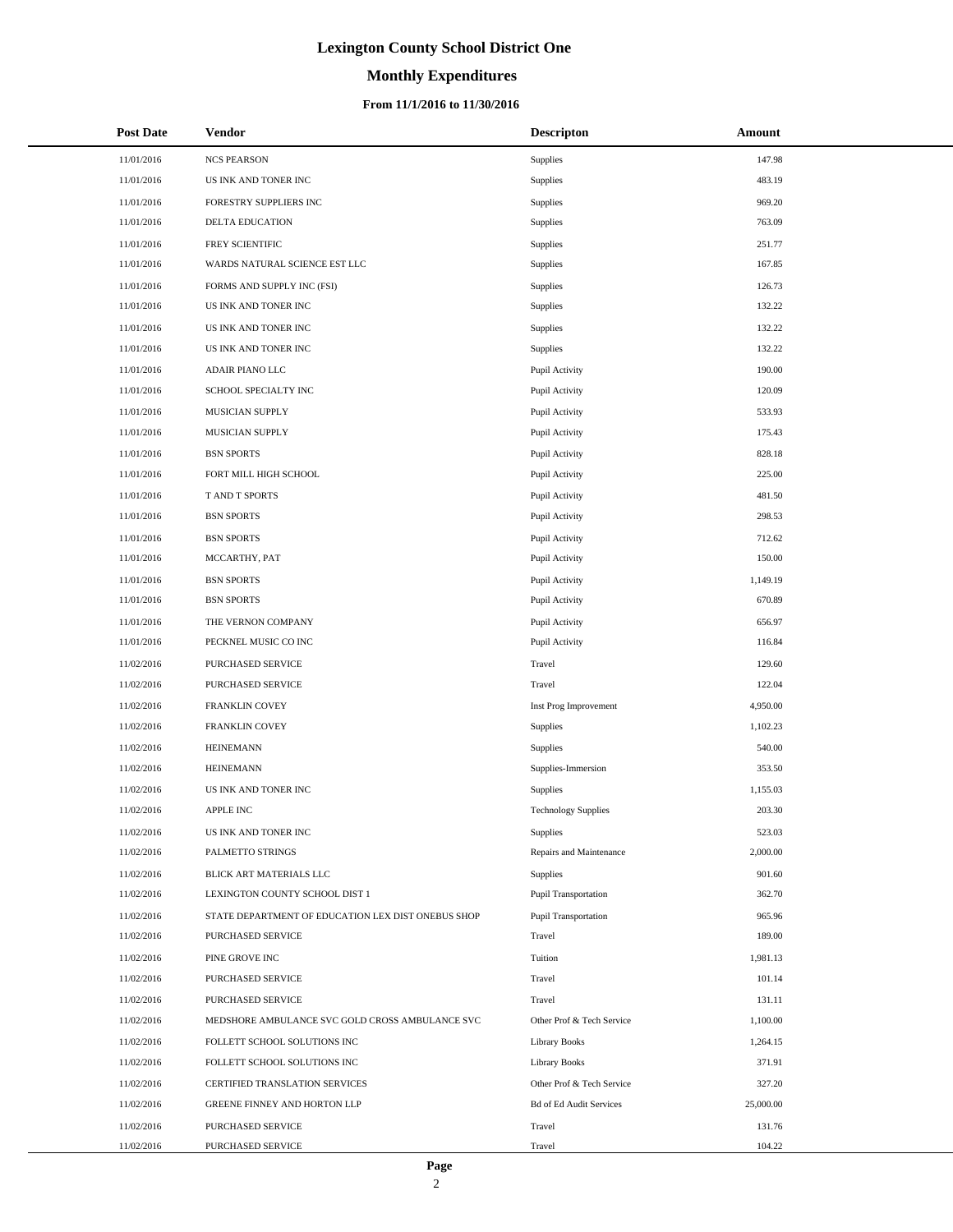# **Monthly Expenditures**

### **From 11/1/2016 to 11/30/2016**

| <b>Post Date</b> | <b>Vendor</b>                                      | <b>Descripton</b>             | Amount   |
|------------------|----------------------------------------------------|-------------------------------|----------|
| 11/02/2016       | US INK AND TONER INC                               | Supplies                      | 128.09   |
| 11/02/2016       | CITY ELECTRIC REPAIR INC                           | Supplies-Maintenace           | 737.23   |
| 11/02/2016       | F AND ME CONSULTANTS                               | Repairs and Maintenance       | 400.00   |
| 11/02/2016       | <b>WW GRAINGER</b>                                 | Supplies-Maintenace           | 2.171.08 |
| 11/02/2016       | DHEC - BOL INSTRUMENT SERVICES                     | Other Property Services       | 530.00   |
| 11/02/2016       | TMS TOTAL MAINTENANCE SOLUTIONS                    | Repairs and Maintenance       | 3,230.44 |
| 11/02/2016       | DHEC - BOL INSTRUMENT SERVICES                     | Other Property Services       | 530.00   |
| 11/02/2016       | A Z LAWN MOWER PARTS                               | Supplies-Maintenace           | 531.58   |
| 11/02/2016       | A Z LAWN MOWER PARTS                               | Supplies-Maintenace           | 140.92   |
| 11/02/2016       | A Z LAWN MOWER PARTS                               | Supplies-Maintenace           | 256.16   |
| 11/02/2016       | TYCO INTEGRATED SECURITY LLC DBA TYCO FIRE AND SEC | Repairs and Maintenance       | 331.45   |
| 11/02/2016       | <b>ADAIR PIANO LLC</b>                             | Repairs and Maintenance       | 115.00   |
| 11/02/2016       | TMS TOTAL MAINTENANCE SOLUTIONS                    | Repairs and Maintenance       | 3,279.66 |
| 11/02/2016       | CATOE'S MOPED SHED INC                             | Repairs and Maintenance       | 707.95   |
| 11/02/2016       | A Z LAWN MOWER PARTS                               | Supplies-Maintenace           | 531.57   |
| 11/02/2016       | A Z LAWN MOWER PARTS                               | Supplies-Maintenace           | 140.92   |
| 11/02/2016       | L R HOOK TIRE CO INC                               | Repairs and Maintenance       | 187.46   |
| 11/02/2016       | A Z LAWN MOWER PARTS                               | Supplies-Maintenace           | 256.16   |
| 11/02/2016       | RANDOM DRUG SCREENS INC                            | Other Prof & Tech Service     | 1,746.00 |
| 11/02/2016       | LESESNE INDUSTRIES INC                             | Supplies                      | 494.34   |
| 11/02/2016       | CARTER, BRENT C                                    | Other Prof & Tech Service     | 120.00   |
| 11/02/2016       | HART, MICHAEL JOSEPH                               | Other Prof & Tech Service     | 180.00   |
| 11/02/2016       | PARKER, NICHOLAS                                   | Other Prof & Tech Service     | 180.00   |
| 11/02/2016       | LOOKABILL, JOHN T                                  | Other Prof & Tech Service     | 180.00   |
| 11/02/2016       | MEFFORD, ROY EARL                                  | Other Prof & Tech Service     | 120.00   |
| 11/02/2016       | CARTER, BRENT C                                    | Other Prof & Tech Service     | 120.00   |
| 11/02/2016       | SPLASH OMNIMEDIA LLC                               | Software Renewal/Agreemen     | 1,800.00 |
| 11/02/2016       | THE STATE (ADS ONLY)                               | Advertising                   | 1,350.00 |
| 11/02/2016       | <b>NEWZ GROUP</b>                                  | Other Prof & Tech Service     | 240.00   |
| 11/02/2016       | SPIRIT COMMUNICATIONS                              | Communication                 | 192.96   |
| 11/02/2016       | SPIRIT COMMUNICATIONS                              | Communication                 | 111.57   |
| 11/02/2016       | DIGITAL OFFICE SOLUTIONS INC                       | Repairs and Maintenance       | 776.26   |
| 11/02/2016       | DIGITAL OFFICE SOLUTIONS INC                       | Repairs and Maintenance       | 122.26   |
| 11/02/2016       | DIGITAL OFFICE SOLUTIONS INC                       | Repairs and Maintenance       | 184.56   |
| 11/02/2016       | DIGITAL OFFICE SOLUTIONS INC                       | Repairs and Maintenance       | 443.24   |
| 11/02/2016       | DIGITAL OFFICE SOLUTIONS INC                       | Repairs and Maintenance       | 874.22   |
| 11/02/2016       | DIGITAL OFFICE SOLUTIONS INC                       | Repairs and Maintenance       | 642.63   |
| 11/02/2016       | DIGITAL OFFICE SOLUTIONS INC                       | Repairs and Maintenance       | 197.21   |
| 11/02/2016       | SPIRIT COMMUNICATIONS                              | Communication                 | 101.21   |
| 11/02/2016       | SCHOOL SPECIALTY INC                               | Supplies                      | 272.49   |
| 11/02/2016       | PURCHASED SERVICE                                  | Travel                        | 191.16   |
| 11/02/2016       | PURCHASED SERVICE                                  | Travel                        | 218.70   |
| 11/02/2016       | COMPUTER DESIGN CONSULTING SERVICE LLC             | Printing and Binding          | 850.65   |
| 11/02/2016       | NANCY K PERRY CHILDREN'S SHELTER                   | <b>Instructional Services</b> | 397.50   |
| 11/02/2016       | <b>EMPOWERING WRITERS LLC</b>                      | Travel                        | 1,650.00 |
| 11/02/2016       | STATE DEPARTMENT OF EDUCATION LEX DIST ONEBUS SHOP | Pupil Transportation          | 1,993.92 |
| 11/02/2016       | WILDER, PHILLIP M                                  | Inst Prog Improvement         | 3,000.16 |
| 11/02/2016       | WILDER, PHILLIP M                                  | Inst Prog Improvement         | 110.00   |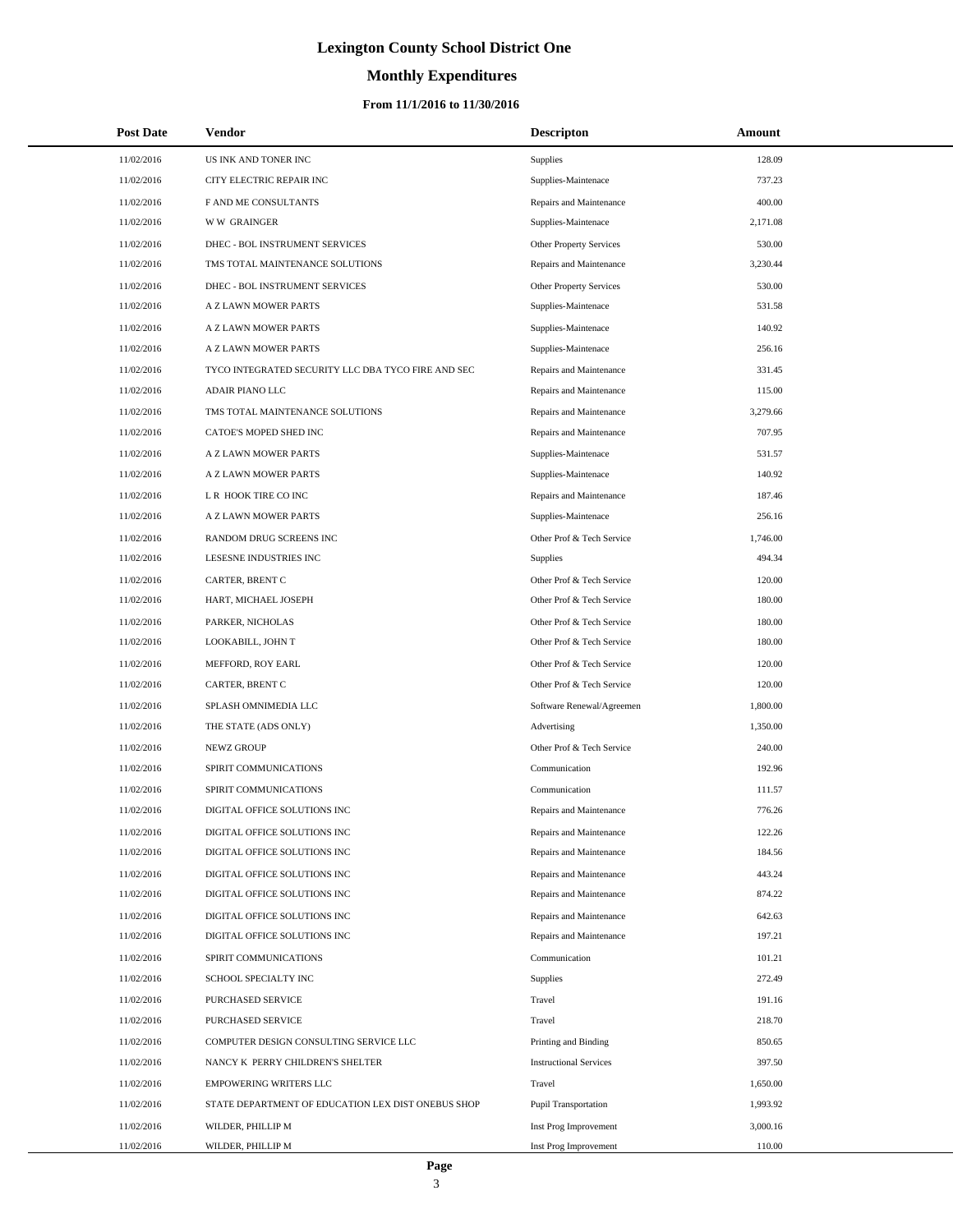### **Monthly Expenditures**

### **From 11/1/2016 to 11/30/2016**

| <b>Post Date</b> | Vendor                                            | <b>Descripton</b>         | Amount   |
|------------------|---------------------------------------------------|---------------------------|----------|
| 11/02/2016       | PURCHASED SERVICE                                 | Supplies                  | 275.00   |
| 11/02/2016       | PURCHASED SERVICE                                 | <b>Supplies</b>           | 275.00   |
| 11/02/2016       | PURCHASED SERVICE                                 | Supplies                  | 275.00   |
| 11/02/2016       | REFRIGERATION SERVICE COMPANY                     | Repairs and Maintenance   | 3,404.33 |
| 11/02/2016       | SC DEPARTMENT OF EDUCATION                        | Pupil Activity            | 665.18   |
| 11/02/2016       | US INK AND TONER INC                              | Pupil Activity            | 512.10   |
| 11/02/2016       | SC DEPARTMENT OF EDUCATION                        | Pupil Activity            | 500.00   |
| 11/02/2016       | KELLY, WILLIE                                     | Pupil Activity            | 116.00   |
| 11/02/2016       | <b>BLACKWELL, LEROY</b>                           | Pupil Activity            | 135.80   |
| 11/02/2016       | JOHNSON, DAVID MICHAEL                            | Pupil Activity            | 115.10   |
| 11/02/2016       | TEUTON, KENNETH                                   | Pupil Activity            | 130.40   |
| 11/02/2016       | <b>BSN SPORTS</b>                                 | Pupil Activity            | 539.28   |
| 11/02/2016       | HALO BRANDED SOLUTIONS INC                        | Pupil Activity            | 556.40   |
| 11/02/2016       | T AND T SPORTS                                    | Pupil Activity            | 3,760.46 |
| 11/02/2016       | CAUGHMAN'S MEAT PLANT INC                         | Pupil Activity            | 2,861.01 |
| 11/02/2016       | PURCHASED SERVICE                                 | Pupil Activity            | 146.53   |
| 11/02/2016       | SCHOOL CUTS SCREENING AND EMBROIDERY              | Pupil Activity            | 192.60   |
| 11/03/2016       | FORMS AND SUPPLY INC (FSI)                        | Supplies                  | 1,078.27 |
| 11/03/2016       | FORMS AND SUPPLY INC (FSI)                        | Supplies                  | 1,800.00 |
| 11/03/2016       | FORMS AND SUPPLY INC (FSI)                        | <b>Supplies</b>           | 355.35   |
| 11/03/2016       | FLOCABULARY LLC                                   | Software Renewal/Agreemen | 480.00   |
| 11/03/2016       | DIGITAL OFFICE SOLUTIONS INC                      | <b>Supplies</b>           | 112.35   |
| 11/03/2016       | DIGITAL OFFICE SOLUTIONS INC                      | Technology Equipment D F  | 6,649.47 |
| 11/03/2016       | LEXINGTON CHAMBER OF COMMERCE                     | Dues and Fees             | 295.00   |
| 11/03/2016       | TOWN OF LEXINGTON                                 | <b>Public Utilities</b>   | 341.11   |
| 11/03/2016       | SMITH AND JONES JANITORIAL SUPPLIES AND EQUIP INC | Supplies-Maintenace       | 128.40   |
| 11/03/2016       | TOWN OF LEXINGTON                                 | <b>Public Utilities</b>   | 4,334.74 |
| 11/03/2016       | DADE PAPER AND BAG CO                             | Supplies-Maintenace       | 1.315.71 |
| 11/03/2016       | SMITH AND JONES JANITORIAL SUPPLIES AND EQUIP INC | Supplies-Maintenace       | 1,191.55 |
| 11/03/2016       | TOWN OF LEXINGTON                                 | <b>Public Utilities</b>   | 1,151.24 |
| 11/03/2016       | SOUTHEASTERN PAPER                                | Supplies-Maintenace       | 866.06   |
| 11/03/2016       | TOWN OF LEXINGTON                                 | <b>Public Utilities</b>   | 273.79   |
| 11/03/2016       | SMITH AND JONES JANITORIAL SUPPLIES AND EQUIP INC | Supplies-Maintenace       | 130.54   |
| 11/03/2016       | TOWN OF LEXINGTON                                 | <b>Public Utilities</b>   | 968.54   |
| 11/03/2016       | CERAMIC CENTRAL INC (FORM CREATIVE CRAFTS AND CER | Supplies-Maintenace       | 1,106.90 |
| 11/03/2016       | DADE PAPER AND BAG CO                             | Supplies-Maintenace       | 465.99   |
| 11/03/2016       | SMITH AND JONES JANITORIAL SUPPLIES AND EQUIP INC | Supplies-Maintenace       | 713.77   |
| 11/03/2016       | TOWN OF LEXINGTON                                 | <b>Public Utilities</b>   | 232.69   |
| 11/03/2016       | TOWN OF LEXINGTON                                 | <b>Public Utilities</b>   | 714.93   |
| 11/03/2016       | TOWN OF LEXINGTON                                 | <b>Public Utilities</b>   | 765.09   |
| 11/03/2016       | TOWN OF LEXINGTON                                 | <b>Public Utilities</b>   | 1,099.49 |
| 11/03/2016       | TOWN OF LEXINGTON                                 | <b>Public Utilities</b>   | 514.29   |
| 11/03/2016       | TOWN OF LEXINGTON                                 | <b>Public Utilities</b>   | 377.89   |
| 11/03/2016       | SOUTHEASTERN PAPER                                | Supplies-Maintenace       | 314.45   |
| 11/03/2016       | TOWN OF LEXINGTON                                 | <b>Public Utilities</b>   | 1,512.83 |
| 11/03/2016       | TOWN OF LEXINGTON                                 | <b>Public Utilities</b>   | 2,144.75 |
| 11/03/2016       | SMITH AND JONES JANITORIAL SUPPLIES AND EQUIP INC | Supplies-Maintenace       | 1,826.24 |
| 11/03/2016       | TOWN OF LEXINGTON                                 | <b>Public Utilities</b>   | 4,308.20 |

L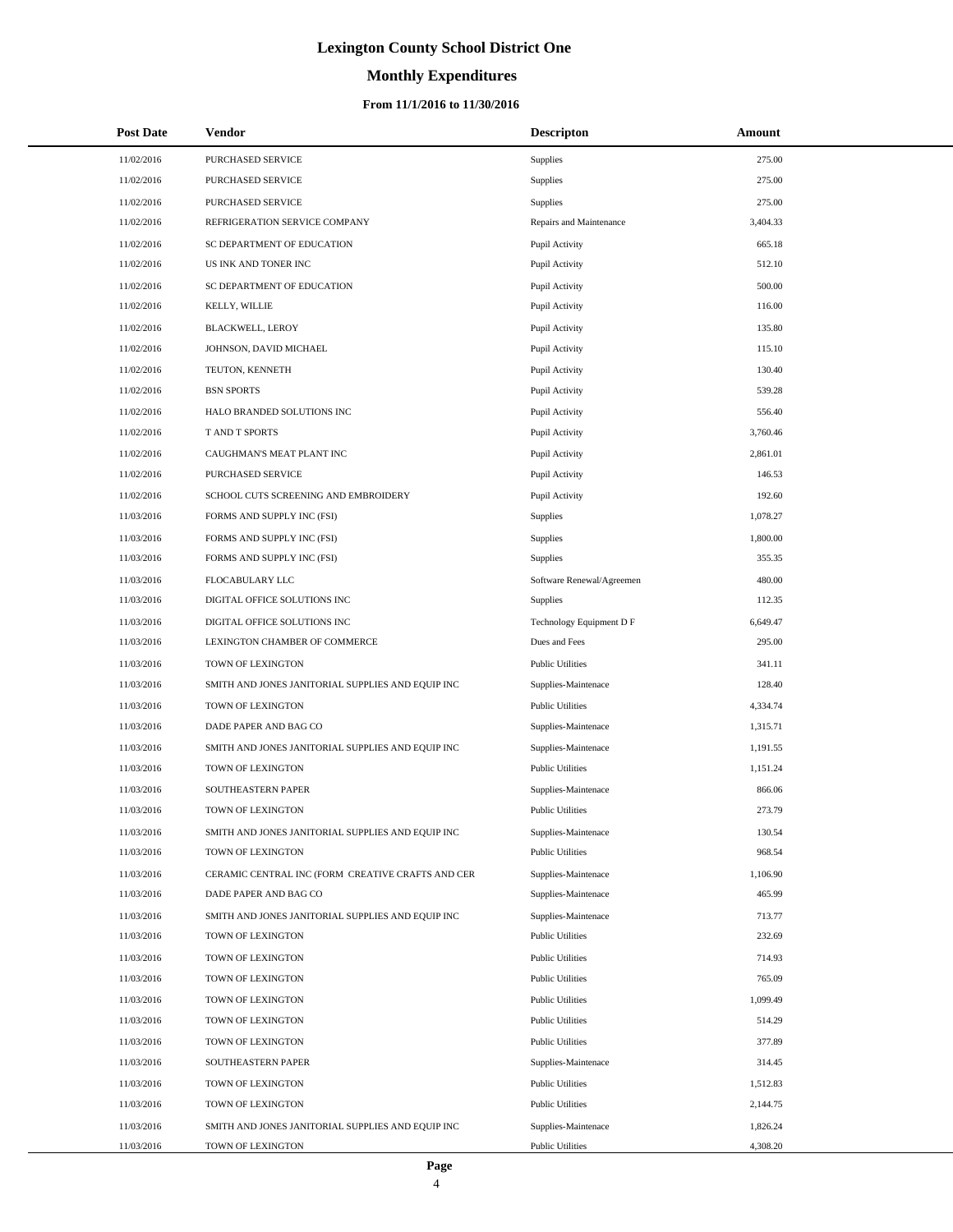# **Monthly Expenditures**

### **From 11/1/2016 to 11/30/2016**

| <b>Post Date</b> | <b>Vendor</b>            | <b>Descripton</b>           | Amount   |
|------------------|--------------------------|-----------------------------|----------|
| 11/03/2016       | ASMAR, HAYA A            | <b>Pupil Transportation</b> | 170.10   |
| 11/03/2016       | <b>BATCHLER, NICHOLE</b> | Pupil Transportation        | 207.36   |
| 11/03/2016       | COLE, SUSAN              | Pupil Transportation        | 438.48   |
| 11/03/2016       | FOGLE, PAM               | Pupil Transportation        | 388.80   |
| 11/03/2016       | GARDNER, BARBARA         | <b>Pupil Transportation</b> | 166.32   |
| 11/03/2016       | HAMMOND, ROSE            | Pupil Transportation        | 194.40   |
| 11/03/2016       | HEADDEN, CYNTHIA         | <b>Pupil Transportation</b> | 678.24   |
| 11/03/2016       | KEMP, LISA               | <b>Pupil Transportation</b> | 291.60   |
| 11/03/2016       | PURCHASED SERVICE        | <b>Pupil Transportation</b> | 760.32   |
| 11/03/2016       | PEARCE, TIM              | Pupil Transportation        | 734.40   |
| 11/03/2016       | SABBAGHA, THERESA        | Pupil Transportation        | 151.20   |
| 11/03/2016       | SIMUEL, DEATRU           | Pupil Transportation        | 302.40   |
| 11/03/2016       | PURCHASED SERVICE        | <b>Pupil Transportation</b> | 126.36   |
| 11/03/2016       | STROUD, ANDREA           | <b>Pupil Transportation</b> | 311.04   |
| 11/03/2016       | PURCHASED SERVICE        | Pupil Transportation        | 233.28   |
| 11/03/2016       | VAUGHN, DANA             | Pupil Transportation        | 699.84   |
| 11/03/2016       | <b>COMPORIUM</b>         | Communication               | 6,306.60 |
| 11/03/2016       | <b>COMPORIUM</b>         | Communication               | 5,454.53 |
| 11/03/2016       | <b>COMPORIUM</b>         | Communication               | 1,884.41 |
| 11/03/2016       | <b>COMPORIUM</b>         | Communication               | 3,429.75 |
| 11/03/2016       | <b>COMPORIUM</b>         | Communication               | 1,878.62 |
| 11/03/2016       | <b>COMPORIUM</b>         | Communication               | 2,695.40 |
| 11/03/2016       | COMPORIUM                | Communication               | 2,418.76 |
| 11/03/2016       | <b>COMPORIUM</b>         | Communication               | 1,192.97 |
| 11/03/2016       | <b>COMPORIUM</b>         | Communication               | 2,591.24 |
| 11/03/2016       | <b>COMPORIUM</b>         | Communication               | 1,860.81 |
| 11/03/2016       | <b>COMPORIUM</b>         | Communication               | 1,799.60 |
| 11/03/2016       | <b>COMPORIUM</b>         | Communication               | 1,926.61 |
| 11/03/2016       | <b>COMPORIUM</b>         | Communication               | 2,038.31 |
| 11/03/2016       | <b>COMPORIUM</b>         | Communication               | 2,028.27 |
| 11/03/2016       | <b>COMPORIUM</b>         | Communication               | 2,655.19 |
| 11/03/2016       | <b>COMPORIUM</b>         | Communication               | 4,961.14 |
| 11/03/2016       | COMPORIUM                | Communication               | 2,201.17 |
| 11/03/2016       | <b>COMPORIUM</b>         | Communication               | 2,271.51 |
| 11/03/2016       | <b>COMPORIUM</b>         | Communication               | 2,188.01 |
| 11/03/2016       | <b>COMPORIUM</b>         | Communication               | 2,144.64 |
| 11/03/2016       | <b>COMPORIUM</b>         | Communication               | 2,336.45 |
| 11/03/2016       | <b>COMPORIUM</b>         | Communication               | 2,812.18 |
| 11/03/2016       | <b>COMPORIUM</b>         | Communication               | 2,242.24 |
| 11/03/2016       | <b>COMPORIUM</b>         | Communication               | 2,194.04 |
| 11/03/2016       | <b>COMPORIUM</b>         | Communication               | 2,152.93 |
| 11/03/2016       | <b>COMPORIUM</b>         | Communication               | 1,760.07 |
| 11/03/2016       | <b>COMPORIUM</b>         | Communication               | 1,715.89 |
| 11/03/2016       | <b>COMPORIUM</b>         | Communication               | 1,957.57 |
| 11/03/2016       | <b>COMPORIUM</b>         | Communication               | 2,270.85 |
| 11/03/2016       | <b>COMPORIUM</b>         | Communication               | 2,630.87 |
| 11/03/2016       | <b>COMPORIUM</b>         | Communication               | 6,486.53 |
| 11/03/2016       | <b>COMPORIUM</b>         | Communication               | 2,592.85 |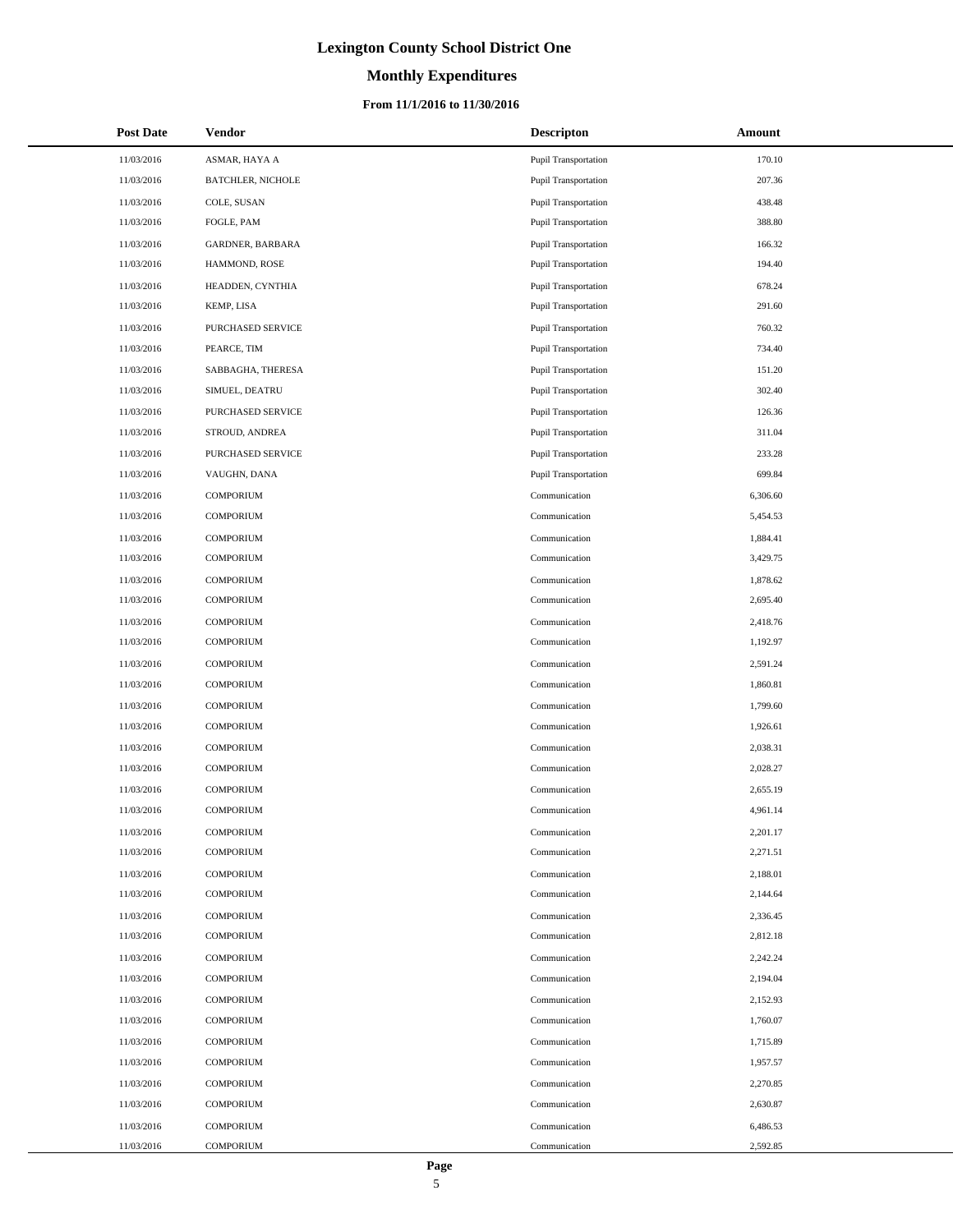# **Monthly Expenditures**

### **From 11/1/2016 to 11/30/2016**

| <b>Post Date</b> | <b>Vendor</b>                                | <b>Descripton</b> | Amount   |
|------------------|----------------------------------------------|-------------------|----------|
| 11/03/2016       | FINISHMASTER INC                             | Supplies          | 1,868.87 |
| 11/03/2016       | MSC INDUSTRIAL SUPPLY CO                     | Supplies          | 528.05   |
| 11/03/2016       | SC CAREER GUIDANCE AND PLACEMENT ASSOCIATION | Travel            | 450.00   |
| 11/03/2016       | <b>US FOODS</b>                              | Supplies          | 794.98   |
| 11/03/2016       | SYSCO FOOD SERV OF COLUMBIA                  | Food              | 4,530.02 |
| 11/03/2016       | EARTHGRAINS BAKING COMPANIES INC             | <b>Bread</b>      | 127.00   |
| 11/03/2016       | BORDEN DAIRY CO OF SC LLC                    | Milk              | 467.66   |
| 11/03/2016       | <b>US FOODS</b>                              | Supplies          | 723.10   |
| 11/03/2016       | SYSCO FOOD SERV OF COLUMBIA                  | Food              | 3,260.63 |
| 11/03/2016       | BORDEN DAIRY CO OF SC LLC                    | Milk              | 423.43   |
| 11/03/2016       | SENN BROTHERS INC                            | Produce           | 103.96   |
| 11/03/2016       | <b>US FOODS</b>                              | Supplies          | 770.19   |
| 11/03/2016       | SYSCO FOOD SERV OF COLUMBIA                  | Food              | 6,380.62 |
| 11/03/2016       | BORDEN DAIRY CO OF SC LLC                    | Milk              | 230.10   |
| 11/03/2016       | <b>US FOODS</b>                              | Supplies          | 787.48   |
| 11/03/2016       | SYSCO FOOD SERV OF COLUMBIA                  | Food              | 2,702.86 |
| 11/03/2016       | BORDEN DAIRY CO OF SC LLC                    | Milk              | 837.61   |
| 11/03/2016       | <b>US FOODS</b>                              | Supplies          | 223.02   |
| 11/03/2016       | SYSCO FOOD SERV OF COLUMBIA                  | Food              | 1,935.93 |
| 11/03/2016       | BORDEN DAIRY CO OF SC LLC                    | Milk              | 329.77   |
| 11/03/2016       | SENN BROTHERS INC                            | Produce           | 108.90   |
| 11/03/2016       | <b>US FOODS</b>                              | Supplies          | 474.22   |
| 11/03/2016       | SYSCO FOOD SERV OF COLUMBIA                  | Food              | 4,431.16 |
| 11/03/2016       | BORDEN DAIRY CO OF SC LLC                    | Milk              | 982.42   |
| 11/03/2016       | SENN BROTHERS INC                            | Produce           | 151.43   |
| 11/03/2016       | <b>US FOODS</b>                              | Supplies          | 240.25   |
| 11/03/2016       | SYSCO FOOD SERV OF COLUMBIA                  | Food              | 826.83   |
| 11/03/2016       | <b>US FOODS</b>                              | Supplies          | 231.10   |
| 11/03/2016       | SYSCO FOOD SERV OF COLUMBIA                  | Food              | 3,758.67 |
| 11/03/2016       | BORDEN DAIRY CO OF SC LLC                    | Milk              | 118.28   |
| 11/03/2016       | SENN BROTHERS INC                            | Produce           | 119.40   |
| 11/03/2016       | <b>US FOODS</b>                              | Supplies          | 825.93   |
| 11/03/2016       | SYSCO FOOD SERV OF COLUMBIA                  | Food              | 1,247.01 |
| 11/03/2016       | BORDEN DAIRY CO OF SC LLC                    | Milk              | 461.19   |
| 11/03/2016       | SENN BROTHERS INC                            | Produce           | 113.50   |
| 11/03/2016       | <b>US FOODS</b>                              | Supplies          | 1,118.89 |
| 11/03/2016       | SYSCO FOOD SERV OF COLUMBIA                  | Food              | 4,059.24 |
| 11/03/2016       | BORDEN DAIRY CO OF SC LLC                    | Milk              | 1,025.86 |
| 11/03/2016       | SENN BROTHERS INC                            | Produce           | 137.81   |
| 11/03/2016       | <b>US FOODS</b>                              | Supplies          | 189.76   |
| 11/03/2016       | SYSCO FOOD SERV OF COLUMBIA                  | Food              | 1,495.06 |
| 11/03/2016       | EARTHGRAINS BAKING COMPANIES INC             | <b>Bread</b>      | 102.50   |
| 11/03/2016       | BORDEN DAIRY CO OF SC LLC                    | Milk              | 912.98   |
| 11/03/2016       | <b>US FOODS</b>                              | Supplies          | 331.57   |
| 11/03/2016       | BORDEN DAIRY CO OF SC LLC                    | Milk              | 584.34   |
| 11/03/2016       | SENN BROTHERS INC                            | Produce           | 109.00   |
| 11/03/2016       | SYSCO FOOD SERV OF COLUMBIA                  | Food              | 2,235.50 |
| 11/03/2016       | BORDEN DAIRY CO OF SC LLC                    | Milk              | 402.42   |

L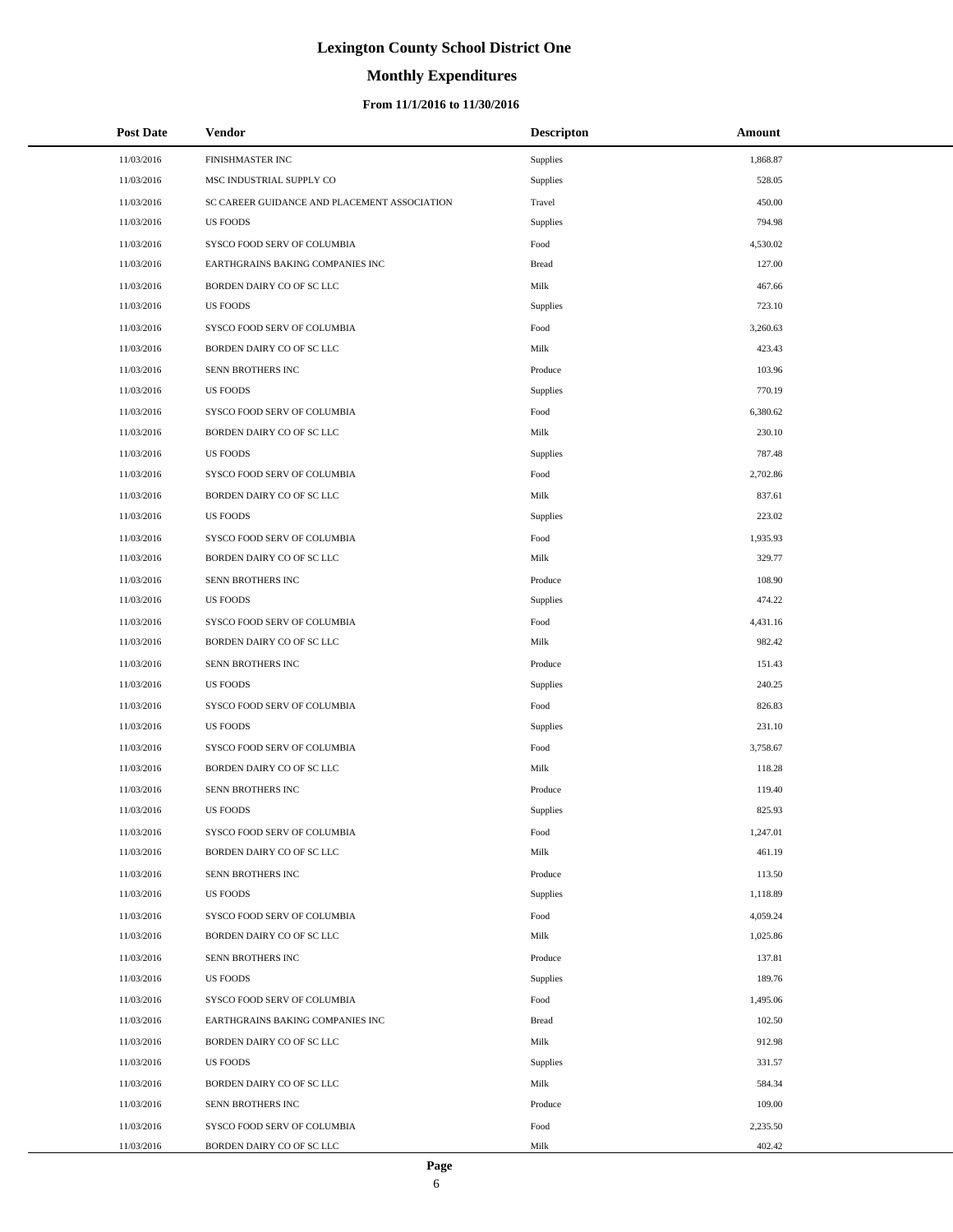### **Monthly Expenditures**

| <b>Post Date</b> | Vendor                      | <b>Descripton</b> | Amount   |
|------------------|-----------------------------|-------------------|----------|
| 11/03/2016       | <b>US FOODS</b>             | Supplies          | 551.06   |
| 11/03/2016       | SYSCO FOOD SERV OF COLUMBIA | Food              | 8,275.56 |
| 11/03/2016       | BORDEN DAIRY CO OF SC LLC   | Milk              | 549.23   |
| 11/03/2016       | SENN BROTHERS INC           | Produce           | 148.50   |
| 11/03/2016       | SYSCO FOOD SERV OF COLUMBIA | Food              | 1,919.60 |
| 11/03/2016       | BORDEN DAIRY CO OF SC LLC   | Milk              | 229.89   |
| 11/03/2016       | <b>US FOODS</b>             | Supplies          | 665.23   |
| 11/03/2016       | SYSCO FOOD SERV OF COLUMBIA | Food              | 3,744.77 |
| 11/03/2016       | BORDEN DAIRY CO OF SC LLC   | Milk              | 329.49   |
| 11/03/2016       | <b>US FOODS</b>             | Supplies          | 226.83   |
| 11/03/2016       | SYSCO FOOD SERV OF COLUMBIA | Food              | 1,527.71 |
| 11/03/2016       | BORDEN DAIRY CO OF SC LLC   | Milk              | 195.73   |
| 11/03/2016       | SENN BROTHERS INC           | Produce           | 101.90   |
| 11/03/2016       | <b>US FOODS</b>             | Supplies          | 306.23   |
| 11/03/2016       | SYSCO FOOD SERV OF COLUMBIA | Food              | 964.34   |
| 11/03/2016       | BORDEN DAIRY CO OF SC LLC   | Milk              | 343.63   |
| 11/03/2016       | <b>US FOODS</b>             | Supplies          | 535.37   |
| 11/03/2016       | SYSCO FOOD SERV OF COLUMBIA | Food              | 1,592.43 |
| 11/03/2016       | BORDEN DAIRY CO OF SC LLC   | Milk              | 948.25   |
| 11/03/2016       | SENN BROTHERS INC           | Produce           | 117.31   |
| 11/03/2016       | <b>US FOODS</b>             | Supplies          | 392.07   |
| 11/03/2016       | SYSCO FOOD SERV OF COLUMBIA | Food              | 3,429.09 |
| 11/03/2016       | BORDEN DAIRY CO OF SC LLC   | Milk              | 133.91   |
| 11/03/2016       | <b>US FOODS</b>             | Supplies          | 218.25   |
| 11/03/2016       | SYSCO FOOD SERV OF COLUMBIA | Food              | 1,669.96 |
| 11/03/2016       | BORDEN DAIRY CO OF SC LLC   | Milk              | 370.85   |
| 11/03/2016       | SYSCO FOOD SERV OF COLUMBIA | Food              | $-22.48$ |
| 11/03/2016       | <b>US FOODS</b>             | Supplies          | 1,278.77 |
| 11/03/2016       | BORDEN DAIRY CO OF SC LLC   | Milk              | 493.49   |
| 11/03/2016       | SENN BROTHERS INC           | Produce           | 145.31   |
| 11/03/2016       | <b>US FOODS</b>             | Supplies          | 440.02   |
| 11/03/2016       | SYSCO FOOD SERV OF COLUMBIA | Food              | 3,638.89 |
| 11/03/2016       | BORDEN DAIRY CO OF SC LLC   | Milk              | 842.25   |
| 11/03/2016       | SENN BROTHERS INC           | Produce           | 115.50   |
| 11/03/2016       | <b>US FOODS</b>             | Supplies          | 421.38   |
| 11/03/2016       | SYSCO FOOD SERV OF COLUMBIA | Food              | 1,128.14 |
| 11/03/2016       | BORDEN DAIRY CO OF SC LLC   | Milk              | 320.79   |
| 11/03/2016       | <b>US FOODS</b>             | Supplies          | 283.74   |
| 11/03/2016       | SYSCO FOOD SERV OF COLUMBIA | Food              | 1,446.53 |
| 11/03/2016       | BORDEN DAIRY CO OF SC LLC   | Milk              | 370.33   |
| 11/03/2016       | <b>US FOODS</b>             | Supplies          | 662.55   |
| 11/03/2016       | SYSCO FOOD SERV OF COLUMBIA | Food              | 5,080.44 |
| 11/03/2016       | BORDEN DAIRY CO OF SC LLC   | Milk              | 238.37   |
| 11/03/2016       | <b>US FOODS</b>             | Supplies          | 376.31   |
| 11/03/2016       | SYSCO FOOD SERV OF COLUMBIA | Food              | 3,837.66 |
| 11/03/2016       | BORDEN DAIRY CO OF SC LLC   | Milk              | 309.08   |
| 11/03/2016       | <b>US FOODS</b>             | Supplies          | 308.21   |
| 11/03/2016       | SYSCO FOOD SERV OF COLUMBIA | Food              | 5,420.60 |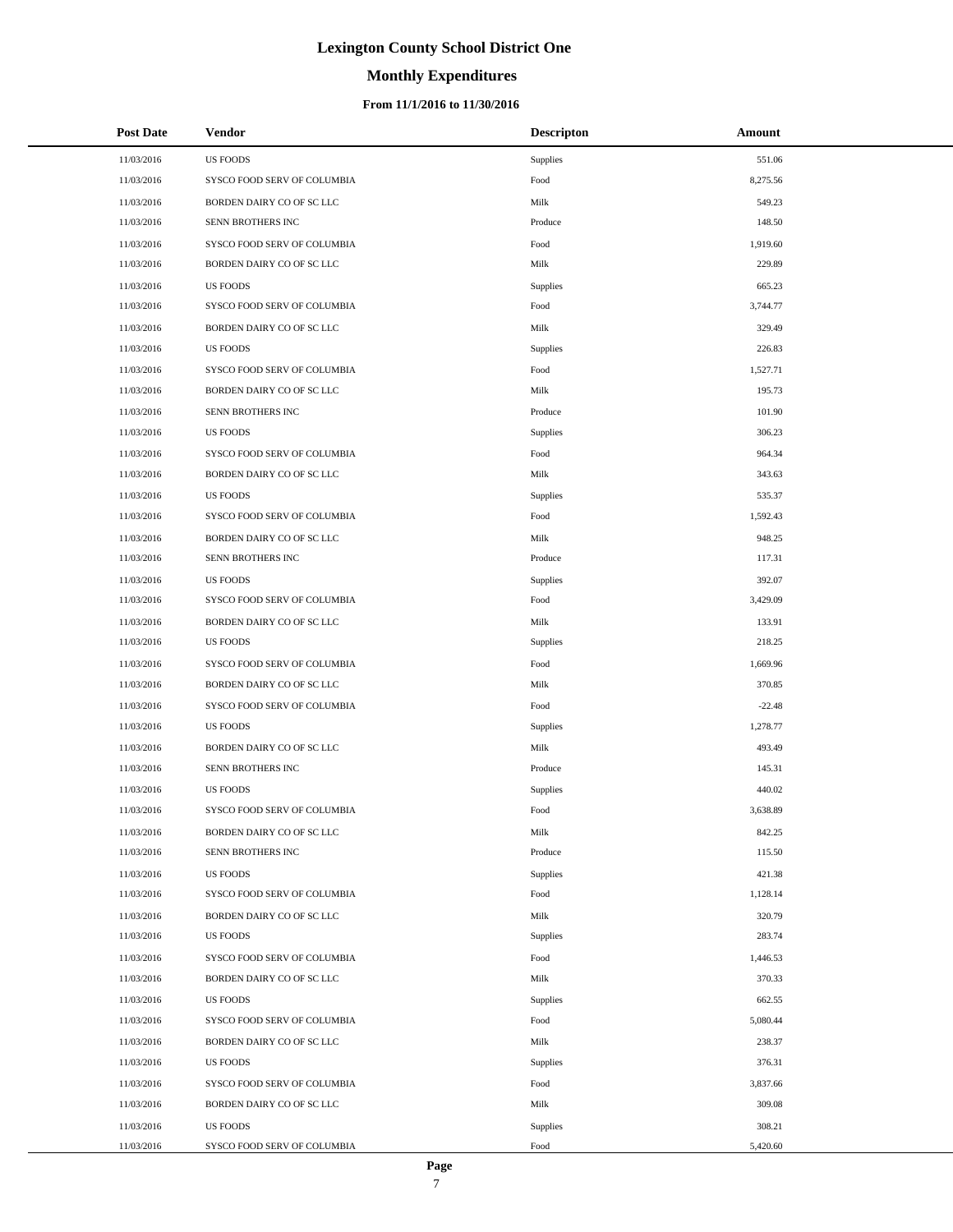# **Monthly Expenditures**

| <b>Post Date</b> | Vendor                                             | <b>Descripton</b>              | Amount    |
|------------------|----------------------------------------------------|--------------------------------|-----------|
| 11/03/2016       | BORDEN DAIRY CO OF SC LLC                          | Milk                           | 689.22    |
| 11/03/2016       | <b>US FOODS</b>                                    | Supplies                       | 194.38    |
| 11/03/2016       | SYSCO FOOD SERV OF COLUMBIA                        | Food                           | 1,343.67  |
| 11/03/2016       | BORDEN DAIRY CO OF SC LLC                          | Milk                           | 418.58    |
| 11/03/2016       | SENN BROTHERS INC                                  | Produce                        | 181.00    |
| 11/03/2016       | NATIONAL RESTAURANT ASSOC SOLUTIONS LLC            | Pupil Activity                 | 105.00    |
| 11/03/2016       | RIVER BLUFF HIGH SCHOOL                            | Pupil Act-Fee/Collection Refnd | 1,390.00  |
| 11/03/2016       | SC DEPARTMENT OF EDUCATION                         | Pupil Activity                 | 1,602.88  |
| 11/03/2016       | PIONEER MANUFACTURING CO                           | Pupil Activity                 | 629.16    |
| 11/03/2016       | SC HIGH SCHOOL LEAGUE                              | Pupil Activity                 | 125.00    |
| 11/03/2016       | AIRPORT HIGH SCHOOL                                | Pupil Activity                 | 300.00    |
| 11/03/2016       | <b>GILBERT MIDDLE SCHOOL</b>                       | Pupil Activity                 | 182.86    |
| 11/04/2016       | US INK AND TONER INC                               | <b>Supplies</b>                | 116.42    |
| 11/04/2016       | STATE DEPARTMENT OF EDUCATION LEX DIST ONEBUS SHOP | <b>Pupil Transportation</b>    | 1,118.48  |
| 11/04/2016       | STATE DEPARTMENT OF EDUCATION LEX DIST ONEBUS SHOP | <b>Pupil Transportation</b>    | 720.44    |
| 11/04/2016       | LEXINGTON COUNTY SCHOOL DIST 1                     | <b>Pupil Transportation</b>    | 284.58    |
| 11/04/2016       | LEXINGTON COUNTY SCHOOL DIST 1                     | <b>Pupil Transportation</b>    | 189.72    |
| 11/04/2016       | STATE DEPARTMENT OF EDUCATION LEX DIST ONEBUS SHOP | Pupil Transportation           | 814.68    |
| 11/04/2016       | LCJMWANDSC (LEX CTY JOINT WATER AND SEWER COMMI    | <b>Public Utilities</b>        | 160.19    |
| 11/04/2016       | LCJMWANDSC (LEX CTY JOINT WATER AND SEWER COMMI    | <b>Public Utilities</b>        | 2,719.75  |
| 11/04/2016       | LCJMWANDSC (LEX CTY JOINT WATER AND SEWER COMMI    | <b>Public Utilities</b>        | 1,602.48  |
| 11/04/2016       | TRITEK FIRE AND SECURITY LLC                       | Repairs and Maintenance        | 811.19    |
| 11/04/2016       | LCJMWANDSC (LEX CTY JOINT WATER AND SEWER COMMI    | <b>Public Utilities</b>        | 1,184.53  |
| 11/04/2016       | LCJMWANDSC (LEX CTY JOINT WATER AND SEWER COMMI    | <b>Public Utilities</b>        | 1,838.91  |
| 11/04/2016       | LCJMWANDSC (LEX CTY JOINT WATER AND SEWER COMMI    | <b>Public Utilities</b>        | 2,115.98  |
| 11/04/2016       | LCJMWANDSC (LEX CTY JOINT WATER AND SEWER COMMI    | <b>Public Utilities</b>        | 6,508.88  |
| 11/04/2016       | MARVAIR A DIVISION OF AIRXCEL INC                  | Supplies-Maintenace            | 2,406.00  |
| 11/04/2016       | SC DEPARTMENT OF REVENUE (SALES TAX RETURN)        | Supplies-Maintenace            | 168.42    |
| 11/04/2016       | SPARROW AND KENNEDY TRACTOR CO INC                 | Supplies-Maintenace            | 2,135.19  |
| 11/04/2016       | LCJMWANDSC (LEX CTY JOINT WATER AND SEWER COMMI    | <b>Public Utilities</b>        | 689.88    |
| 11/04/2016       | LCJMWANDSC (LEX CTY JOINT WATER AND SEWER COMMI    | <b>Public Utilities</b>        | 582.59    |
| 11/04/2016       | LCJMWANDSC (LEX CTY JOINT WATER AND SEWER COMMI    | <b>Public Utilities</b>        | 624.91    |
| 11/04/2016       | LCJMWANDSC (LEX CTY JOINT WATER AND SEWER COMMI    | <b>Public Utilities</b>        | 831.22    |
| 11/04/2016       | SHERWIN WILLIAMS                                   | Supplies-Maintenace            | 400.07    |
| 11/04/2016       | LCJMWANDSC (LEX CTY JOINT WATER AND SEWER COMMI    | <b>Public Utilities</b>        | 2,035.06  |
| 11/04/2016       | LCJMWANDSC (LEX CTY JOINT WATER AND SEWER COMMI    | <b>Public Utilities</b>        | 2,733.45  |
| 11/04/2016       | LCJMWANDSC (LEX CTY JOINT WATER AND SEWER COMMI    | <b>Public Utilities</b>        | 870.94    |
| 11/04/2016       | LCJMWANDSC (LEX CTY JOINT WATER AND SEWER COMMI    | <b>Public Utilities</b>        | 614.50    |
| 11/04/2016       | LCJMWANDSC (LEX CTY JOINT WATER AND SEWER COMMI    | <b>Public Utilities</b>        | 215.00    |
| 11/04/2016       | LCJMWANDSC (LEX CTY JOINT WATER AND SEWER COMMI    | <b>Public Utilities</b>        | 1,536.44  |
| 11/04/2016       | CONVERSE COLLEGE                                   | Inst Prog Improvement          | 1,050.00  |
| 11/04/2016       | <b>LENOVO US</b>                                   | <b>Technology Supplies</b>     | 12,117.75 |
| 11/04/2016       | <b>COMPORIUM</b>                                   | Communication                  | 314.00    |
| 11/04/2016       | HERSHEYS ICE CREAM                                 | Food                           | 144.00    |
| 11/04/2016       | HERSHEYS ICE CREAM                                 | Food                           | 192.00    |
| 11/04/2016       | HERSHEYS ICE CREAM                                 | Food                           | 120.00    |
| 11/04/2016       | HERSHEYS ICE CREAM                                 | Food                           | 144.00    |
| 11/04/2016       | HERSHEYS ICE CREAM                                 | Food                           | 144.00    |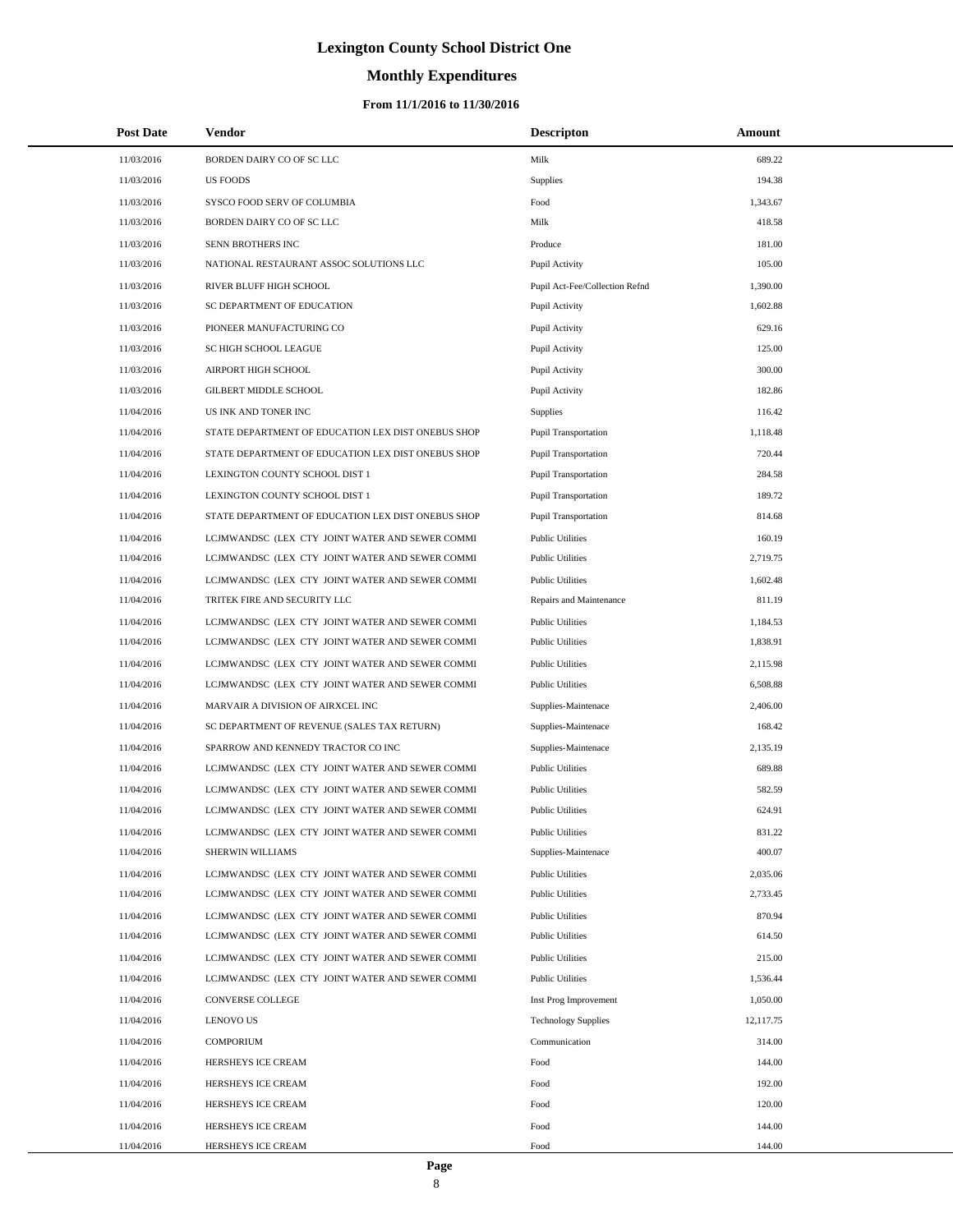# **Monthly Expenditures**

| <b>Post Date</b> | Vendor                                             | <b>Descripton</b>          | Amount   |
|------------------|----------------------------------------------------|----------------------------|----------|
| 11/04/2016       | HERSHEYS ICE CREAM                                 | Food                       | 471.60   |
| 11/04/2016       | HERSHEYS ICE CREAM                                 | Food                       | 120.00   |
| 11/04/2016       | HERSHEYS ICE CREAM                                 | Food                       | 879.60   |
| 11/04/2016       | <b>BSN SPORTS</b>                                  | Pupil Activity             | 7,222.81 |
| 11/04/2016       | <b>BSN SPORTS</b>                                  | Pupil Activity             | 389.48   |
| 11/07/2016       | DELL COMPUTERS                                     | Supplies                   | 114.39   |
| 11/07/2016       | DELL COMPUTERS                                     | <b>Technology Supplies</b> | 248.66   |
| 11/07/2016       | SC DEPARTMENT OF EDUCATION                         | Supplies                   | 126.62   |
| 11/07/2016       | US INK AND TONER INC                               | Supplies                   | 836.27   |
| 11/07/2016       | FORMS AND SUPPLY INC (FSI)                         | Supplies                   | 297.31   |
| 11/07/2016       | HERALD OFFICE SUPPLY INC                           | Supplies                   | 1,546.15 |
| 11/07/2016       | В & Н РНОТО                                        | <b>Technology Supplies</b> | 379.99   |
| 11/07/2016       | FORMS AND SUPPLY INC (FSI)                         | <b>Supplies</b>            | 2,878.30 |
| 11/07/2016       | FORMS AND SUPPLY INC (FSI)                         | Supplies                   | 292.28   |
| 11/07/2016       | DELL COMPUTERS                                     | Supplies                   | 1,821.93 |
| 11/07/2016       | SC CAREER GUIDANCE AND PLACEMENT ASSOCIATION       | Travel                     | 150.00   |
| 11/07/2016       | FOLLETT SCHOOL SOLUTIONS INC                       | <b>Library Books</b>       | 263.20   |
| 11/07/2016       | <b>PURCHASED SERVICE</b>                           | Travel                     | 375.00   |
| 11/07/2016       | PURCHASED SERVICE                                  | Travel                     | 235.00   |
| 11/07/2016       | CERTIFIED TRANSLATION SERVICES                     | Other Prof & Tech Service  | 1,751.20 |
| 11/07/2016       | FORMS AND SUPPLY INC (FSI)                         | Supplies                   | 133.22   |
| 11/07/2016       | <b>PURCHASE POWER</b>                              | Supplies                   | 1,005.00 |
| 11/07/2016       | FORMS AND SUPPLY INC (FSI)                         | Supplies                   | 324.11   |
| 11/07/2016       | BANK AND BUSINESS SYSTEMS                          | Repairs and Maintenance    | 180.00   |
| 11/07/2016       | CULLUM SERVICES INC                                | Repairs and Maintenance    | 1,343.75 |
| 11/07/2016       | AMERICAN ENGINEERING CONSULTANTS INC               | Other Prof & Tech Service  | 1,590.00 |
| 11/07/2016       | AUTOZONE INC                                       | Supplies-Maintenace        | 252.50   |
| 11/07/2016       | <b>ENLOWS AUTO SUPPLY</b>                          | Supplies-Maintenace        | 164.47   |
| 11/07/2016       | MACHINE AND WELDING SUPPLY CO DBA ARC3 GASES SOUTH | Supplies-Maintenace        | 283.55   |
| 11/07/2016       | AAA GLASS, LLC                                     | Repairs and Maintenance    | 357.23   |
| 11/07/2016       | <b>CULLUM SERVICES INC</b>                         | Repairs and Maintenance    | 4,792.50 |
| 11/07/2016       | CALICO INDUSTRIES INC                              | Supplies-Maintenace        | 1,318.67 |
| 11/07/2016       | SOUTHEASTERN PAPER                                 | Supplies-Maintenace        | 2,309.49 |
| 11/07/2016       | CULLUM SERVICES INC                                | Repairs and Maintenance    | 1,108.08 |
| 11/07/2016       | CULLUM SERVICES INC                                | Repairs and Maintenance    | 3,937.50 |
| 11/07/2016       | CULLUM SERVICES INC                                | Repairs and Maintenance    | 1,023.75 |
| 11/07/2016       | OSWALD WHOLESALE LUMBER INC                        | Supplies-Maintenace        | 1,805.63 |
| 11/07/2016       | <b>WW GRAINGER</b>                                 | Supplies-Maintenace        | 197.42   |
| 11/07/2016       | CULLUM SERVICES INC                                | Repairs and Maintenance    | 360.00   |
| 11/07/2016       | CULLUM SERVICES INC                                | Repairs and Maintenance    | 1,379.17 |
| 11/07/2016       | <b>WW GRAINGER</b>                                 | Supplies-Maintenace        | 126.90   |
| 11/07/2016       | CULLUM SERVICES INC                                | Repairs and Maintenance    | 440.63   |
| 11/07/2016       | CULLUM SERVICES INC                                | Repairs and Maintenance    | 2,730.00 |
| 11/07/2016       | CULLUM SERVICES INC                                | Repairs and Maintenance    | 757.50   |
| 11/07/2016       | CALICO INDUSTRIES INC                              | Supplies-Maintenace        | 274.72   |
| 11/07/2016       | SMITH AND JONES JANITORIAL SUPPLIES AND EQUIP INC  | Supplies-Maintenace        | 788.80   |
| 11/07/2016       | SOUTHEASTERN PAPER                                 | Supplies-Maintenace        | 288.69   |
| 11/07/2016       | CULLUM SERVICES INC                                | Repairs and Maintenance    | 1,372.50 |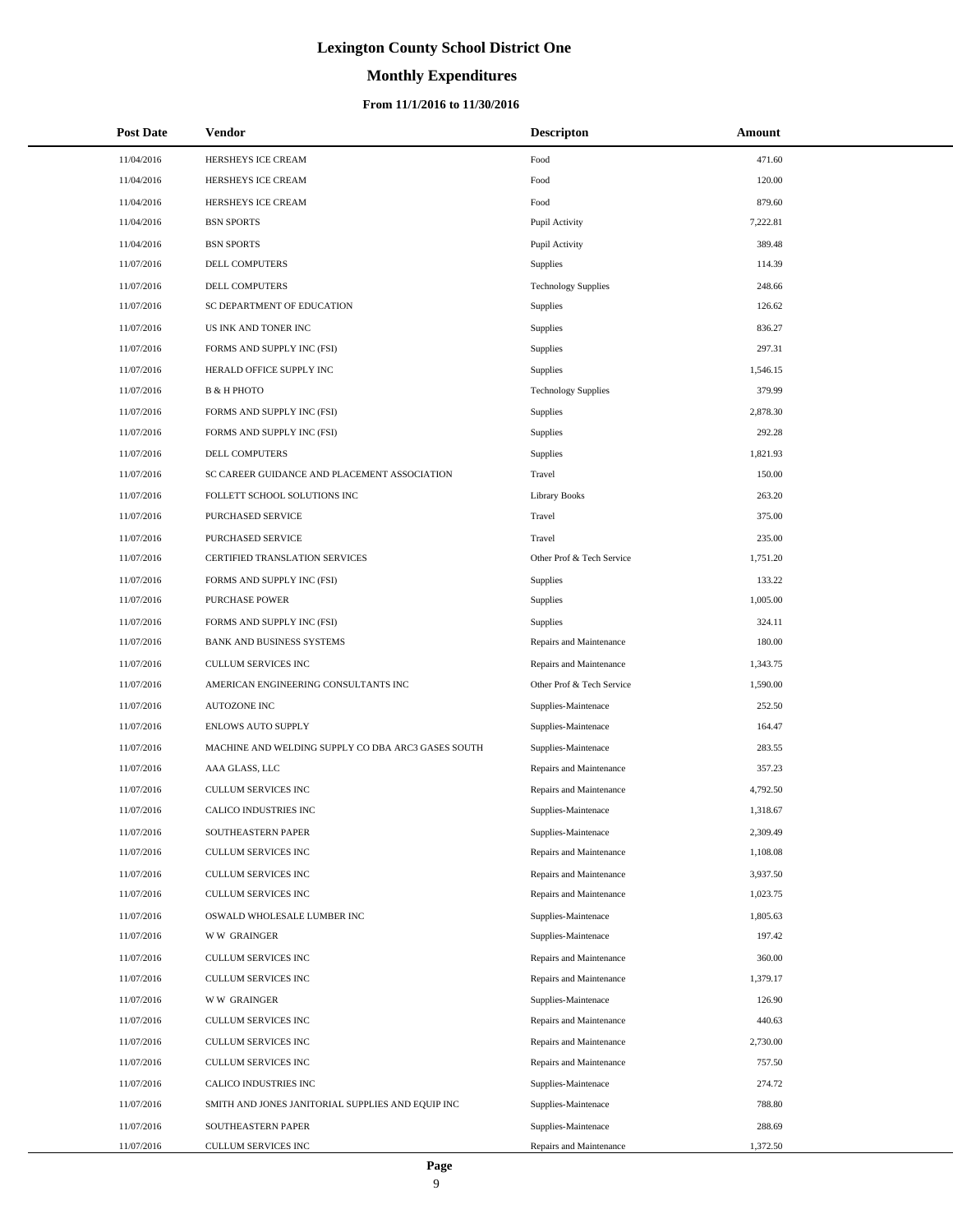# **Monthly Expenditures**

### **From 11/1/2016 to 11/30/2016**

| <b>Post Date</b> | Vendor                                            | <b>Descripton</b>          | Amount    |
|------------------|---------------------------------------------------|----------------------------|-----------|
| 11/07/2016       | CULLUM SERVICES INC                               | Repairs and Maintenance    | 1,355.63  |
| 11/07/2016       | CULLUM SERVICES INC                               | Repairs and Maintenance    | 1,059.38  |
| 11/07/2016       | <b>CULLUM SERVICES INC</b>                        | Repairs and Maintenance    | 1,331.25  |
| 11/07/2016       | CULLUM SERVICES INC                               | Repairs and Maintenance    | 1,792.50  |
| 11/07/2016       | CULLUM SERVICES INC                               | Repairs and Maintenance    | 3,788.54  |
| 11/07/2016       | CITY OF WEST COLUMBIA WATER COLLECTION DIVISION   | <b>Public Utilities</b>    | 401.00    |
| 11/07/2016       | CULLUM SERVICES INC                               | Repairs and Maintenance    | 1,691.25  |
| 11/07/2016       | PALMETTO PROPANE                                  | Energy                     | 333.66    |
| 11/07/2016       | <b>CULLUM SERVICES INC</b>                        | Repairs and Maintenance    | 1,537.50  |
| 11/07/2016       | <b>SUPPLY WORKS</b>                               | Supplies-Maintenace        | 404.73    |
| 11/07/2016       | CULLUM SERVICES INC                               | Repairs and Maintenance    | 1,149.38  |
| 11/07/2016       | CULLUM SERVICES INC                               | Repairs and Maintenance    | 2,651.25  |
| 11/07/2016       | CULLUM SERVICES INC                               | Repairs and Maintenance    | 1,125.00  |
| 11/07/2016       | CULLUM SERVICES INC                               | Repairs and Maintenance    | 1,515.00  |
| 11/07/2016       | CULLUM SERVICES INC                               | Repairs and Maintenance    | 1,376.25  |
| 11/07/2016       | SMITH AND JONES JANITORIAL SUPPLIES AND EQUIP INC | Supplies-Maintenace        | 879.54    |
| 11/07/2016       | CULLUM SERVICES INC                               | Repairs and Maintenance    | 1,530.00  |
| 11/07/2016       | <b>CULLUM SERVICES INC</b>                        | Repairs and Maintenance    | 1,205.60  |
| 11/07/2016       | <b>CULLUM SERVICES INC</b>                        | Repairs and Maintenance    | 1,276.88  |
| 11/07/2016       | CULLUM SERVICES INC                               | Repairs and Maintenance    | 620.62    |
| 11/07/2016       | CULLUM SERVICES INC                               | Repairs and Maintenance    | 2,371.88  |
| 11/07/2016       | DODSON PEST CONTROL                               | Repairs and Maintenance    | 105.00    |
| 11/07/2016       | CULLUM SERVICES INC                               | Repairs and Maintenance    | 1,453.12  |
| 11/07/2016       | <b>SUPPLY WORKS</b>                               | Supplies-Maintenace        | 425.43    |
| 11/07/2016       | CULLUM SERVICES INC                               | Repairs and Maintenance    | 2,437.50  |
| 11/07/2016       | SOUTHEASTERN PAPER                                | Supplies-Maintenace        | 433.03    |
| 11/07/2016       | CULLUM SERVICES INC                               | Repairs and Maintenance    | 5,887.50  |
| 11/07/2016       | <b>GRAYBAR ELECTRIC CO INC</b>                    | Supplies-Maintenace        | 955.49    |
| 11/07/2016       | CULLUM SERVICES INC                               | Repairs and Maintenance    | 1,453.13  |
| 11/07/2016       | HART, MICHAEL JOSEPH                              | Other Prof & Tech Service  | 180.00    |
| 11/07/2016       | WILFONG, MICHAEL BRIAN                            | Other Prof & Tech Service  | 180.00    |
| 11/07/2016       | WISE, ROSS NICHOLAS                               | Other Prof & Tech Service  | 180.00    |
| 11/07/2016       | FRANKLIN, TIMOTHY WILLIAM                         | Other Prof & Tech Service  | 120.00    |
| 11/07/2016       | HALL, ROY LEE                                     | Other Prof & Tech Service  | 120.00    |
| 11/07/2016       | HINZ, BRIAN E                                     | Other Prof & Tech Service  | 120.00    |
| 11/07/2016       | MCMANUS, JOHN-PATRICK A.                          | Other Prof & Tech Service  | 120.00    |
| 11/07/2016       | SHARPE, STEFAN ALEXANDER                          | Other Prof & Tech Service  | 120.00    |
| 11/07/2016       | YOUNG, MATTHEW                                    | Other Prof & Tech Service  | 120.00    |
| 11/07/2016       | COLLINS, STEPHEN M                                | Other Prof & Tech Service  | 180.00    |
| 11/07/2016       | MILLER, JEFFREY J                                 | Other Prof & Tech Service  | 120.00    |
| 11/07/2016       | BLACK, CALEB JAMES                                | Other Prof & Tech Service  | 180.00    |
| 11/07/2016       | SPIVEY, STEPHEN J                                 | Other Prof & Tech Service  | 180.00    |
| 11/07/2016       | WISEMAN, DARREN MARK                              | Other Prof & Tech Service  | 180.00    |
| 11/07/2016       | GUIDE K12 LLC                                     | Software Renewal/Agreemen  | 27,712.00 |
| 11/07/2016       | SC DEPARTMENT OF REVENUE (SALES TAX RETURN)       | Software Renewal/Agreemen  | 1,673.84  |
| 11/07/2016       | <b>LENOVO US</b>                                  | <b>Technology Supplies</b> | 1,950.08  |
| 11/07/2016       | <b>GROVE MEDICAL</b>                              | <b>Supplies</b>            | 174.88    |
| 11/07/2016       | <b>NCS PEARSON</b>                                | Supplies                   | 939.45    |

÷.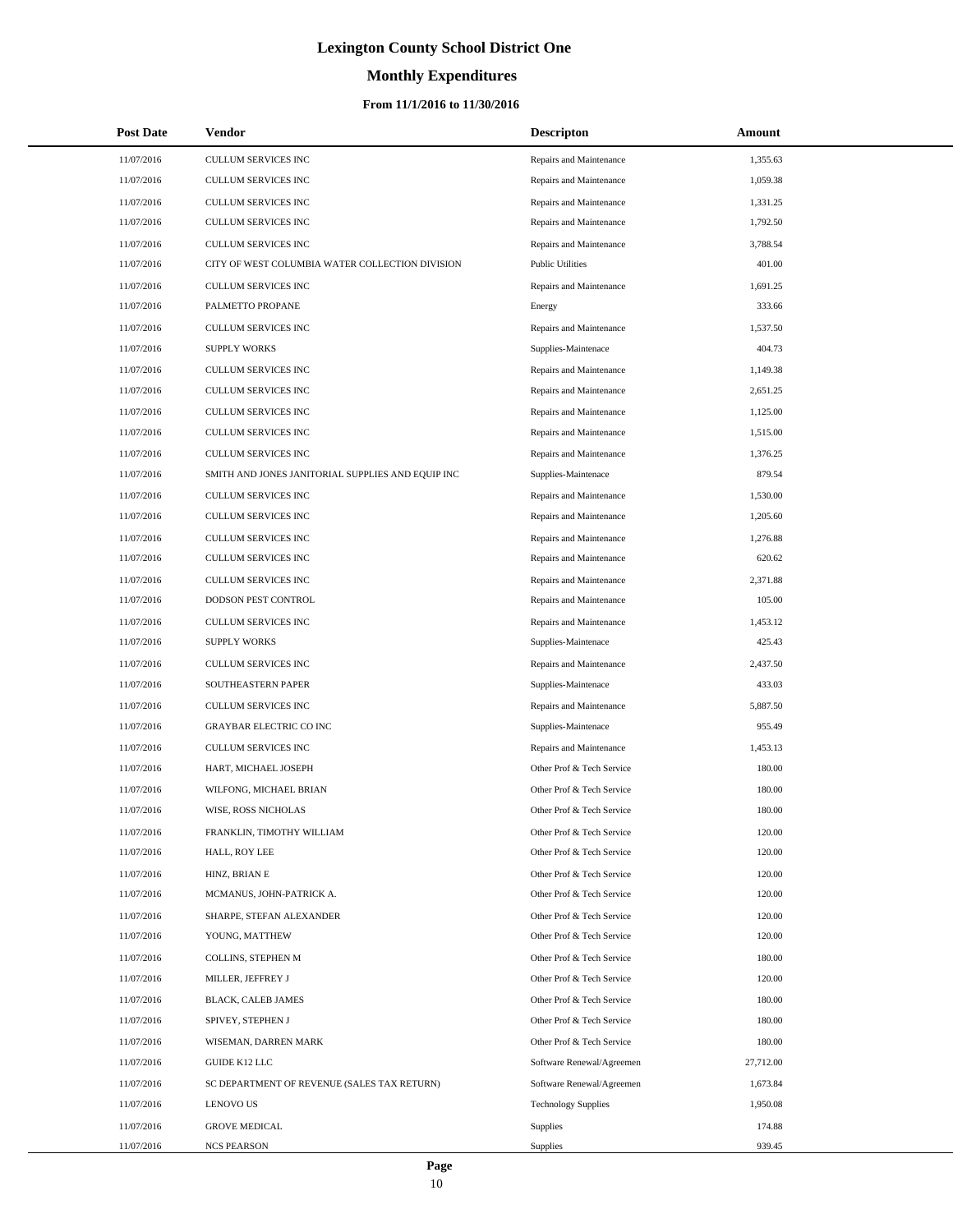# **Monthly Expenditures**

| <b>Post Date</b> | Vendor                                             | <b>Descripton</b>          | Amount    |
|------------------|----------------------------------------------------|----------------------------|-----------|
| 11/07/2016       | <b>NCS PEARSON</b>                                 | <b>Technology Supplies</b> | 618.25    |
| 11/07/2016       | <b>NCS PEARSON</b>                                 | Software Renewal/Agreemen  | 2,300.50  |
| 11/07/2016       | <b>FASTSIGNS</b>                                   | Printing and Binding       | 450.88    |
| 11/07/2016       | EMBASSY SUITES AT KINGSTON PLANTATION              | Travel                     | 190.00    |
| 11/07/2016       | EMBASSY SUITES AT KINGSTON PLANTATION              | Travel                     | 1,235.00  |
| 11/07/2016       | PRECISION FIRE SOLUTIONS                           | <b>Building</b>            | 5,018.00  |
| 11/07/2016       | KURTZ BROS DBA BENDER BURKOT EAST COAST SCHOOL SUP | Pupil Activity             | 105.80    |
| 11/07/2016       | <b>B &amp; H PHOTO</b>                             | Pupil Activity             | 124.99    |
| 11/07/2016       | <b>DELL COMPUTERS</b>                              | Pupil Activity             | 1,149.02  |
| 11/07/2016       | SC DEPARTMENT OF REVENUE (SALES TAX RETURN)        | Pupil Activity             | 374.06    |
| 11/07/2016       | TURNITIN LLC                                       | Pupil Activity             | 6,038.75  |
| 11/07/2016       | CAROLINA BIOLOGICAL SUPPLY CO                      | Pupil Activity             | 708.77    |
| 11/07/2016       | <b>CAPSTONE</b>                                    | Pupil Activity             | 992.75    |
| 11/07/2016       | SC DEPARTMENT OF EDUCATION                         | Pupil Activity             | 343.17    |
| 11/07/2016       | SC DEPARTMENT OF EDUCATION                         | Pupil Activity             | 1,231.50  |
| 11/07/2016       | ALERT SERVICES INC                                 | Pupil Activity             | 114.72    |
| 11/07/2016       | NATIONAL ATHLETIC TRAINERS ASSOC (NATA)            | Pupil Activity             | 420.00    |
| 11/07/2016       | PENSA, BART                                        | Pupil Activity             | 110.60    |
| 11/07/2016       | LAM, MATTHEW                                       | Pupil Activity             | 102.50    |
| 11/07/2016       | MURPHY, WILLIAM J                                  | Pupil Activity             | 115.10    |
| 11/07/2016       | POPE, WYMAN                                        | Pupil Activity             | 122.30    |
| 11/07/2016       | STUTTS, JAMES ROYCE                                | Pupil Activity             | 122.30    |
| 11/07/2016       | GWYN, JAIME L                                      | Pupil Activity             | 112.50    |
| 11/07/2016       | ALLEN, CLARENCE                                    | Pupil Activity             | 148.70    |
| 11/07/2016       | BOORE, WALTER BRENT                                | Pupil Activity             | 148.70    |
| 11/07/2016       | HARLEY, JOHN H                                     | Pupil Activity             | 112.70    |
| 11/07/2016       | MARCHANT, WAYNE H                                  | Pupil Activity             | 144.20    |
| 11/07/2016       | MCGRIER, MELVIN W                                  | Pupil Activity             | 148.70    |
| 11/07/2016       | NEWBERRY HIGH SCHOOL                               | Pupil Activity             | 125.00    |
| 11/07/2016       | <b>BSN SPORTS</b>                                  | Pupil Activity             | 203.30    |
| 11/07/2016       | <b>CONWAY HIGH SCHOOL</b>                          | Pupil Activity             | 104.95    |
| 11/07/2016       | SC HIGH SCHOOL LEAGUE                              | Pupil Activity             | 107.00    |
| 11/07/2016       | <b>BSN SPORTS</b>                                  | Pupil Activity             | 813.11    |
| 11/08/2016       | SC DEPARTMENT OF JUVENILE JUSTICE (FISCAL AFFAIRS) | Tuition-LEA                | 156.50    |
| 11/08/2016       | SC DEPARTMENT OF JUVENILE JUSTICE (FISCAL AFFAIRS) | Tuition-LEA                | 319.49    |
| 11/09/2016       | DELL COMPUTERS                                     | Supplies-Immersion         | 874.16    |
| 11/09/2016       | DELL COMPUTERS                                     | <b>Supplies</b>            | 233.02    |
| 11/09/2016       | DELL COMPUTERS                                     | <b>Supplies</b>            | 518.38    |
| 11/09/2016       | DELL COMPUTERS                                     | Supplies-Immersion         | 172.79    |
| 11/09/2016       | DELL COMPUTERS                                     | Supplies                   | 1,847.35  |
| 11/09/2016       | EDMENTUM HOLDINGS INC                              | <b>Supplies</b>            | 1,836.00  |
| 11/09/2016       | ACT CUSTOMER SERVICES (68)                         | Other Prof & Tech Service  | 21,828.00 |
| 11/09/2016       | DIGITAL OFFICE SOLUTIONS INC                       | <b>Supplies</b>            | 248.78    |
| 11/09/2016       | <b>EARTHA'S ALTERATIONS</b>                        | Supplies                   | 326.35    |
| 11/09/2016       | FORMS AND SUPPLY INC (FSI)                         | <b>Supplies</b>            | 2,460.25  |
| 11/09/2016       | BLICK ART MATERIALS LLC                            | <b>Supplies</b>            | 100.80    |
| 11/09/2016       | WULBERNKOVAL CO INC                                | <b>Supplies</b>            | 938.40    |
| 11/09/2016       | ZAHOUREK SYSTEMS INC                               | Supplies                   | 109.45    |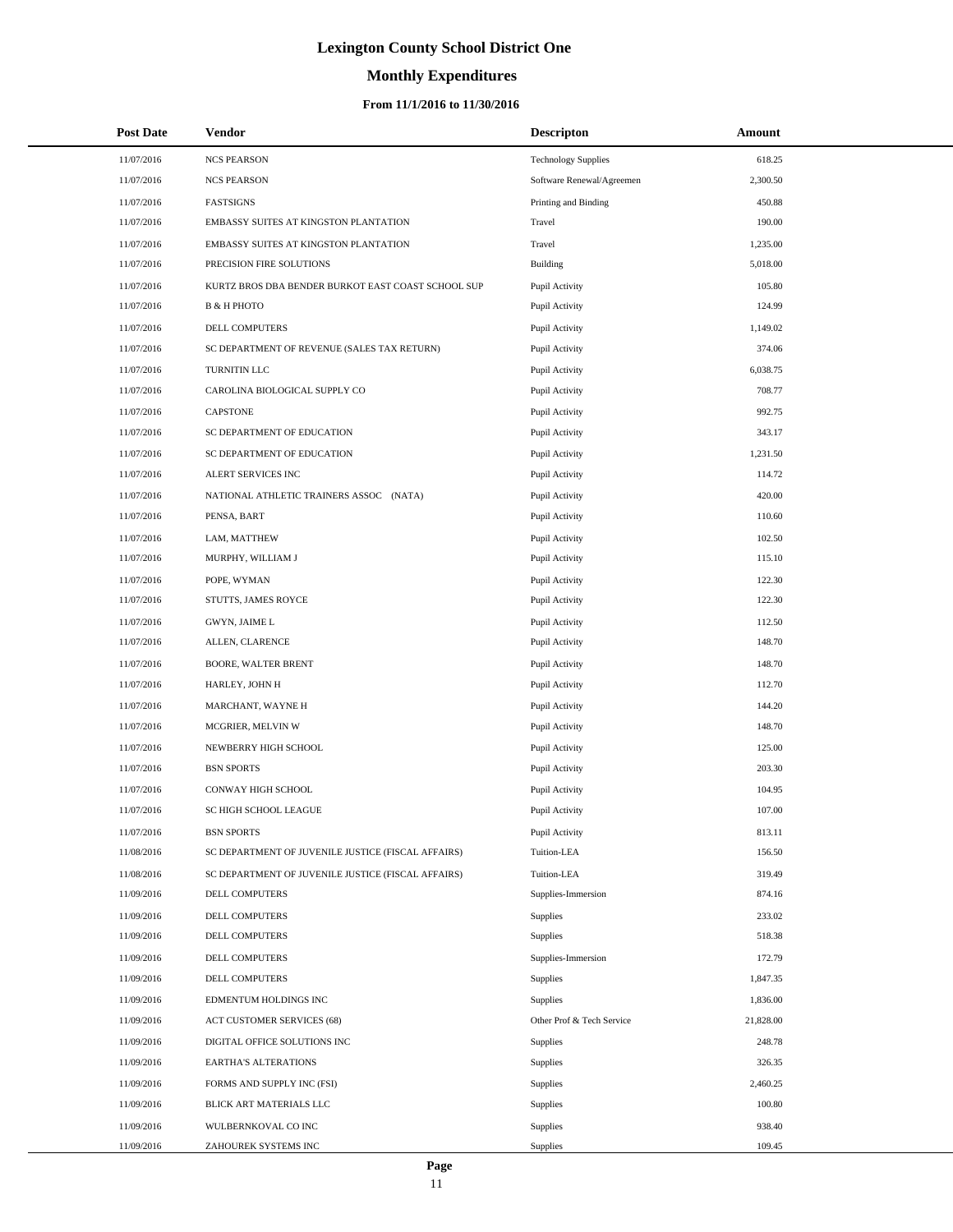# **Monthly Expenditures**

### **From 11/1/2016 to 11/30/2016**

| <b>Post Date</b> | Vendor                                            | <b>Descripton</b>          | Amount   |  |
|------------------|---------------------------------------------------|----------------------------|----------|--|
| 11/09/2016       | <b>WW GRAINGER</b>                                | <b>Supplies</b>            | 908.13   |  |
| 11/09/2016       | CERTIFIED TRANSLATION SERVICES                    | Other Prof & Tech Service  | 273.84   |  |
| 11/09/2016       | UNIVERSITY OF SC SPEECH HEARING RESEARCH CENTER   | Other Prof & Tech Service  | 225.00   |  |
| 11/09/2016       | CDWG ACCT 305089                                  | <b>Technology Supplies</b> | 107.00   |  |
| 11/09/2016       | SCHOOL HEALTH CORP                                | Supplies-Maintenace        | $-8.16$  |  |
| 11/09/2016       | <b>WW GRAINGER</b>                                | Supplies-Maintenace        | 110.25   |  |
| 11/09/2016       | <b>SUPPLY WORKS</b>                               | Supplies-Maintenace        | 1,071.11 |  |
| 11/09/2016       | <b>WW GRAINGER</b>                                | Supplies-Maintenace        | 1,278.85 |  |
| 11/09/2016       | <b>SUPPLY WORKS</b>                               | Supplies-Maintenace        | 114.96   |  |
| 11/09/2016       | <b>ANIXTER INC</b>                                | Supplies-Maintenace        | 141.24   |  |
| 11/09/2016       | <b>SUPPLY WORKS</b>                               | Supplies-Maintenace        | 228.98   |  |
| 11/09/2016       | SMITH AND JONES JANITORIAL SUPPLIES AND EQUIP INC | Supplies-Maintenace        | 231.12   |  |
| 11/09/2016       | <b>WW GRAINGER</b>                                | Supplies-Maintenace        | 320.89   |  |
| 11/09/2016       | <b>WW GRAINGER</b>                                | Supplies-Maintenace        | 586.95   |  |
| 11/09/2016       | SMITH AND JONES JANITORIAL SUPPLIES AND EQUIP INC | Supplies-Maintenace        | 319.93   |  |
| 11/09/2016       | <b>SUPPLY WORKS</b>                               | Supplies-Maintenace        | 516.55   |  |
| 11/09/2016       | <b>SUPPLY WORKS</b>                               | Supplies-Maintenace        | 272.85   |  |
| 11/09/2016       | <b>WW GRAINGER</b>                                | Supplies-Maintenace        | 320.89   |  |
| 11/09/2016       | <b>SUPPLY WORKS</b>                               | Supplies-Maintenace        | 985.47   |  |
| 11/09/2016       | <b>WW GRAINGER</b>                                | Supplies-Maintenace        | 320.90   |  |
| 11/09/2016       | <b>WW GRAINGER</b>                                | Supplies-Maintenace        | 205.31   |  |
| 11/09/2016       | <b>WW GRAINGER</b>                                | Supplies-Maintenace        | 320.90   |  |
| 11/09/2016       | <b>SUPPLY WORKS</b>                               | Supplies-Maintenace        | 208.14   |  |
| 11/09/2016       | SMITH AND JONES JANITORIAL SUPPLIES AND EQUIP INC | Supplies-Maintenace        | 423.33   |  |
| 11/09/2016       | <b>SUPPLY WORKS</b>                               | Supplies-Maintenace        | 114.92   |  |
| 11/09/2016       | <b>WW GRAINGER</b>                                | Supplies-Maintenace        | 254.03   |  |
| 11/09/2016       | CALICO INDUSTRIES INC                             | Supplies-Maintenace        | 879.11   |  |
| 11/09/2016       | <b>SUPPLY WORKS</b>                               | Supplies-Maintenace        | 404.73   |  |
| 11/09/2016       | <b>WW GRAINGER</b>                                | Supplies-Maintenace        | 1,055.45 |  |
| 11/09/2016       | STARR, WILLIAM                                    | Pupil Transportation       | 345.60   |  |
| 11/09/2016       | CARVAJAL, PABLO ARMANDO                           | Other Prof & Tech Service  | 180.00   |  |
| 11/09/2016       | LOOKABILL, JOHN T                                 | Other Prof & Tech Service  | 180.00   |  |
| 11/09/2016       | PARKER, NICHOLAS                                  | Other Prof & Tech Service  | 180.00   |  |
| 11/09/2016       | SPIVEY, STEPHEN J                                 | Other Prof & Tech Service  | 180.00   |  |
| 11/09/2016       | <b>BLACK, LEWIS ALLEN</b>                         | Other Prof & Tech Service  | 120.00   |  |
| 11/09/2016       | GUGEL, SCOTT                                      | Other Prof & Tech Service  | 120.00   |  |
| 11/09/2016       | LINT, CHARLES ROBERT                              | Other Prof & Tech Service  | 180.00   |  |
| 11/09/2016       | <b>ACCUTECH INC</b>                               | <b>Technology Supplies</b> | 1,225.15 |  |
| 11/09/2016       | DIGITAL OFFICE SOLUTIONS INC                      | Repairs and Maintenance    | 985.01   |  |
| 11/09/2016       | DIGITAL OFFICE SOLUTIONS INC                      | Repairs and Maintenance    | 850.55   |  |
| 11/09/2016       | DIGITAL OFFICE SOLUTIONS INC                      | Repairs and Maintenance    | 1,209.57 |  |
| 11/09/2016       | <b>GROVE MEDICAL</b>                              | <b>Supplies</b>            | 116.90   |  |
| 11/09/2016       | LEARNING LABS INC                                 | <b>Supplies</b>            | 2,246.98 |  |
| 11/09/2016       | LEARNING LABS INC                                 | <b>Supplies</b>            | 2,246.98 |  |
| 11/09/2016       | <b>HEINEMANN</b>                                  | <b>Supplies</b>            | 5,743.21 |  |
| 11/09/2016       | THE EDUCATOR COLLABORATIVE LLC                    | Inst Prog Improvement      | 2,250.00 |  |
| 11/09/2016       | SOUTHERN EDUCATIONAL SYSTEMS INC                  | <b>Technology Supplies</b> | 2,486.68 |  |
| 11/09/2016       | SCHOLASTIC INC                                    | Supplies                   | 391.75   |  |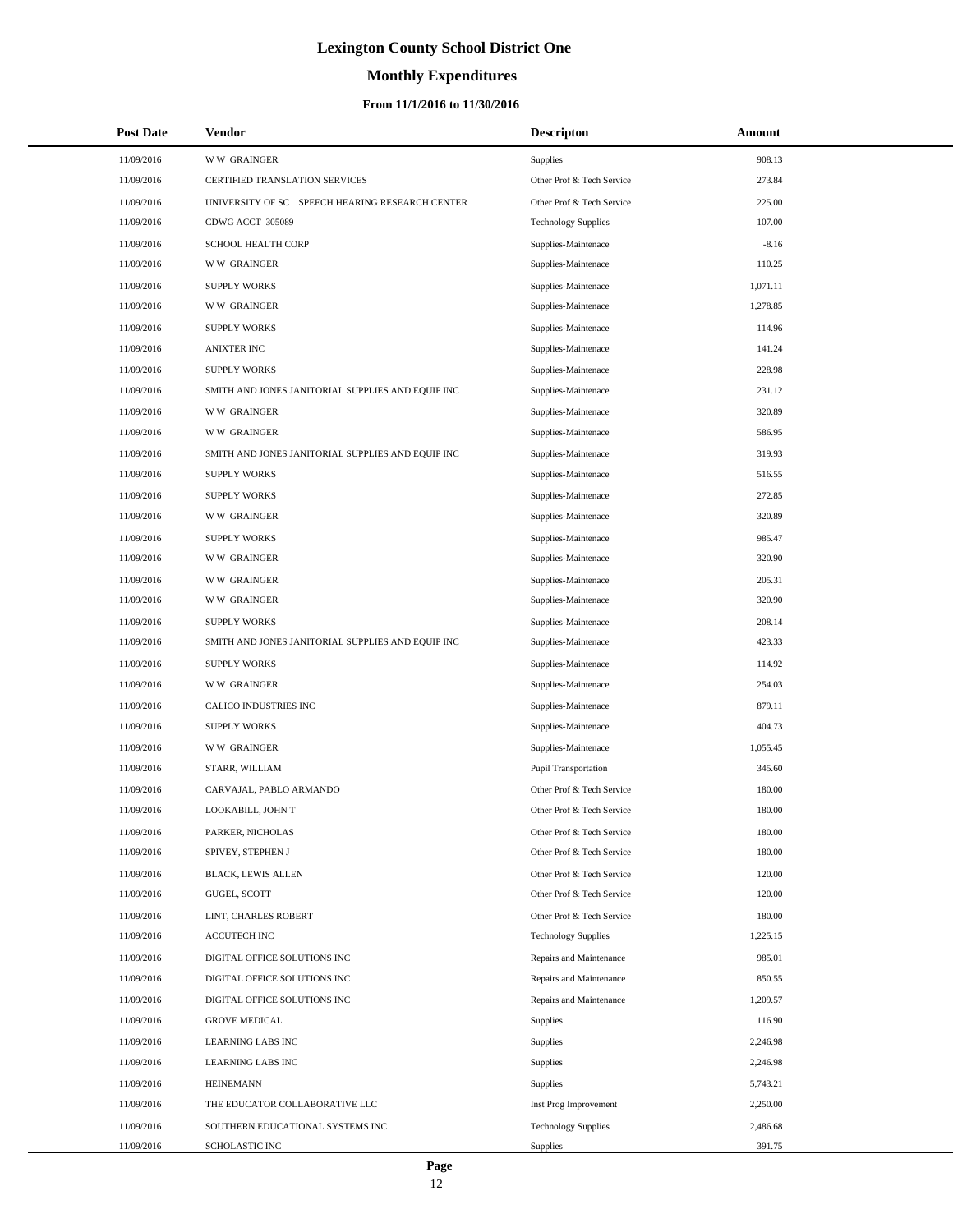# **Monthly Expenditures**

### **From 11/1/2016 to 11/30/2016**

| <b>Post Date</b> | Vendor                      | <b>Descripton</b> | Amount   |
|------------------|-----------------------------|-------------------|----------|
| 11/09/2016       | <b>SCHOLASTIC INC</b>       | Supplies          | 108.00   |
| 11/09/2016       | <b>HEINEMANN</b>            | Supplies          | 120.00   |
| 11/09/2016       | SYSCO FOOD SERV OF COLUMBIA | Food              | 4,569.94 |
| 11/09/2016       | BORDEN DAIRY CO OF SC LLC   | Milk              | 365.28   |
| 11/09/2016       | SYSCO FOOD SERV OF COLUMBIA | Food              | 2,425.48 |
| 11/09/2016       | BORDEN DAIRY CO OF SC LLC   | Milk              | 477.67   |
| 11/09/2016       | SYSCO FOOD SERV OF COLUMBIA | Food              | 4,282.03 |
| 11/09/2016       | BORDEN DAIRY CO OF SC LLC   | Milk              | 312.26   |
| 11/09/2016       | SYSCO FOOD SERV OF COLUMBIA | Food              | 3,062.08 |
| 11/09/2016       | BORDEN DAIRY CO OF SC LLC   | Milk              | 710.20   |
| 11/09/2016       | SYSCO FOOD SERV OF COLUMBIA | Food              | 3,842.21 |
| 11/09/2016       | BORDEN DAIRY CO OF SC LLC   | Milk              | 339.95   |
| 11/09/2016       | SYSCO FOOD SERV OF COLUMBIA | Food              | 3,980.21 |
| 11/09/2016       | BORDEN DAIRY CO OF SC LLC   | Milk              | 806.32   |
| 11/09/2016       | SENN BROTHERS INC           | Produce           | 123.00   |
| 11/09/2016       | SYSCO FOOD SERV OF COLUMBIA | Food              | 779.79   |
| 11/09/2016       | SENN BROTHERS INC           | Produce           | 100.17   |
| 11/09/2016       | SYSCO FOOD SERV OF COLUMBIA | Food              | 2,640.48 |
| 11/09/2016       | SENN BROTHERS INC           | Produce           | 207.40   |
| 11/09/2016       | SYSCO FOOD SERV OF COLUMBIA | Food              | 1,188.51 |
| 11/09/2016       | BORDEN DAIRY CO OF SC LLC   | Milk              | 375.57   |
| 11/09/2016       | SENN BROTHERS INC           | Produce           | 108.90   |
| 11/09/2016       | SYSCO FOOD SERV OF COLUMBIA | Food              | 4,871.74 |
| 11/09/2016       | BORDEN DAIRY CO OF SC LLC   | Milk              | 1,215.07 |
| 11/09/2016       | SYSCO FOOD SERV OF COLUMBIA | Food              | 3,228.00 |
| 11/09/2016       | BORDEN DAIRY CO OF SC LLC   | Milk              | 776.09   |
| 11/09/2016       | SYSCO FOOD SERV OF COLUMBIA | Food              | 2,694.16 |
| 11/09/2016       | BORDEN DAIRY CO OF SC LLC   | Milk              | 617.27   |
| 11/09/2016       | SENN BROTHERS INC           | Produce           | 154.90   |
| 11/09/2016       | SYSCO FOOD SERV OF COLUMBIA | Food              | 2,113.15 |
| 11/09/2016       | BORDEN DAIRY CO OF SC LLC   | Milk              | 412.15   |
| 11/09/2016       | SYSCO FOOD SERV OF COLUMBIA | Food              | 6,618.72 |
| 11/09/2016       | BORDEN DAIRY CO OF SC LLC   | Milk              | 662.12   |
| 11/09/2016       | SENN BROTHERS INC           | Produce           | 102.50   |
| 11/09/2016       | SYSCO FOOD SERV OF COLUMBIA | Food              | 1,860.25 |
| 11/09/2016       | BORDEN DAIRY CO OF SC LLC   | Milk              | 236.68   |
| 11/09/2016       | SYSCO FOOD SERV OF COLUMBIA | Food              | 3,586.64 |
| 11/09/2016       | BORDEN DAIRY CO OF SC LLC   | Milk              | 329.63   |
| 11/09/2016       | SENN BROTHERS INC           | Produce           | 105.86   |
| 11/09/2016       | SYSCO FOOD SERV OF COLUMBIA | Food              | 1,401.40 |
| 11/09/2016       | BORDEN DAIRY CO OF SC LLC   | Milk              | 510.10   |
| 11/09/2016       | SYSCO FOOD SERV OF COLUMBIA | Food              | 1,865.33 |
| 11/09/2016       | BORDEN DAIRY CO OF SC LLC   | Milk              | 284.93   |
| 11/09/2016       | SYSCO FOOD SERV OF COLUMBIA | Food              | 3,288.84 |
| 11/09/2016       | BORDEN DAIRY CO OF SC LLC   | Milk              | 801.18   |
| 11/09/2016       | SYSCO FOOD SERV OF COLUMBIA | Food              | 1,598.24 |
| 11/09/2016       | BORDEN DAIRY CO OF SC LLC   | Milk              | 350.21   |
| 11/09/2016       | SYSCO FOOD SERV OF COLUMBIA | Food              | 2,802.74 |

÷.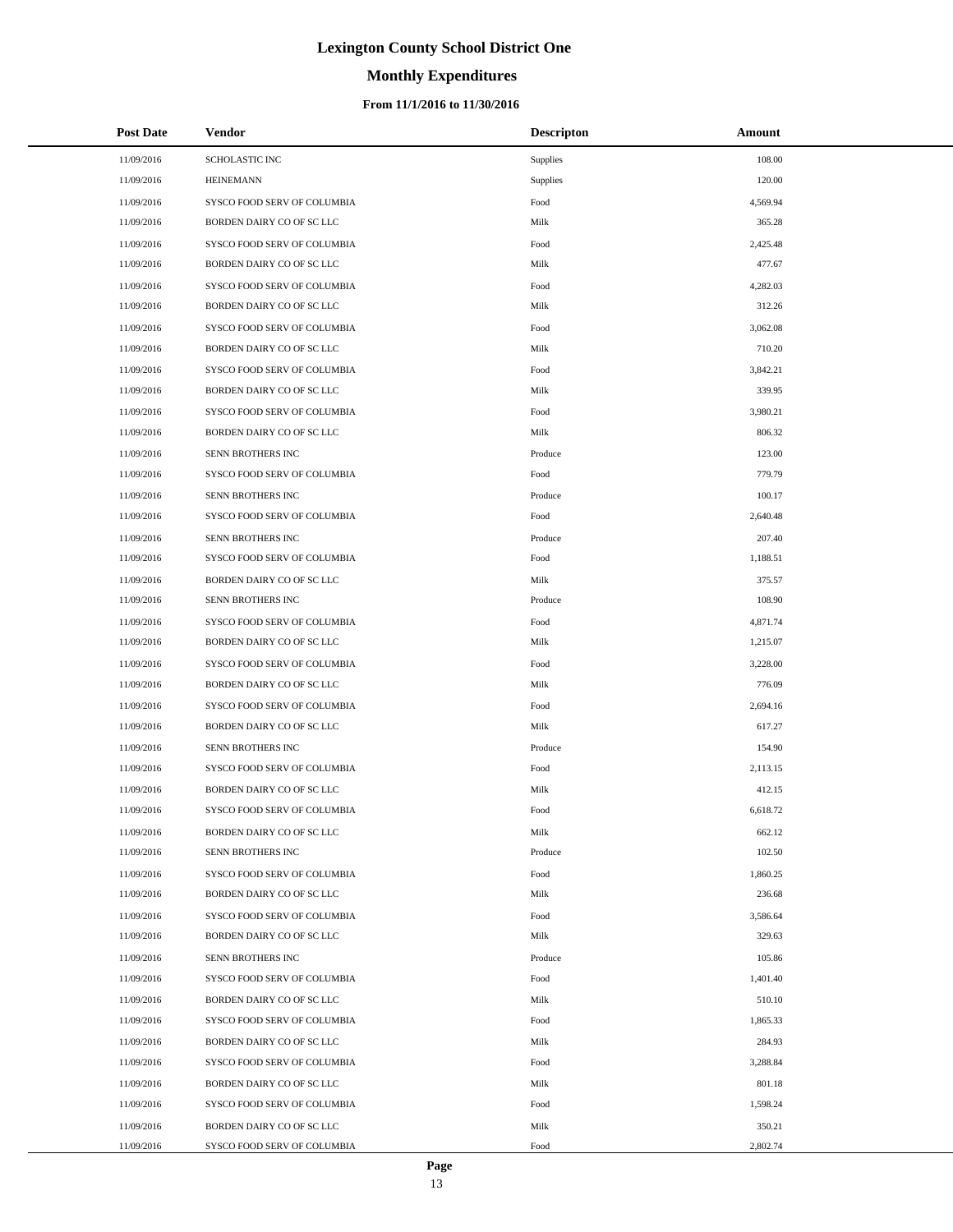# **Monthly Expenditures**

### **From 11/1/2016 to 11/30/2016**

| <b>Post Date</b> | <b>Vendor</b>                                      | <b>Descripton</b> | Amount    |
|------------------|----------------------------------------------------|-------------------|-----------|
| 11/09/2016       | BORDEN DAIRY CO OF SC LLC                          | Milk              | 577.27    |
| 11/09/2016       | SYSCO FOOD SERV OF COLUMBIA                        | Food              | 2,676.90  |
| 11/09/2016       | BORDEN DAIRY CO OF SC LLC                          | Milk              | 786.27    |
| 11/09/2016       | SENN BROTHERS INC                                  | Produce           | 120.15    |
| 11/09/2016       | SYSCO FOOD SERV OF COLUMBIA                        | Food              | 1,488.92  |
| 11/09/2016       | BORDEN DAIRY CO OF SC LLC                          | Milk              | 326.11    |
| 11/09/2016       | SYSCO FOOD SERV OF COLUMBIA                        | Food              | 1,174.44  |
| 11/09/2016       | BORDEN DAIRY CO OF SC LLC                          | Milk              | 323.77    |
| 11/09/2016       | SYSCO FOOD SERV OF COLUMBIA                        | Food              | 1,106.80  |
| 11/09/2016       | BORDEN DAIRY CO OF SC LLC                          | Milk              | 488.55    |
| 11/09/2016       | SYSCO FOOD SERV OF COLUMBIA                        | Food              | 2,977.58  |
| 11/09/2016       | BORDEN DAIRY CO OF SC LLC                          | Milk              | 329.72    |
| 11/09/2016       | SYSCO FOOD SERV OF COLUMBIA                        | Food              | 10,901.03 |
| 11/09/2016       | EARTHGRAINS BAKING COMPANIES INC                   | <b>Bread</b>      | 122.50    |
| 11/09/2016       | BORDEN DAIRY CO OF SC LLC                          | Milk              | 524.26    |
| 11/09/2016       | SYSCO FOOD SERV OF COLUMBIA                        | Food              | 1,253.06  |
| 11/09/2016       | BORDEN DAIRY CO OF SC LLC                          | Milk              | 460.31    |
| 11/09/2016       | <b>USATESTPREP INC</b>                             | Pupil Activity    | 375.00    |
| 11/09/2016       | CAROLINA BIOLOGICAL SUPPLY CO                      | Pupil Activity    | 709.44    |
| 11/09/2016       | SCHOOL SPECIALTY INC                               | Pupil Activity    | 101.62    |
| 11/09/2016       | SC DEPARTMENT OF EDUCATION                         | Pupil Activity    | 1,696.23  |
| 11/09/2016       | SC DEPARTMENT OF EDUCATION                         | Pupil Activity    | 149.68    |
| 11/09/2016       | <b>BLACKMON, KEVIN E</b>                           | Pupil Activity    | 120.00    |
| 11/09/2016       | BUSBY, RALPH LENNY                                 | Pupil Activity    | 120.00    |
| 11/09/2016       | JONES, JOHN (JJ) E                                 | Pupil Activity    | 120.00    |
| 11/09/2016       | KYZER, MATTHEW DAVID                               | Pupil Activity    | 120.00    |
| 11/09/2016       | LOOKABILL, JOHN T                                  | Pupil Activity    | 120.00    |
| 11/09/2016       | MEDLIN, MICHAEL LAWRENCE                           | Pupil Activity    | 120.00    |
| 11/09/2016       | MIXON, CHRISTOPHER DOUGLAS                         | Pupil Activity    | 165.00    |
| 11/09/2016       | REED, JOHN MARCUS                                  | Pupil Activity    | 165.00    |
| 11/09/2016       | SHEALY, CANDI YVETTE                               | Pupil Activity    | 120.00    |
| 11/09/2016       | SPIVEY, STEPHEN J                                  | Pupil Activity    | 120.00    |
| 11/09/2016       | TAYLOR, MICHAEL HAMPTON                            | Pupil Activity    | 120.00    |
| 11/09/2016       | <b>BSN SPORTS</b>                                  | Pupil Activity    | 1,209.08  |
| 11/09/2016       | PORTA PHONE                                        | Pupil Activity    | 245.00    |
| 11/09/2016       | T AND T SPORTS                                     | Pupil Activity    | 2,343.30  |
| 11/09/2016       | T AND T SPORTS                                     | Pupil Activity    | 784.85    |
| 11/09/2016       | HANAHAN HIGH SCHOOL                                | Pupil Activity    | 126.00    |
| 11/09/2016       | <b>BSN SPORTS</b>                                  | Pupil Activity    | 243.96    |
| 11/09/2016       | <b>EMBROID ME</b>                                  | Pupil Activity    | 738.30    |
| 11/09/2016       | <b>EMBROID ME</b>                                  | Pupil Activity    | 125.19    |
| 11/09/2016       | T AND T SPORTS                                     | Pupil Activity    | 208.65    |
| 11/09/2016       | <b>JW PEPPER</b>                                   | Pupil Activity    | 112.50    |
| 11/09/2016       | SCHOLASTIC INC                                     | Supplies          | 2,634.54  |
| 11/10/2016       | KURTZ BROS DBA BENDER BURKOT EAST COAST SCHOOL SUP | Supplies          | 220.50    |
| 11/10/2016       | PURCHASED SERVICE                                  | Travel            | 129.06    |
| 11/10/2016       | PURCHASED SERVICE                                  | Travel            | 446.36    |
| 11/10/2016       | PURCHASED SERVICE                                  | Supplies          | 152.98    |

L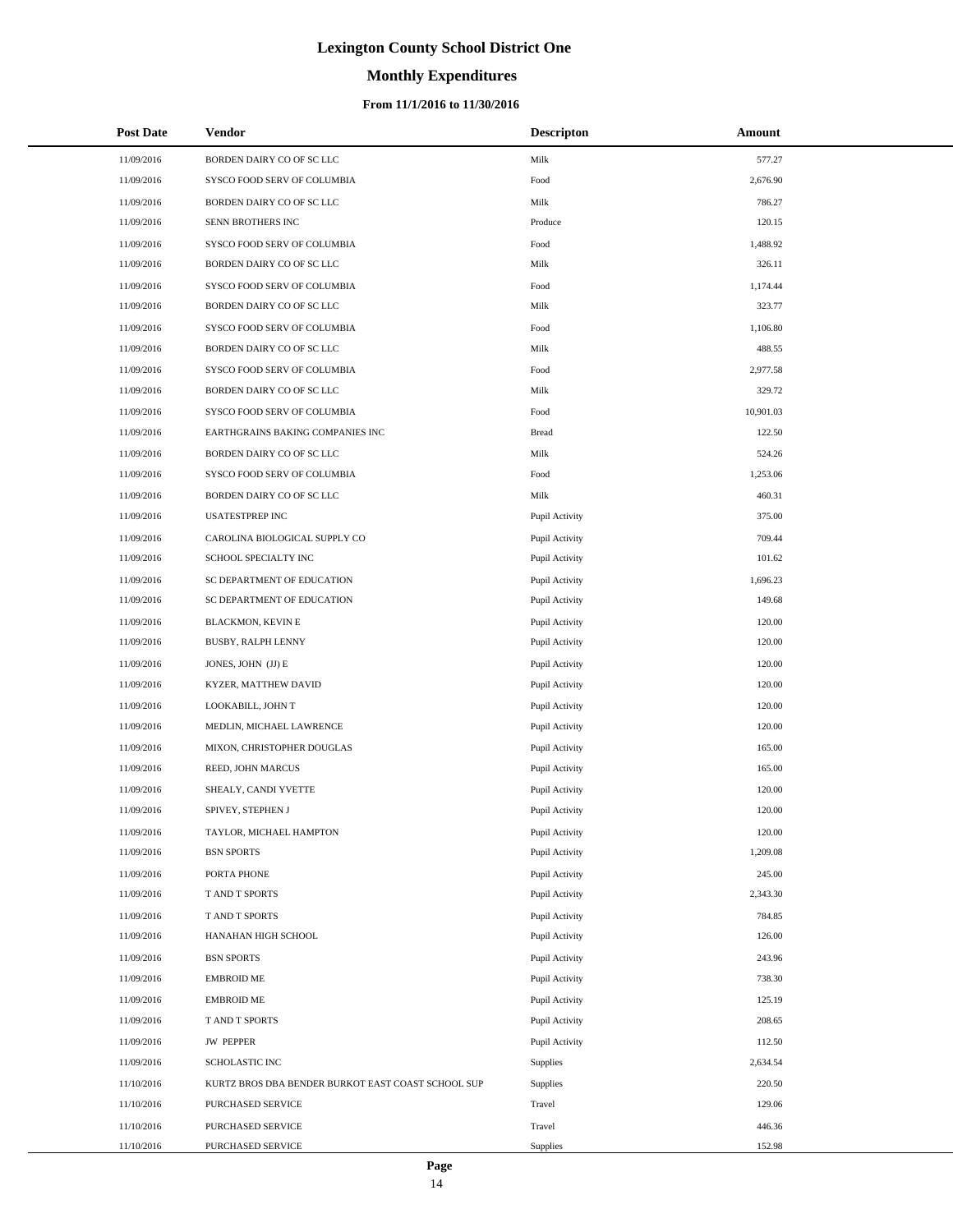# **Monthly Expenditures**

### **From 11/1/2016 to 11/30/2016**

| <b>Post Date</b> | Vendor                                          | <b>Descripton</b>          | Amount   |
|------------------|-------------------------------------------------|----------------------------|----------|
| 11/10/2016       | FRANKLIN COVEY                                  | Inst Prog Improvement      | 6,027.01 |
| 11/10/2016       | PURCHASED SERVICE                               | Travel                     | 189.00   |
| 11/10/2016       | PURCHASED SERVICE                               | Travel                     | 209.52   |
| 11/10/2016       | NATIONAL CENTER FOR YOUTH ISSUES                | Travel                     | 109.00   |
| 11/10/2016       | FOLLETT SCHOOL SOLUTIONS INC                    | <b>Library Books</b>       | 175.00   |
| 11/10/2016       | PURCHASED SERVICE                               | Travel                     | 171.34   |
| 11/10/2016       | PURCHASED SERVICE                               | Travel                     | 197.64   |
| 11/10/2016       | PURCHASED SERVICE                               | Travel                     | 149.04   |
| 11/10/2016       | PURCHASED SERVICE                               | Travel                     | 162.54   |
| 11/10/2016       | PURCHASED SERVICE                               | Dues and Fees              | 150.00   |
| 11/10/2016       | PURCHASED SERVICE                               | Travel                     | 109.57   |
| 11/10/2016       | PURCHASED SERVICE                               | Travel                     | 394.85   |
| 11/10/2016       | PURCHASED SERVICE                               | Travel                     | 118.80   |
| 11/10/2016       | PURCHASED SERVICE                               | Travel                     | 261.52   |
| 11/10/2016       | ASSOC SCHOOL BUSINESS OFFICIALS INTERNAT'L ASBO | Dues and Fees              | 225.00   |
| 11/10/2016       | SIMPLEXGRINNELL                                 | Repairs and Maintenance    | 286.47   |
| 11/10/2016       | FILIPPONI, LANE                                 | Pupil Transportation       | 165.60   |
| 11/10/2016       | PURCHASED SERVICE                               | Travel                     | 200.88   |
| 11/10/2016       | PURCHASED SERVICE                               | Travel                     | 304.56   |
| 11/10/2016       | PURCHASED SERVICE                               | Travel                     | 221.40   |
| 11/10/2016       | DATA IMAGING AND ASSOCIATES                     | <b>Supplies</b>            | 1,033.62 |
| 11/10/2016       | <b>LENOVO US</b>                                | <b>Technology Supplies</b> | 4,039.25 |
| 11/10/2016       | WILFONG, MICHAEL BRIAN                          | Other Prof & Tech Service  | 180.00   |
| 11/10/2016       | SNUFFER, ROBERT                                 | Other Prof & Tech Service  | 120.00   |
| 11/10/2016       | <b>BARRETT, S LEE</b>                           | Other Prof & Tech Service  | 180.00   |
| 11/10/2016       | HAIGLER III, THOMAS I                           | Other Prof & Tech Service  | 180.00   |
| 11/10/2016       | PURCHASED SERVICE                               | Travel                     | 216.54   |
| 11/10/2016       | SOLARWINDS WORLDWIDE LLC                        | <b>Technology Supplies</b> | 2,400.00 |
| 11/10/2016       | DIGITAL OFFICE SOLUTIONS INC                    | Repairs and Maintenance    | 194.47   |
| 11/10/2016       | TRITEK FIRE AND SECURITY LLC                    | Repairs and Maintenance    | 210.00   |
| 11/10/2016       | <b>PURCHASED SERVICE</b>                        | Travel                     | 241.11   |
| 11/10/2016       | <b>PURCHASED SERVICE</b>                        | Travel                     | 251.64   |
| 11/10/2016       | <b>GROVE MEDICAL</b>                            | Supplies                   | 274.94   |
| 11/10/2016       | PURCHASED SERVICE                               | Travel                     | 152.82   |
| 11/10/2016       | PURCHASED SERVICE                               | Travel                     | 133.97   |
| 11/10/2016       | AIKIDO ACADEMY OF SELF DEFENSE LLC              | Other Prof & Tech Service  | 1,225.00 |
| 11/10/2016       | PURCHASED SERVICE                               | Travel                     | 116.21   |
| 11/10/2016       | SC DEPARTMENT OF REVENUE (SALES TAX RETURN)     | Sales Tax on Adult Meals   | 1,925.11 |
| 11/10/2016       | HERSHEYS ICE CREAM                              | Food                       | 108.00   |
| 11/10/2016       | HERSHEYS ICE CREAM                              | Food                       | 144.00   |
| 11/10/2016       | HERSHEYS ICE CREAM                              | Food                       | 120.00   |
| 11/10/2016       | HERSHEYS ICE CREAM                              | Food                       | 132.00   |
| 11/10/2016       | HERSHEYS ICE CREAM                              | Food                       | 240.00   |
| 11/10/2016       | NUIDEA SCHOOL SUPPLY CO                         | Pupil Activity             | 1,149.18 |
| 11/10/2016       | SC ATHLETIC COACHES ASSOCIATION                 | Pupil Activity             | 325.00   |
| 11/10/2016       | PURCHASED SERVICE                               | Pupil Activity             | 262.98   |
| 11/10/2016       | T AND T SPORTS                                  | Pupil Activity             | 744.72   |
| 11/10/2016       | PURCHASED SERVICE                               | Pupil Activity             | 777.50   |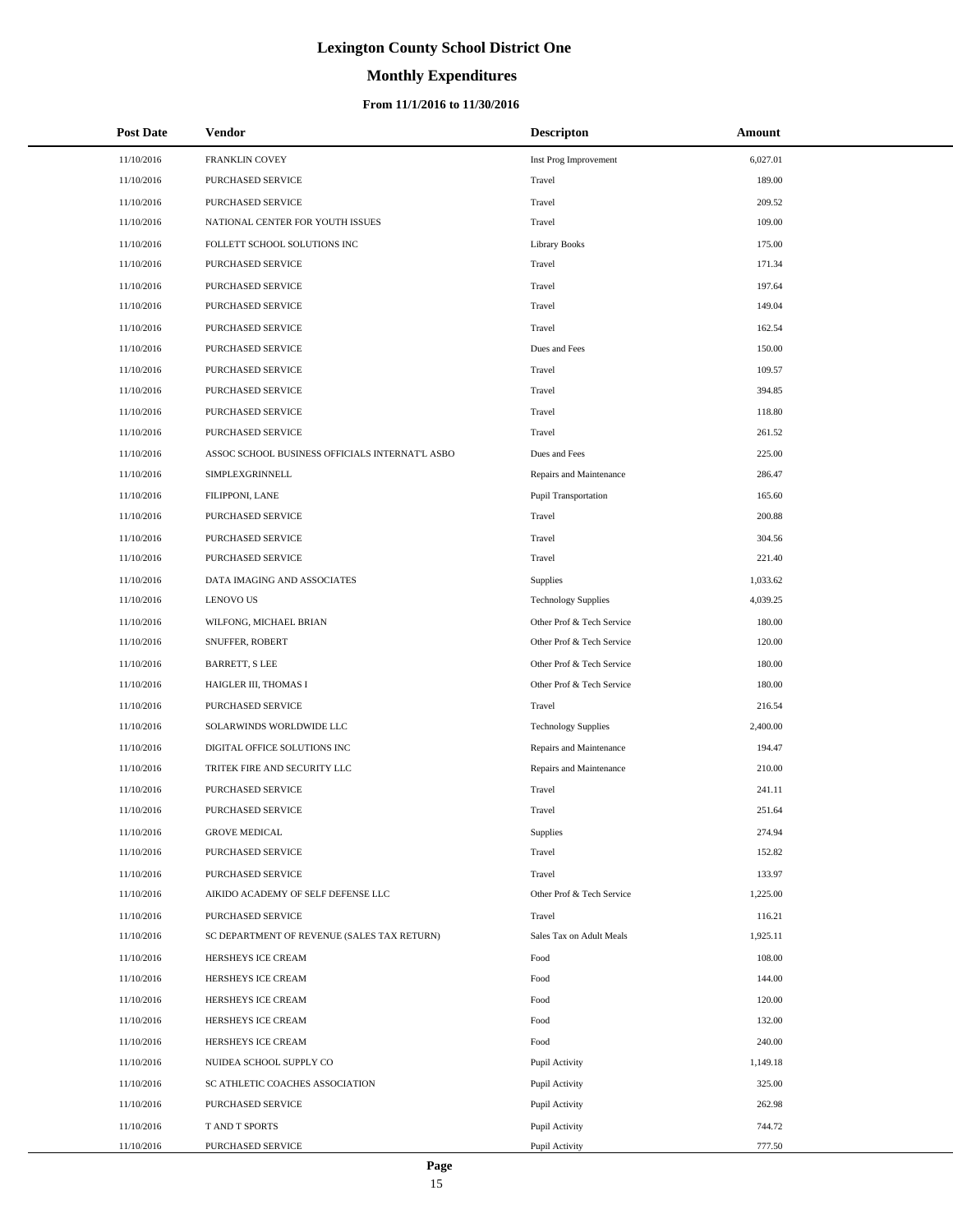# **Monthly Expenditures**

### **From 11/1/2016 to 11/30/2016**

| <b>Post Date</b> | Vendor                                            | <b>Descripton</b>         | Amount   |
|------------------|---------------------------------------------------|---------------------------|----------|
| 11/10/2016       | <b>SMITH TURF &amp; IRRIGATION</b>                | Pupil Activity            | 2,121.35 |
| 11/11/2016       | NATIONAL SCHOOL PRODUCTS                          | Supplies-Immersion        | 129.00   |
| 11/11/2016       | NATIONAL SCHOOL PRODUCTS                          | Supplies-Immersion        | 351.99   |
| 11/11/2016       | SCHOOL SPECIALTY INC                              | Supplies                  | 221.90   |
| 11/11/2016       | PURCHASED SERVICE                                 | Travel                    | 169.02   |
| 11/11/2016       | PURCHASED SERVICE                                 | Travel                    | 317.52   |
| 11/11/2016       | PURCHASED SERVICE                                 | Travel                    | 243.00   |
| 11/11/2016       | PURCHASED SERVICE                                 | Travel                    | 243.00   |
| 11/11/2016       | PURCHASED SERVICE                                 | Travel                    | 189.00   |
| 11/11/2016       | PURCHASED SERVICE                                 | Travel                    | 169.02   |
| 11/11/2016       | PURCHASED SERVICE                                 | Travel                    | 243.00   |
| 11/11/2016       | PURCHASED SERVICE                                 | Travel                    | 169.02   |
| 11/11/2016       | NUIDEA SCHOOL SUPPLY CO                           | Supplies                  | 1,425.89 |
| 11/11/2016       | <b>PURCHASED SERVICE</b>                          | Travel                    | 243.00   |
| 11/11/2016       | PURCHASED SERVICE                                 | Travel                    | 415.56   |
| 11/11/2016       | PURCHASED SERVICE                                 | Travel                    | 243.00   |
| 11/11/2016       | <b>PURCHASED SERVICE</b>                          | Travel                    | 189.00   |
| 11/11/2016       | <b>PURCHASED SERVICE</b>                          | Travel                    | 365.04   |
| 11/11/2016       | PURCHASED SERVICE                                 | Travel                    | 189.00   |
| 11/11/2016       | PURCHASED SERVICE                                 | Travel                    | 474.00   |
| 11/11/2016       | PURCHASED SERVICE                                 | Travel                    | 618.08   |
| 11/11/2016       | PURCHASED SERVICE                                 | Travel                    | 255.00   |
| 11/11/2016       | PURCHASED SERVICE                                 | Travel                    | 241.50   |
| 11/11/2016       | PURCHASED SERVICE                                 | Travel                    | 241.50   |
| 11/11/2016       | PURCHASED SERVICE                                 | Travel                    | 529.80   |
| 11/11/2016       | PROFESSIONAL SOFTWARE FOR NURSES INC              | Software Renewal/Agreemen | 900.00   |
| 11/11/2016       | OCCUPATIONAL HEALTH                               | Supplies                  | 1,215.00 |
| 11/11/2016       | DEMCO INC                                         | Supplies                  | 288.60   |
| 11/11/2016       | FOLLETT SCHOOL SOLUTIONS INC                      | <b>Library Books</b>      | 482.46   |
| 11/11/2016       | FOLLETT SCHOOL SOLUTIONS INC                      | <b>Library Books</b>      | 193.68   |
| 11/11/2016       | FOLLETT SCHOOL SOLUTIONS INC                      | <b>Library Books</b>      | 153.98   |
| 11/11/2016       | PURCHASED SERVICE                                 | Travel                    | 106.50   |
| 11/11/2016       | PURCHASED SERVICE                                 | Travel                    | 309.66   |
| 11/11/2016       | PURCHASED SERVICE                                 | Travel                    | 385.78   |
| 11/11/2016       | PURCHASED SERVICE                                 | Travel                    | 206.50   |
| 11/11/2016       | SCHOOL SPECIALTY INC                              | Supplies                  | 111.17   |
| 11/11/2016       | <b>PURCHASED SERVICE</b>                          | Travel                    | 297.82   |
| 11/11/2016       | PURCHASED SERVICE                                 | Travel                    | 258.50   |
| 11/11/2016       | PURCHASED SERVICE                                 | Travel                    | 829.84   |
| 11/11/2016       | PURCHASED SERVICE                                 | Travel                    | 326.24   |
| 11/11/2016       | <b>PURCHASED SERVICE</b>                          | Travel                    | 236.19   |
| 11/11/2016       | PINE PRESS OF LEXINGTON INC                       | Printing and Binding      | 846.82   |
| 11/11/2016       | MOTA INDUSTRIAL SERVICES INC                      | Repairs and Maintenance   | 597.23   |
| 11/11/2016       | SOUTHEASTERN PAPER                                | Supplies-Maintenace       | 288.69   |
| 11/11/2016       | R AND R ASSOCIATES ENVIRONMENTAL CO INC           | Repairs and Maintenance   | 2,200.00 |
| 11/11/2016       | FERGUSON ENTERPRISES INC FEI 27                   | Supplies-Maintenace       | 490.23   |
| 11/11/2016       | RUFUS ORNDUFF REF INC                             | Repairs and Maintenance   | 284.99   |
| 11/11/2016       | SMITH AND JONES JANITORIAL SUPPLIES AND EQUIP INC | Supplies-Maintenace       | 121.12   |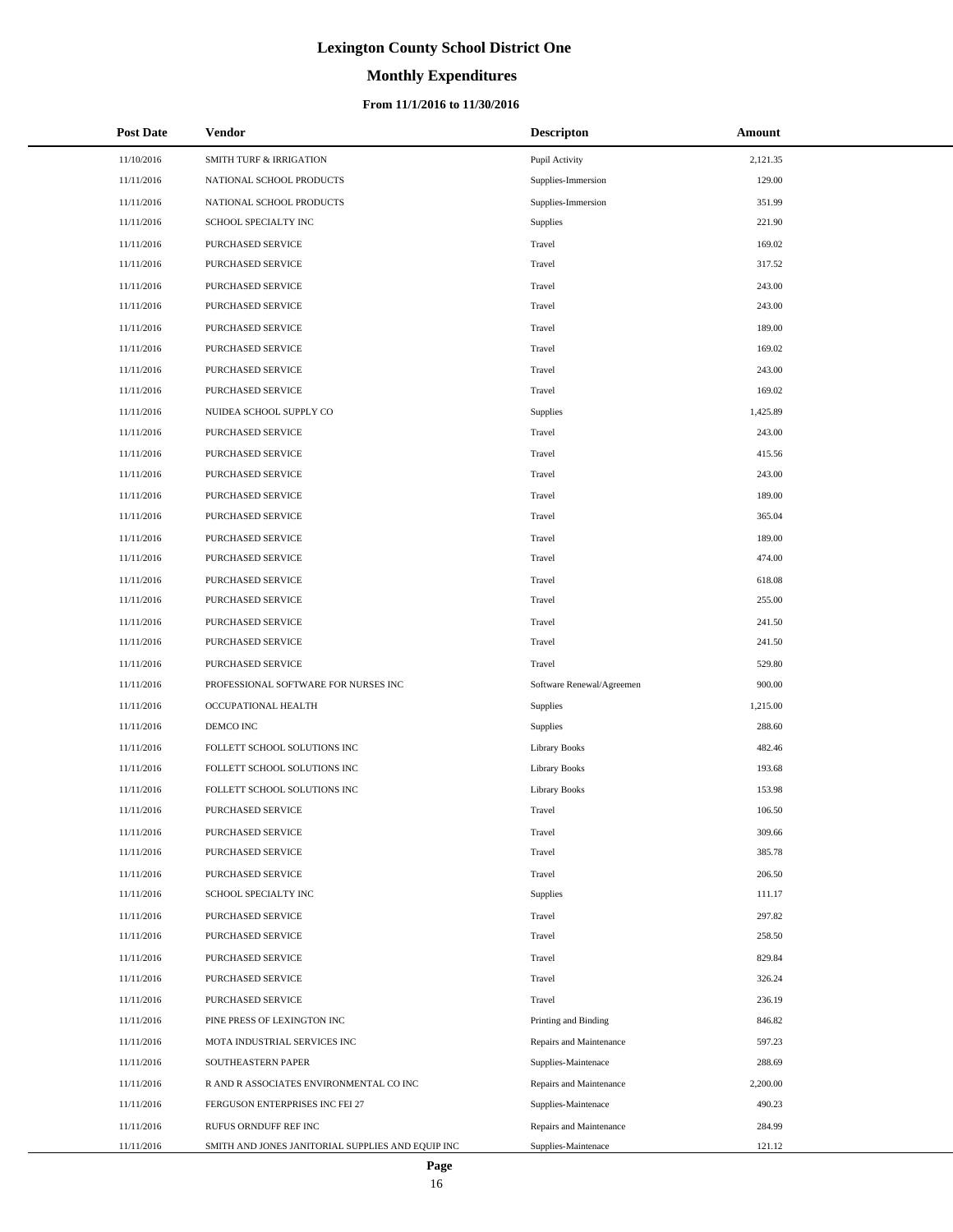# **Monthly Expenditures**

### **From 11/1/2016 to 11/30/2016**

| <b>Post Date</b> | Vendor                                            | <b>Descripton</b>          | Amount    |
|------------------|---------------------------------------------------|----------------------------|-----------|
| 11/11/2016       | <b>BARNES PROPANE</b>                             | Energy                     | 261.15    |
| 11/11/2016       | SANDLAPPER SOUND                                  | Repairs and Maintenance    | 320.00    |
| 11/11/2016       | OSWALD WHOLESALE LUMBER INC                       | Supplies-Maintenace        | 749.27    |
| 11/11/2016       | SMITH AND JONES JANITORIAL SUPPLIES AND EQUIP INC | Supplies-Maintenace        | 703.86    |
| 11/11/2016       | THERMAL RESOURCES SALES                           | Supplies-Maintenace        | 156.22    |
| 11/11/2016       | OSWALD WHOLESALE LUMBER INC                       | Supplies-Maintenace        | 749.26    |
| 11/11/2016       | <b>SUPPLY WORKS</b>                               | Supplies-Maintenace        | 647.56    |
| 11/11/2016       | L R HOOK TIRE CO INC                              | Supplies-Maintenace        | 311.67    |
| 11/11/2016       | SMITH AND JONES JANITORIAL SUPPLIES AND EQUIP INC | Supplies-Maintenace        | 833.78    |
| 11/11/2016       | SMITH AND JONES JANITORIAL SUPPLIES AND EQUIP INC | Supplies-Maintenace        | 695.24    |
| 11/11/2016       | <b>SUPPLY WORKS</b>                               | Supplies-Maintenace        | 531.79    |
| 11/11/2016       | SLOAN CONSTRUCTION                                | Supplies-Maintenace        | 245.98    |
| 11/11/2016       | PURCHASED SERVICE                                 | Travel                     | 1,266.50  |
| 11/11/2016       | PURCHASED SERVICE                                 | Travel                     | 330.02    |
| 11/11/2016       | MILLER, JEFFREY J                                 | Other Prof & Tech Service  | 180.00    |
| 11/11/2016       | <b>GOVAN, TERRY</b>                               | Other Prof & Tech Service  | 120.00    |
| 11/11/2016       | SC DEPARTMENT OF SOCIAL SERVICES                  | Other Prof & Tech Service  | 720.00    |
| 11/11/2016       | FRONTLINE TECHNOLOGIES GROUP LLC                  | Dues and Fees              | 695.00    |
| 11/11/2016       | SOUTHMED INC                                      | Repairs and Maintenance    | 110.00    |
| 11/11/2016       | PURCHASED SERVICE                                 | Travel                     | 531.90    |
| 11/11/2016       | POWER SCHOOL GROUP LLC                            | Software Renewal/Agreemen  | 13,975.00 |
| 11/11/2016       | SC DEPARTMENT OF REVENUE (SALES TAX RETURN)       | Software Renewal/Agreemen  | 978.25    |
| 11/11/2016       | SOUTHMED INC                                      | <b>Technology Supplies</b> | 1,856.45  |
| 11/11/2016       | DIGITAL OFFICE SOLUTIONS INC                      | Repairs and Maintenance    | 176.92    |
| 11/11/2016       | DIGITAL OFFICE SOLUTIONS INC                      | Repairs and Maintenance    | 1,849.06  |
| 11/11/2016       | DIGITAL OFFICE SOLUTIONS INC                      | Repairs and Maintenance    | 1,932.99  |
| 11/11/2016       | DIGITAL OFFICE SOLUTIONS INC                      | Repairs and Maintenance    | 741.42    |
| 11/11/2016       | DIGITAL OFFICE SOLUTIONS INC                      | Repairs and Maintenance    | 485.97    |
| 11/11/2016       | DIGITAL OFFICE SOLUTIONS INC                      | Repairs and Maintenance    | 744.12    |
| 11/11/2016       | DIGITAL OFFICE SOLUTIONS INC                      | Repairs and Maintenance    | 127.59    |
| 11/11/2016       | DIGITAL OFFICE SOLUTIONS INC                      | Repairs and Maintenance    | 748.64    |
| 11/11/2016       | DIGITAL OFFICE SOLUTIONS INC                      | Repairs and Maintenance    | 139.92    |
| 11/11/2016       | DIGITAL OFFICE SOLUTIONS INC                      | Repairs and Maintenance    | 758.84    |
| 11/11/2016       | DIGITAL OFFICE SOLUTIONS INC                      | Repairs and Maintenance    | 539.73    |
| 11/11/2016       | DIGITAL OFFICE SOLUTIONS INC                      | Repairs and Maintenance    | 796.82    |
| 11/11/2016       | DIGITAL OFFICE SOLUTIONS INC                      | Repairs and Maintenance    | 539.02    |
| 11/11/2016       | DIGITAL OFFICE SOLUTIONS INC                      | Repairs and Maintenance    | 769.41    |
| 11/11/2016       | DIGITAL OFFICE SOLUTIONS INC                      | Repairs and Maintenance    | 1,746.23  |
| 11/11/2016       | DIGITAL OFFICE SOLUTIONS INC                      | Repairs and Maintenance    | 1,057.89  |
| 11/11/2016       | DIGITAL OFFICE SOLUTIONS INC                      | Repairs and Maintenance    | 818.00    |
| 11/11/2016       | SOUTHMED INC                                      | <b>Technology Supplies</b> | 640.55    |
| 11/11/2016       | DIGITAL OFFICE SOLUTIONS INC                      | Repairs and Maintenance    | 562.53    |
| 11/11/2016       | DIGITAL OFFICE SOLUTIONS INC                      | Repairs and Maintenance    | 1,783.54  |
| 11/11/2016       | DIGITAL OFFICE SOLUTIONS INC                      | Repairs and Maintenance    | 238.57    |
| 11/11/2016       | DIGITAL OFFICE SOLUTIONS INC                      | Repairs and Maintenance    | 425.12    |
| 11/11/2016       | DIGITAL OFFICE SOLUTIONS INC                      | Repairs and Maintenance    | 376.32    |
| 11/11/2016       | DIGITAL OFFICE SOLUTIONS INC                      | Repairs and Maintenance    | 527.50    |
| 11/11/2016       | DIGITAL OFFICE SOLUTIONS INC                      | Repairs and Maintenance    | 806.81    |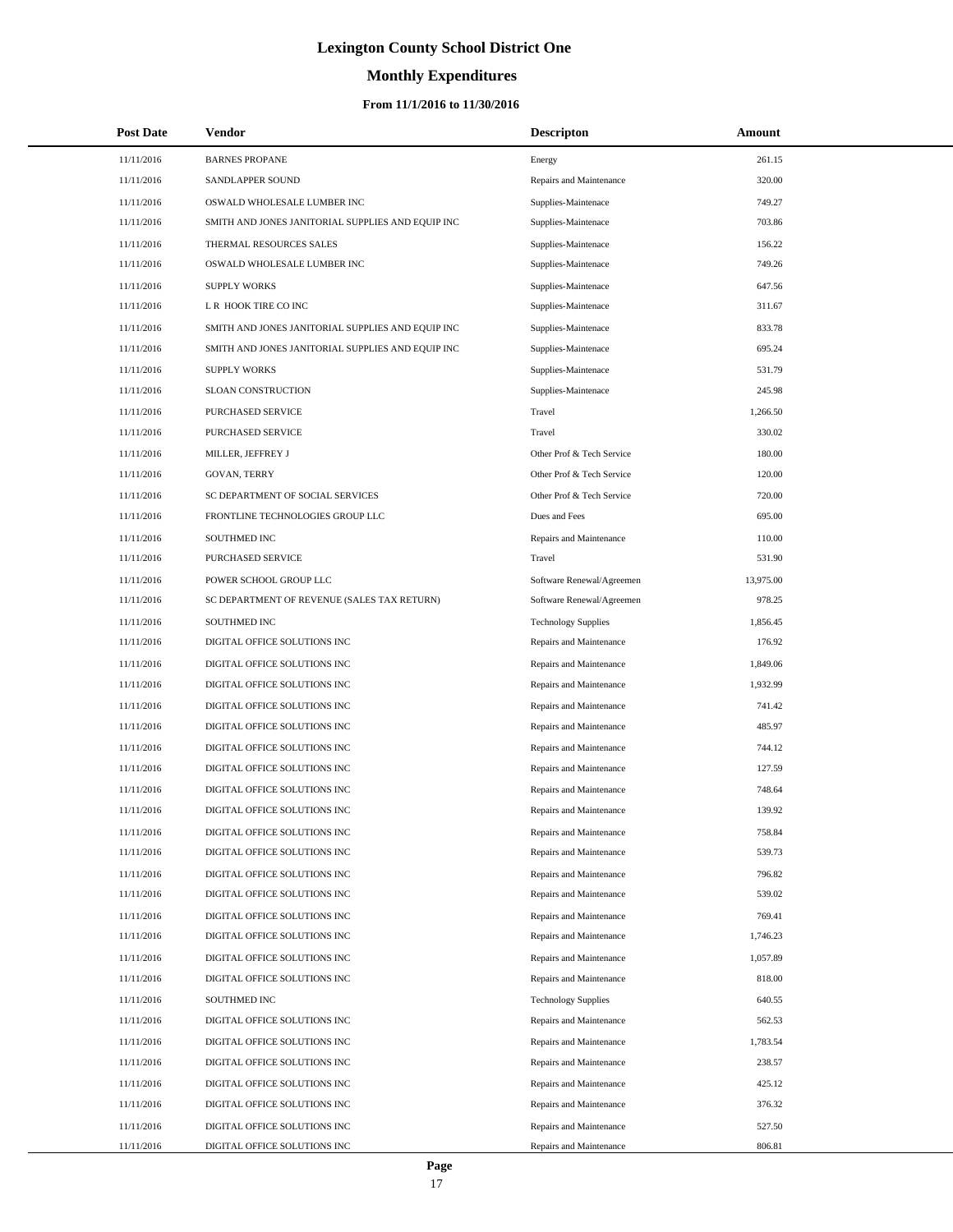# **Monthly Expenditures**

### **From 11/1/2016 to 11/30/2016**

| <b>Post Date</b> | <b>Vendor</b>                                      | <b>Descripton</b>       | Amount   |
|------------------|----------------------------------------------------|-------------------------|----------|
| 11/11/2016       | DIGITAL OFFICE SOLUTIONS INC                       | Repairs and Maintenance | 1,193.44 |
| 11/11/2016       | DIGITAL OFFICE SOLUTIONS INC                       | Repairs and Maintenance | 580.39   |
| 11/11/2016       | PURCHASED SERVICE                                  | Travel                  | 328.51   |
| 11/11/2016       | PURCHASED SERVICE                                  | Travel                  | 1,240.70 |
| 11/11/2016       | PURCHASED SERVICE                                  | Travel                  | 1,306.70 |
| 11/11/2016       | DODGE LEARNING RESOURCES                           | Supplies                | 2,762.50 |
| 11/11/2016       | SC DEPARTMENT OF REVENUE (SALES TAX RETURN)        | Supplies                | 193.38   |
| 11/11/2016       | MACHINE AND WELDING SUPPLY CO DBA ARC3 GASES SOUTH | Supplies                | 2,268.61 |
| 11/11/2016       | PURCHASED SERVICE                                  | Travel                  | 315.33   |
| 11/11/2016       | PURCHASED SERVICE                                  | Travel                  | 414.84   |
| 11/11/2016       | <b>US FOODS</b>                                    | Supplies                | 981.03   |
| 11/11/2016       | SYSCO FOOD SERV OF COLUMBIA                        | Food                    | 4,947.31 |
| 11/11/2016       | EARTHGRAINS BAKING COMPANIES INC                   | <b>Bread</b>            | 293.25   |
| 11/11/2016       | BORDEN DAIRY CO OF SC LLC                          | Milk                    | 619.95   |
| 11/11/2016       | <b>US FOODS</b>                                    | Supplies                | 464.34   |
| 11/11/2016       | SYSCO FOOD SERV OF COLUMBIA                        | Food                    | 1,738.15 |
| 11/11/2016       | BORDEN DAIRY CO OF SC LLC                          | Milk                    | 481.30   |
| 11/11/2016       | SENN BROTHERS INC                                  | Produce                 | 112.50   |
| 11/11/2016       | <b>US FOODS</b>                                    | Supplies                | 409.87   |
| 11/11/2016       | SYSCO FOOD SERV OF COLUMBIA                        | Food                    | 3,910.83 |
| 11/11/2016       | BORDEN DAIRY CO OF SC LLC                          | Milk                    | 210.10   |
| 11/11/2016       | <b>US FOODS</b>                                    | Supplies                | 1,090.07 |
| 11/11/2016       | SYSCO FOOD SERV OF COLUMBIA                        | Food                    | 3,397.83 |
| 11/11/2016       | BORDEN DAIRY CO OF SC LLC                          | Milk                    | 677.48   |
| 11/11/2016       | <b>US FOODS</b>                                    | Supplies                | 295.05   |
| 11/11/2016       | SYSCO FOOD SERV OF COLUMBIA                        | Food                    | 972.07   |
| 11/11/2016       | BORDEN DAIRY CO OF SC LLC                          | Milk                    | 347.27   |
| 11/11/2016       | SENN BROTHERS INC                                  | Produce                 | 130.87   |
| 11/11/2016       | <b>US FOODS</b>                                    | Supplies                | 916.00   |
| 11/11/2016       | SYSCO FOOD SERV OF COLUMBIA                        | Food                    | 3,694.89 |
| 11/11/2016       | BORDEN DAIRY CO OF SC LLC                          | Milk                    | 971.81   |
| 11/11/2016       | <b>US FOODS</b>                                    | Supplies                | 216.37   |
| 11/11/2016       | SYSCO FOOD SERV OF COLUMBIA                        | Food                    | 805.42   |
| 11/11/2016       | <b>US FOODS</b>                                    | Supplies                | 569.04   |
| 11/11/2016       | SYSCO FOOD SERV OF COLUMBIA                        | Food                    | 2,108.49 |
| 11/11/2016       | SENN BROTHERS INC                                  | Produce                 | 537.24   |
| 11/11/2016       | <b>US FOODS</b>                                    | Supplies                | 662.28   |
| 11/11/2016       | SYSCO FOOD SERV OF COLUMBIA                        | Food                    | 2,029.52 |
| 11/11/2016       | BORDEN DAIRY CO OF SC LLC                          | Milk                    | 357.98   |
| 11/11/2016       | SENN BROTHERS INC                                  | Produce                 | 130.25   |
| 11/11/2016       | <b>US FOODS</b>                                    | Supplies                | 338.52   |
| 11/11/2016       | SYSCO FOOD SERV OF COLUMBIA                        | Food                    | 4,960.91 |
| 11/11/2016       | BORDEN DAIRY CO OF SC LLC                          | Milk                    | 1,159.23 |
| 11/11/2016       | SENN BROTHERS INC                                  | Produce                 | 287.00   |
| 11/11/2016       | <b>US FOODS</b>                                    | Supplies                | 582.75   |
| 11/11/2016       | SYSCO FOOD SERV OF COLUMBIA                        | Food                    | 3,798.91 |
| 11/11/2016       | BORDEN DAIRY CO OF SC LLC                          | Milk                    | 619.87   |
| 11/11/2016       | SENN BROTHERS INC                                  | Produce                 | 112.50   |

L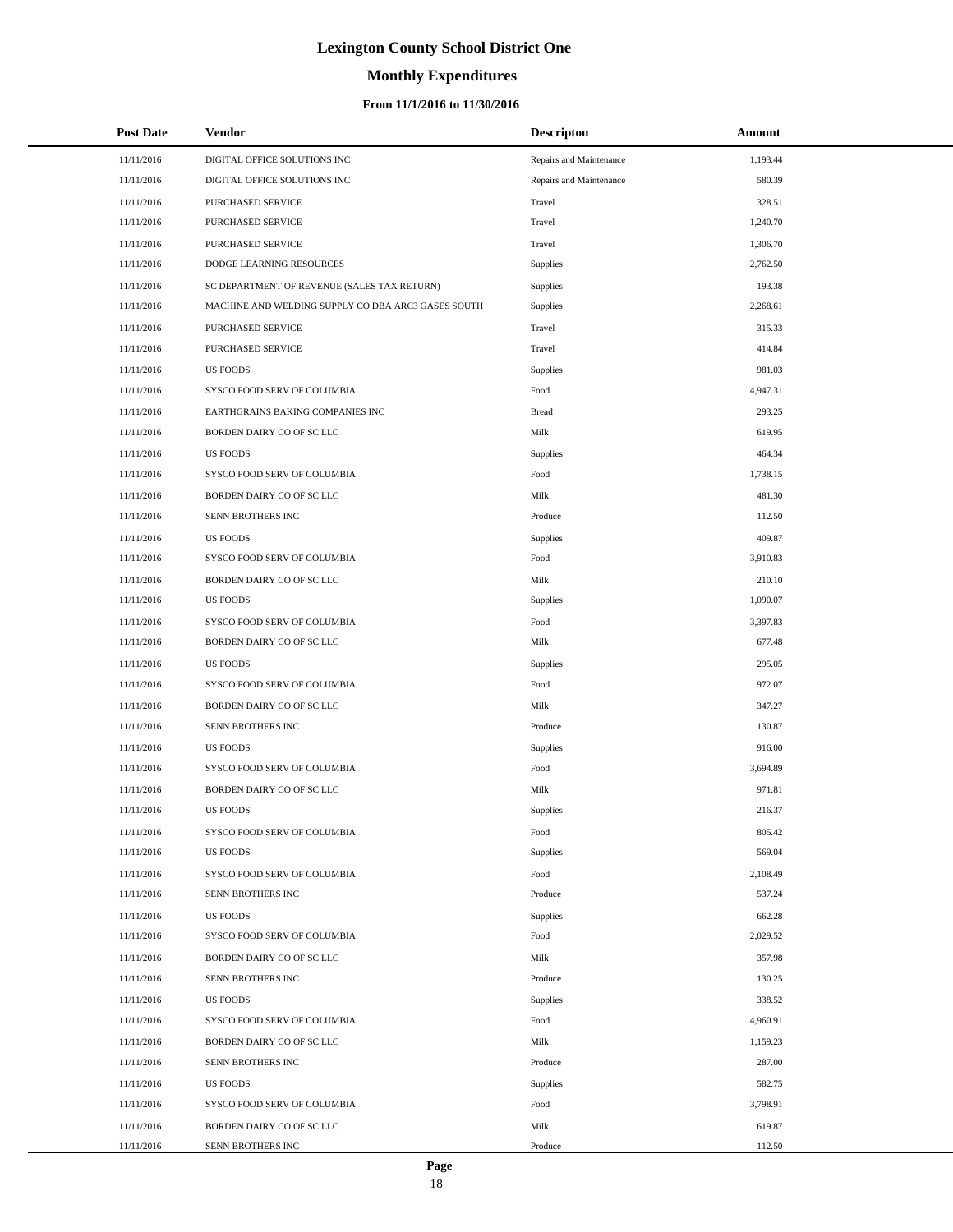# **Monthly Expenditures**

| <b>Post Date</b> | Vendor                           | <b>Descripton</b> | Amount   |
|------------------|----------------------------------|-------------------|----------|
| 11/11/2016       | <b>US FOODS</b>                  | Supplies          | 893.80   |
| 11/11/2016       | SYSCO FOOD SERV OF COLUMBIA      | Food              | 2,544.85 |
| 11/11/2016       | BORDEN DAIRY CO OF SC LLC        | Milk              | 556.81   |
| 11/11/2016       | SENN BROTHERS INC                | Produce           | 162.75   |
| 11/11/2016       | <b>US FOODS</b>                  | Supplies          | 709.99   |
| 11/11/2016       | SYSCO FOOD SERV OF COLUMBIA      | Food              | 1,200.81 |
| 11/11/2016       | BORDEN DAIRY CO OF SC LLC        | Milk              | 295.34   |
| 11/11/2016       | SENN BROTHERS INC                | Produce           | 133.75   |
| 11/11/2016       | <b>US FOODS</b>                  | Supplies          | 523.12   |
| 11/11/2016       | SYSCO FOOD SERV OF COLUMBIA      | Food              | 8,131.91 |
| 11/11/2016       | BORDEN DAIRY CO OF SC LLC        | Milk              | 601.74   |
| 11/11/2016       | SENN BROTHERS INC                | Produce           | 370.00   |
| 11/11/2016       | <b>US FOODS</b>                  | Supplies          | 483.37   |
| 11/11/2016       | SYSCO FOOD SERV OF COLUMBIA      | Food              | 1,519.07 |
| 11/11/2016       | BORDEN DAIRY CO OF SC LLC        | Milk              | 363.41   |
| 11/11/2016       | <b>US FOODS</b>                  | Supplies          | 434.60   |
| 11/11/2016       | SYSCO FOOD SERV OF COLUMBIA      | Food              | 2,949.09 |
| 11/11/2016       | BORDEN DAIRY CO OF SC LLC        | Milk              | 316.80   |
| 11/11/2016       | <b>US FOODS</b>                  | Supplies          | 292.40   |
| 11/11/2016       | SYSCO FOOD SERV OF COLUMBIA      | Food              | 1,294.86 |
| 11/11/2016       | BORDEN DAIRY CO OF SC LLC        | Milk              | 447.31   |
| 11/11/2016       | <b>US FOODS</b>                  | Supplies          | 399.50   |
| 11/11/2016       | SYSCO FOOD SERV OF COLUMBIA      | Food              | 2,872.76 |
| 11/11/2016       | BORDEN DAIRY CO OF SC LLC        | Milk              | 914.69   |
| 11/11/2016       | <b>US FOODS</b>                  | Supplies          | 346.19   |
| 11/11/2016       | SYSCO FOOD SERV OF COLUMBIA      | Food              | 4,627.43 |
| 11/11/2016       | BORDEN DAIRY CO OF SC LLC        | Milk              | 394.70   |
| 11/11/2016       | <b>US FOODS</b>                  | Supplies          | 771.05   |
| 11/11/2016       | SYSCO FOOD SERV OF COLUMBIA      | Food              | 1,050.03 |
| 11/11/2016       | BORDEN DAIRY CO OF SC LLC        | Milk              | 450.74   |
| 11/11/2016       | <b>US FOODS</b>                  | Supplies          | 442.62   |
| 11/11/2016       | SYSCO FOOD SERV OF COLUMBIA      | Food              | 3,290.40 |
| 11/11/2016       | EARTHGRAINS BAKING COMPANIES INC | <b>Bread</b>      | 135.00   |
| 11/11/2016       | BORDEN DAIRY CO OF SC LLC        | Milk              | 350.28   |
| 11/11/2016       | SENN BROTHERS INC                | Produce           | 114.25   |
| 11/11/2016       | SYSCO FOOD SERV OF COLUMBIA      | Food              | 2,643.01 |
| 11/11/2016       | BORDEN DAIRY CO OF SC LLC        | Milk              | 550.38   |
| 11/11/2016       | <b>US FOODS</b>                  | Supplies          | 366.29   |
| 11/11/2016       | SYSCO FOOD SERV OF COLUMBIA      | Food              | 2,616.72 |
| 11/11/2016       | BORDEN DAIRY CO OF SC LLC        | Milk              | 770.11   |
| 11/11/2016       | SENN BROTHERS INC                | Produce           | 132.25   |
| 11/11/2016       | <b>US FOODS</b>                  | Supplies          | 696.65   |
| 11/11/2016       | SYSCO FOOD SERV OF COLUMBIA      | Food              | 1,094.35 |
| 11/11/2016       | BORDEN DAIRY CO OF SC LLC        | Milk              | 375.35   |
| 11/11/2016       | <b>US FOODS</b>                  | Supplies          | 224.53   |
| 11/11/2016       | SYSCO FOOD SERV OF COLUMBIA      | Food              | 1,605.42 |
| 11/11/2016       | BORDEN DAIRY CO OF SC LLC        | Milk              | 480.72   |
| 11/11/2016       | US FOODS                         | Supplies          | 1,084.10 |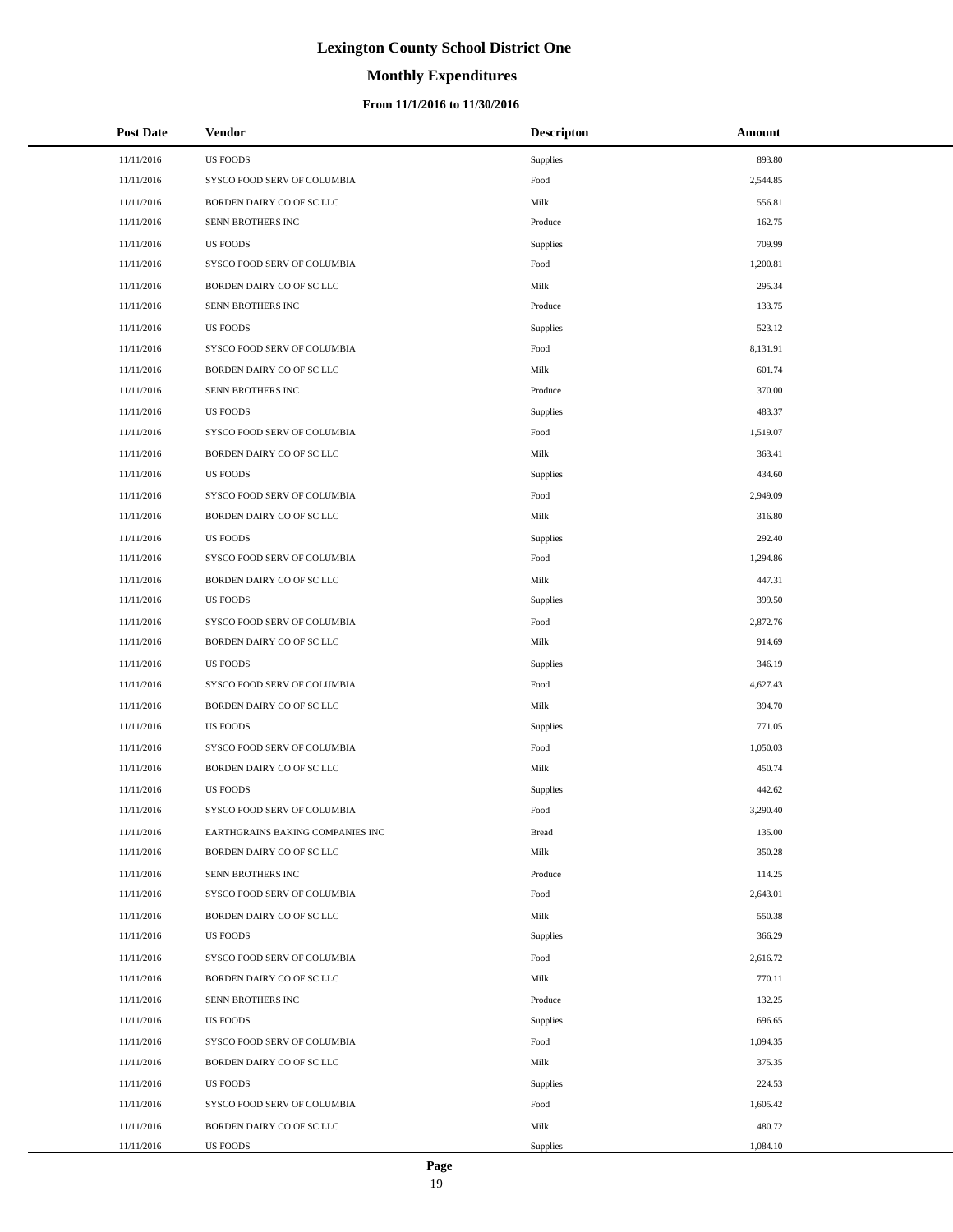# **Monthly Expenditures**

| <b>Post Date</b> | <b>Vendor</b>                                | <b>Descripton</b>          | Amount    |
|------------------|----------------------------------------------|----------------------------|-----------|
| 11/11/2016       | SYSCO FOOD SERV OF COLUMBIA                  | Food                       | 2,033.29  |
| 11/11/2016       | BORDEN DAIRY CO OF SC LLC                    | Milk                       | 607.46    |
| 11/11/2016       | <b>US FOODS</b>                              | <b>Supplies</b>            | 373.62    |
| 11/11/2016       | SYSCO FOOD SERV OF COLUMBIA                  | Food                       | 2,469.70  |
| 11/11/2016       | BORDEN DAIRY CO OF SC LLC                    | Milk                       | 371.05    |
| 11/11/2016       | SENN BROTHERS INC                            | Produce                    | 221.00    |
| 11/11/2016       | <b>US FOODS</b>                              | Supplies                   | 1,410.66  |
| 11/11/2016       | SYSCO FOOD SERV OF COLUMBIA                  | Food                       | 7,210.70  |
| 11/11/2016       | BORDEN DAIRY CO OF SC LLC                    | Milk                       | 622.11    |
| 11/11/2016       | SENN BROTHERS INC                            | Produce                    | 130.15    |
| 11/11/2016       | BORDEN DAIRY CO OF SC LLC                    | Milk                       | 205.97    |
| 11/11/2016       | <b>BRIDALHAVEN</b>                           | Pupil Activity             | 1,733.40  |
| 11/11/2016       | SC DEPARTMENT OF REVENUE (SALES TAX RETURN)  | Pupil Activity             | 109.38    |
| 11/11/2016       | WALKER ENTERPRISES INC DBA TUXEDO WHOLESALER | Pupil Activity             | 1,688.70  |
| 11/11/2016       | PURCHASED SERVICE                            | Pupil Activity             | 113.40    |
| 11/11/2016       | PURCHASED SERVICE                            | Pupil Activity             | 255.96    |
| 11/11/2016       | SC ATHLETIC COACHES ASSOCIATION              | Pupil Activity             | 120.00    |
| 11/11/2016       | PURCHASED SERVICE                            | Pupil Activity             | 120.96    |
| 11/11/2016       | NORTH CENTRAL HIGH SCHOOL                    | Pupil Activity             | 175.00    |
| 11/11/2016       | MODERN TURF INC                              | Pupil Activity             | 2,550.00  |
| 11/11/2016       | PURCHASED SERVICE                            | Pupil Activity             | 172.50    |
| 11/11/2016       | PURCHASED SERVICE                            | Travel                     | 322.00    |
| 11/11/2016       | PURCHASED SERVICE                            | Travel                     | 319.68    |
| 11/11/2016       | PURCHASED SERVICE                            | Travel                     | 322.00    |
| 11/14/2016       | US INK AND TONER INC                         | <b>Supplies</b>            | 349.38    |
| 11/14/2016       | SOFTWARE ONE INC                             | Software Renewal/Agreemen  | 7,645.29  |
| 11/14/2016       | PSAT/NMSQT                                   | Other Prof & Tech Service  | 6,315.00  |
| 11/14/2016       | FORMS AND SUPPLY INC (FSI)                   | <b>Supplies</b>            | 124.76    |
| 11/14/2016       | SCHOOL SPECIALTY INC                         | <b>Supplies</b>            | 306.88    |
| 11/14/2016       | US INK AND TONER INC                         | Supplies                   | 637.08    |
| 11/14/2016       | ${\rm HP}$ INC                               | <b>Technology Supplies</b> | 599.20    |
| 11/14/2016       | DISCOVERY EDUCATION INC                      | Software Renewal/Agreemen  | 20,355.02 |
| 11/14/2016       | EBONY HOLDINGS INC DBA JM GRACE COMPANY      | <b>Supplies</b>            | 2,182.80  |
| 11/14/2016       | TROXELL COMMUNICATIONS INC                   | Supplies                   | 665.27    |
| 11/14/2016       | OCCUPATIONAL HEALTH                          | Other Prof & Tech Service  | 305.00    |
| 11/14/2016       | PURCHASED SERVICE                            | Travel                     | 106.50    |
| 11/14/2016       | PURCHASED SERVICE                            | Travel                     | 331.10    |
| 11/14/2016       | JENKINS HANCOCK AND SIDES                    | Other Prof & Tech Service  | 500.00    |
| 11/14/2016       | LESESNE INDUSTRIES INC                       | Supplies-Maintenace        | 134.82    |
| 11/14/2016       | TRITEK FIRE AND SECURITY LLC                 | Repairs and Maintenance    | 537.86    |
| 11/14/2016       | CAROLINA COMMERCIAL PROPERTY MAINTENANCE LLC | Repairs and Maintenance    | 11,895.00 |
| 11/14/2016       | PERRY-MANN ELECTRIC CO INC                   | Supplies-Maintenace        | 567.10    |
| 11/14/2016       | CARTER, BRENT C                              | Other Prof & Tech Service  | 120.00    |
| 11/14/2016       | STEVENS, ROBERT DEAN                         | Other Prof & Tech Service  | 180.00    |
| 11/14/2016       | CANNON, WALLACE C                            | Other Prof & Tech Service  | 180.00    |
| 11/14/2016       | HINZ, BRIAN E                                | Other Prof & Tech Service  | 180.00    |
| 11/14/2016       | SPIVEY, STEPHEN J                            | Other Prof & Tech Service  | 180.00    |
| 11/14/2016       | ALEWINE, EARL DICKSON RIDGEWAY               | Other Prof & Tech Service  | 120.00    |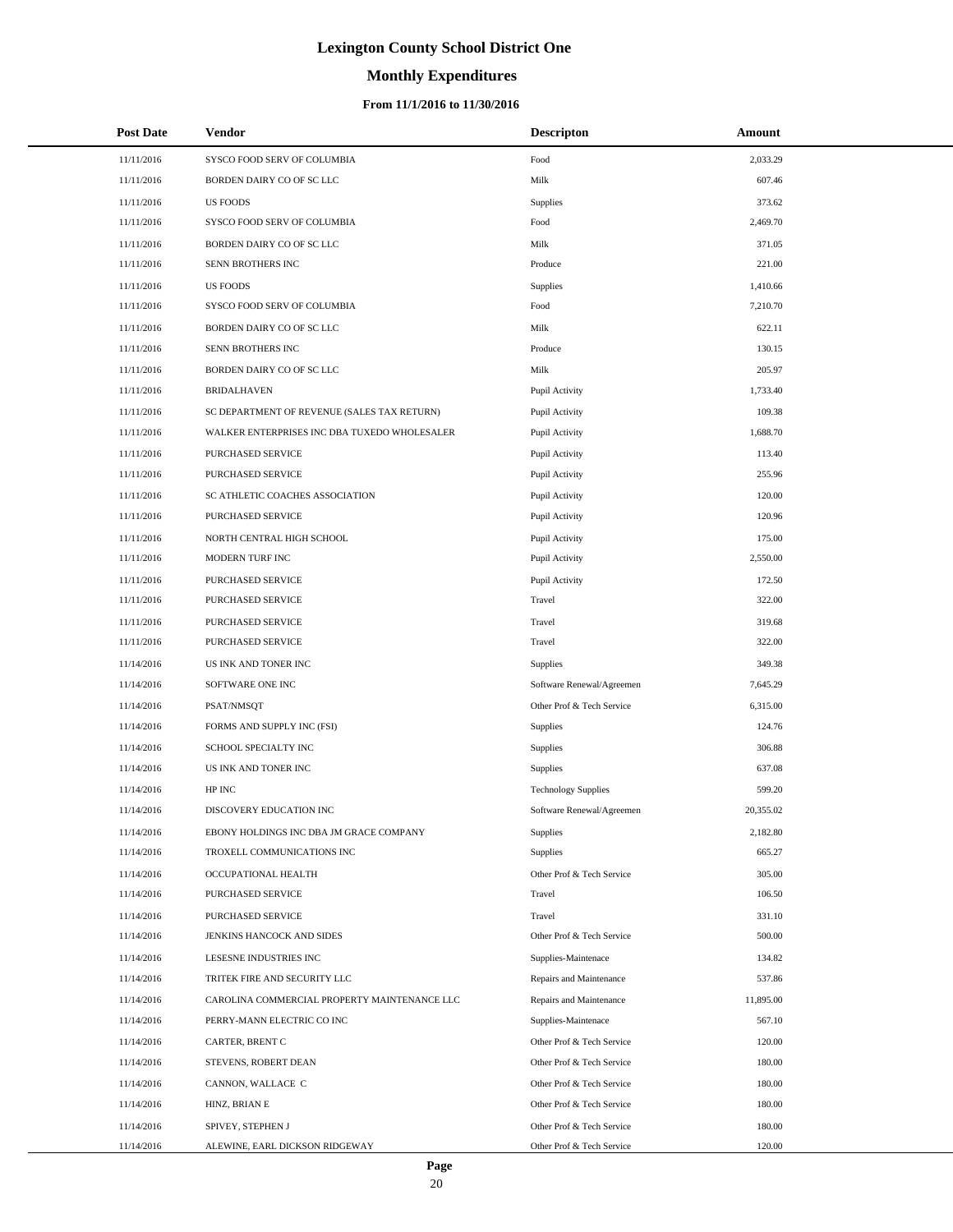# **Monthly Expenditures**

### **From 11/1/2016 to 11/30/2016**

| <b>Post Date</b> | Vendor                                             | <b>Descripton</b>             | Amount    |
|------------------|----------------------------------------------------|-------------------------------|-----------|
| 11/14/2016       | CARTER, BRENT C                                    | Other Prof & Tech Service     | 120.00    |
| 11/14/2016       | CDWG ACCT 305089                                   | <b>Technology Supplies</b>    | 287.94    |
| 11/14/2016       | <b>IBM CORPORATION</b>                             | <b>Technology Supplies</b>    | 120.95    |
| 11/14/2016       | DIGITAL OFFICE SOLUTIONS INC                       | Repairs and Maintenance       | 548.40    |
| 11/14/2016       | DIGITAL OFFICE SOLUTIONS INC                       | Repairs and Maintenance       | 560.53    |
| 11/14/2016       | RESOURCES FOR READING                              | Supplies                      | 717.00    |
| 11/14/2016       | PURCHASED SERVICE                                  | Travel                        | 286.30    |
| 11/14/2016       | MCGRAW HILL EDUCATION INC                          | Supplies                      | 464.52    |
| 11/14/2016       | OWL BRAND DISCOVERY KITS                           | Supplies                      | 239.96    |
| 11/14/2016       | <b>HEINEMANN</b>                                   | Supplies                      | 1,533.77  |
| 11/14/2016       | <b>HEINEMANN</b>                                   | Supplies                      | 783.23    |
| 11/14/2016       | PSAT/NMSQT                                         | Pupil Activity                | 720.00    |
| 11/14/2016       | SCHOLASTIC BOOK FAIRS                              | Pupil Activity                | 1,086.83  |
| 11/14/2016       | <b>BSN SPORTS DBA US GAMES</b>                     | Pupil Activity                | 1,376.36  |
| 11/14/2016       | VIKING CUP FUND                                    | Pupil Activity                | 425.00    |
| 11/14/2016       | <b>BSN SPORTS</b>                                  | Pupil Activity                | 449.40    |
| 11/14/2016       | SOUTHERN SPECIAL TEES INC                          | Pupil Activity                | 897.09    |
| 11/14/2016       | <b>BSN SPORTS</b>                                  | Pupil Activity                | 1,637.10  |
| 11/14/2016       | PELION MIDDLE SCHOOL                               | Pupil Activity                | 122.50    |
| 11/14/2016       | MEADOW GLEN MIDDLE SCHOOL                          | Pupil Activity                | 162.00    |
| 11/14/2016       | <b>BSN SPORTS</b>                                  | Pupil Activity                | 736.17    |
| 11/14/2016       | <b>BSN SPORTS</b>                                  | Pupil Activity                | 898.80    |
| 11/14/2016       | FRITH, JASON C                                     | <b>Instructional Services</b> | 840.00    |
| 11/15/2016       | AED SUPERSTORE ALLIED MEDICAL PRODUCTS             | Supplies-Immersion            | 152.10    |
| 11/15/2016       | FRANKLIN COVEY CO (EDUCATION DIV)                  | Inst Prog Improvement         | 849.00    |
| 11/15/2016       | <b>IXL LEARNING</b>                                | Software Renewal/Agreemen     | 249.00    |
| 11/15/2016       | STAR MUSIC CO                                      | <b>Supplies</b>               | 224.70    |
| 11/15/2016       | STATE DEPARTMENT OF EDUCATION LEX DIST ONEBUS SHOP | Pupil Transportation          | 411.68    |
| 11/15/2016       | PECKNEL MUSIC CO INC                               | Supplies                      | 161.78    |
| 11/15/2016       | BLICK ART MATERIALS LLC                            | Supplies                      | 281.95    |
| 11/15/2016       | FISHER SCIENTIFIC COMPANY LLC                      | Supplies-Instruction          | 1,512.87  |
| 11/15/2016       | <b>FRANKLIN COVEY</b>                              | Inst Prog Improvement         | 216.00    |
| 11/15/2016       | MUSICIAN SUPPLY                                    | Supplies                      | 936.25    |
| 11/15/2016       | PURCHASED SERVICE                                  | Dues and Fees                 | 125.00    |
| 11/15/2016       | ORANGEBURG SCHOOL DISTRICT 5 MCCORD CENTER SERVICE | <b>Instructional Services</b> | 3,075.00  |
| 11/15/2016       | PEE DEE REGIONAL EMS INC                           | Supplies                      | 350.00    |
| 11/15/2016       | CERTIFIED TRANSLATION SERVICES                     | Other Prof & Tech Service     | 305.12    |
| 11/15/2016       | MANAGEDPRINT                                       | Supplies                      | 535.00    |
| 11/15/2016       | DELL COMPUTERS                                     | <b>Technology Supplies</b>    | 319.71    |
| 11/15/2016       | SCE&G                                              | <b>Public Utilities</b>       | 945.89    |
| 11/15/2016       | SMITH AND JONES JANITORIAL SUPPLIES AND EQUIP INC  | Repairs and Maintenance       | 235.59    |
| 11/15/2016       | SCE&G                                              | <b>Public Utilities</b>       | 561.44    |
| 11/15/2016       | SCE&G                                              | <b>Public Utilities</b>       | 10,425.06 |
| 11/15/2016       | SCE&G                                              | <b>Public Utilities</b>       | 10,379.96 |
| 11/15/2016       | FORMS AND SUPPLY INC (FSI)                         | Supplies-Maintenace           | 121.21    |
| 11/15/2016       | SCE&G                                              | <b>Public Utilities</b>       | 27,978.18 |
| 11/15/2016       | SCE&G                                              | <b>Public Utilities</b>       | 15,358.05 |
| 11/15/2016       | SCE&G                                              | <b>Public Utilities</b>       | 9,157.89  |

L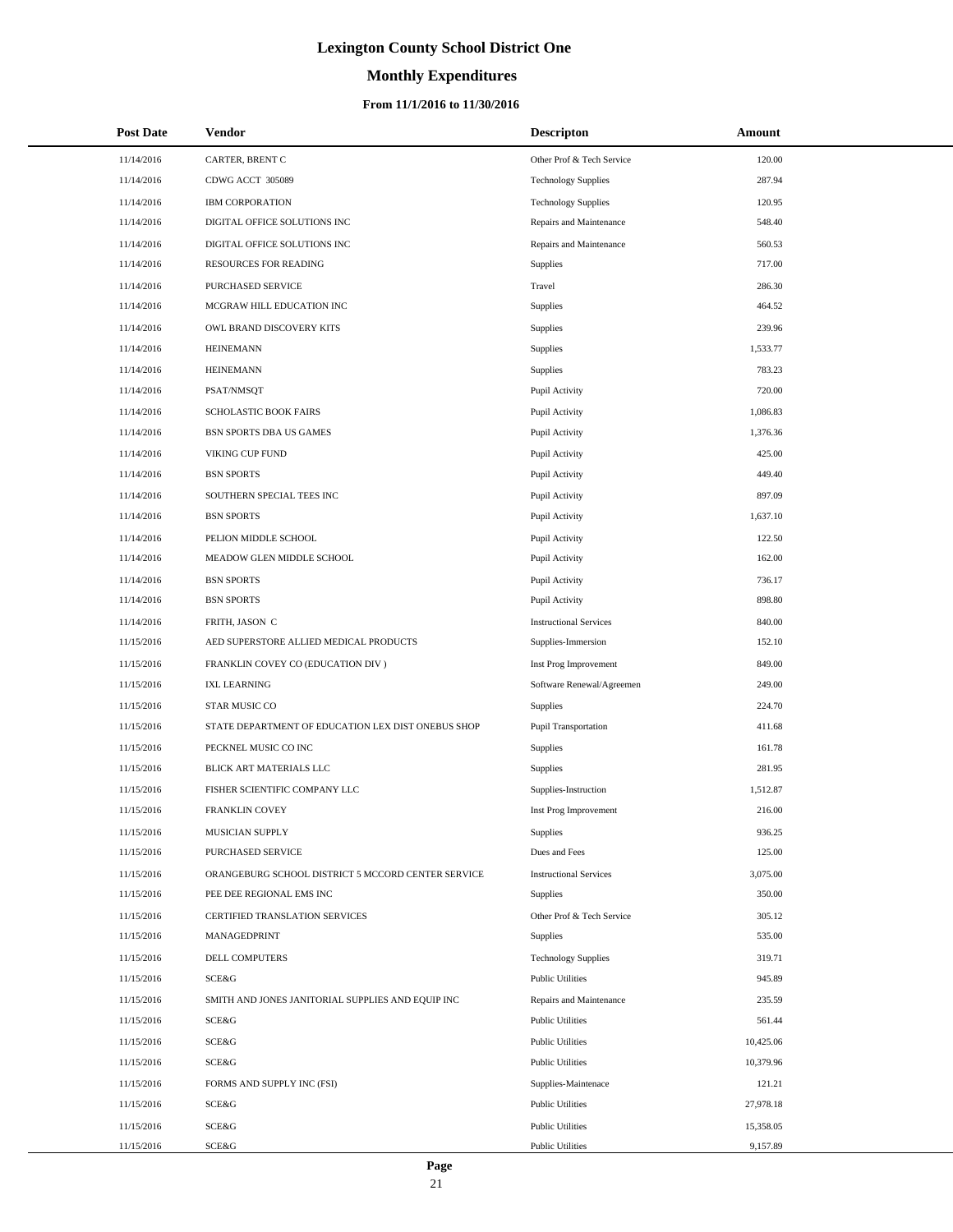### **Monthly Expenditures**

### **From 11/1/2016 to 11/30/2016**

| <b>Post Date</b> | <b>Vendor</b>                                      | Descripton                  | Amount    |
|------------------|----------------------------------------------------|-----------------------------|-----------|
| 11/15/2016       | <b>SCE&amp;G</b>                                   | <b>Public Utilities</b>     | 9,881.20  |
| 11/15/2016       | <b>SCE&amp;G</b>                                   | <b>Public Utilities</b>     | 49,277.06 |
| 11/15/2016       | SCE&G                                              | <b>Public Utilities</b>     | 10,322.52 |
| 11/15/2016       | SCE&G                                              | <b>Public Utilities</b>     | 12,645.74 |
| 11/15/2016       | <b>SCE&amp;G</b>                                   | <b>Public Utilities</b>     | 16,473.51 |
| 11/15/2016       | SCE&G                                              | <b>Public Utilities</b>     | 8,756.12  |
| 11/15/2016       | SCE&G                                              | <b>Public Utilities</b>     | 2,805.85  |
| 11/15/2016       | <b>SCE&amp;G</b>                                   | <b>Public Utilities</b>     | 17,876.71 |
| 11/15/2016       | <b>SCE&amp;G</b>                                   | <b>Public Utilities</b>     | 12,168.89 |
| 11/15/2016       | SCE&G                                              | <b>Public Utilities</b>     | 9,771.96  |
| 11/15/2016       | SCE&G                                              | <b>Public Utilities</b>     | 10,483.84 |
| 11/15/2016       | <b>SCE&amp;G</b>                                   | <b>Public Utilities</b>     | 22,572.99 |
| 11/15/2016       | <b>SCE&amp;G</b>                                   | <b>Public Utilities</b>     | 54,609.40 |
| 11/15/2016       | SCE&G                                              | <b>Public Utilities</b>     | 9,336.67  |
| 11/15/2016       | SCE&G                                              | <b>Public Utilities</b>     | 174.71    |
| 11/15/2016       | CHECKER YELLOW CAB CO INC                          | <b>Pupil Transportation</b> | 7,564.00  |
| 11/15/2016       | PEE DEE REGIONAL EMS INC                           | Other Prof & Tech Service   | 220.00    |
| 11/15/2016       | HAIGLER III, THOMAS I                              | Other Prof & Tech Service   | 180.00    |
| 11/15/2016       | DIGITAL OFFICE SOLUTIONS INC                       | Repairs and Maintenance     | 484.81    |
| 11/15/2016       | EVOLLVE INC DBA OZOBOT                             | Supplies                    | 1,000.00  |
| 11/15/2016       | AMERICAN BUTTON MACHINES                           | Supplies                    | 412.40    |
| 11/15/2016       | DELTA EDUCATION                                    | Supplies                    | 526.96    |
| 11/15/2016       | FREY SCIENTIFIC                                    | Supplies                    | 384.74    |
| 11/15/2016       | SCHOOL SPECIALTY INC                               | Supplies                    | 122.77    |
| 11/15/2016       | COX AND DINKINS INC                                | Improv Other Than Bldg      | 3,950.00  |
| 11/15/2016       | MUSICIAN SUPPLY                                    | Pupil Activity              | 450.00    |
| 11/15/2016       | SWEETWATER MUSIC EDUCATION TECHNOLOGY              | Pupil Activity              | 151.98    |
| 11/15/2016       | <b>COSENTINO, ANDREW A</b>                         | Pupil Activity              | 1,200.00  |
| 11/15/2016       | CAROLINA BIOLOGICAL SUPPLY CO                      | Pupil Activity              | 398.68    |
| 11/15/2016       | SC DEPARTMENT OF EDUCATION                         | Pupil Activity              | 1,163.14  |
| 11/15/2016       | MUSICIAN SUPPLY                                    | Pupil Activity              | 459.03    |
| 11/15/2016       | <b>BSN SPORTS</b>                                  | Pupil Activity              | 350.54    |
| 11/15/2016       | STATE DEPARTMENT OF EDUCATION LEX DIST ONEBUS SHOP | Pupil Activity              | 100.44    |
| 11/15/2016       | NASP INC                                           | Pupil Activity              | 450.00    |
| 11/16/2016       | FORMS AND SUPPLY INC (FSI)                         | Supplies                    | 138.57    |
| 11/16/2016       | HP INC                                             | Supplies                    | 423.67    |
| 11/16/2016       | SCHOOL SPECIALTY INC                               | Supplies                    | 456.85    |
| 11/16/2016       | SCHOOL SPECIALTY INC                               | Supplies                    | 370.05    |
| 11/16/2016       | APPLE INC                                          | <b>Technology Supplies</b>  | 299.99    |
| 11/16/2016       | PITNEY BOWES INC                                   | Supplies                    | 386.27    |
| 11/16/2016       | FORMS AND SUPPLY INC (FSI)                         | Supplies                    | 102.69    |
| 11/16/2016       | FORMS AND SUPPLY INC (FSI)                         | Supplies                    | 338.70    |
| 11/16/2016       | MUSICIAN SUPPLY                                    | Supplies                    | 587.92    |
| 11/16/2016       | FLORIDA AND BEYOND GROUP TRAVEL                    | Pupil Transportation        | 1,500.00  |
| 11/16/2016       | FOLLETT SCHOOL SOLUTIONS INC                       | <b>Library Books</b>        | 480.00    |
| 11/16/2016       | SC ASSOCIATION SCHOOL ADMINISTRATORS               | Travel                      | 275.00    |
| 11/16/2016       | <b>HEINEMANN</b>                                   | Supplies                    | 474.50    |
| 11/16/2016       | DUFF WHITE AND TURNER LLC                          | Legal Services              | 12,438.79 |

÷.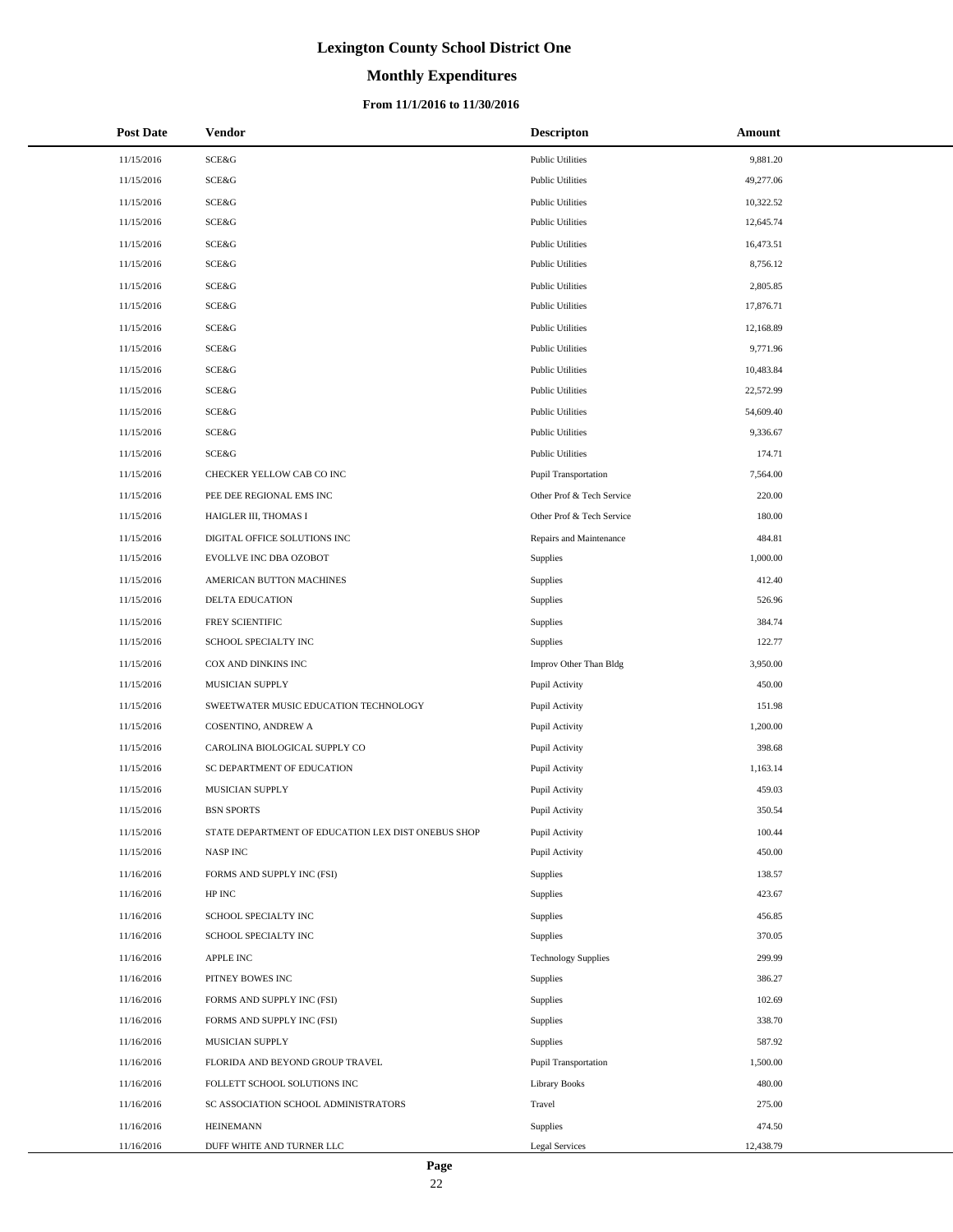# **Monthly Expenditures**

### **From 11/1/2016 to 11/30/2016**

| <b>Post Date</b> | Vendor                                          | <b>Descripton</b>         | Amount    |
|------------------|-------------------------------------------------|---------------------------|-----------|
| 11/16/2016       | MOTOROLA SOLUTIONS                              | Supplies                  | 635.74    |
| 11/16/2016       | CITY ELECTRIC SUPPLY CO                         | Supplies-Maintenace       | 616.11    |
| 11/16/2016       | ADVANCED DISPOSAL SERVICES SOUTH CAROLINA LLC   | Supplies-Maintenace       | 1,600.00  |
| 11/16/2016       | CITY ELECTRIC SUPPLY CO                         | Supplies-Maintenace       | 580.72    |
| 11/16/2016       | ACE GLASS CO INC                                | Repairs and Maintenance   | 125.00    |
| 11/16/2016       | ALEWINE, EARL DICKSON RIDGEWAY                  | Other Prof & Tech Service | 120.00    |
| 11/16/2016       | CARTER, BRENT C                                 | Other Prof & Tech Service | 120.00    |
| 11/16/2016       | COLLINS, STEPHEN M                              | Other Prof & Tech Service | 180.00    |
| 11/16/2016       | MCMANUS, JOHN-PATRICK A.                        | Other Prof & Tech Service | 180.00    |
| 11/16/2016       | HINZ, BRIAN E                                   | Other Prof & Tech Service | 120.00    |
| 11/16/2016       | HART, MICHAEL JOSEPH                            | Other Prof & Tech Service | 180.00    |
| 11/16/2016       | YOUNG, MATTHEW                                  | Other Prof & Tech Service | 120.00    |
| 11/16/2016       | YOUNG, MATTHEW                                  | Other Prof & Tech Service | 120.00    |
| 11/16/2016       | HALL, ROY LEE                                   | Other Prof & Tech Service | 240.00    |
| 11/16/2016       | HINZ, BRIAN E                                   | Other Prof & Tech Service | 120.00    |
| 11/16/2016       | MCMANUS, JOHN-PATRICK A.                        | Other Prof & Tech Service | 120.00    |
| 11/16/2016       | BLACK, CALEB JAMES                              | Other Prof & Tech Service | 180.00    |
| 11/16/2016       | NATIONAL SCHOOL PUBLIC RELATIONS ASSOC          | Dues and Fees             | 275.00    |
| 11/16/2016       | COMPORIUM                                       | Communication             | 100.51    |
| 11/16/2016       | DIGITAL OFFICE SOLUTIONS INC                    | Repairs and Maintenance   | 616.73    |
| 11/16/2016       | STATE AUTO PAINT CO                             | <b>Supplies</b>           | 748.41    |
| 11/16/2016       | <b>BOOKSOURCE</b>                               | <b>Supplies</b>           | 260.50    |
| 11/16/2016       | HP INC                                          | Pupil Activity            | 727.24    |
| 11/16/2016       | HP INC                                          | Pupil Activity            | 512.53    |
| 11/16/2016       | <b>SCHOLASTIC INC</b>                           | Pupil Activity            | 2,664.46  |
| 11/16/2016       | SUNTEX INTERNATIONAL INC                        | Pupil Activity            | 259.50    |
| 11/16/2016       | POWER SCHOOL GROUP LLC                          | Pupil Activity            | 185.00    |
| 11/16/2016       | FORMS AND SUPPLY INC (FSI)                      | Pupil Activity            | 1,159.39  |
| 11/16/2016       | PATTERSON MEDICAL SUPPLY INC DBA MEDCO SUPPLY   | Pupil Activity            | 444.03    |
| 11/16/2016       | STROM THURMOND HIGH SCHOOL                      | Pupil Activity            | 300.00    |
| 11/16/2016       | RIDDELL / ALL AMERICAN                          | Pupil Activity            | 1,628.97  |
| 11/16/2016       | RIDDELL / ALL AMERICAN                          | Pupil Activity            | 1,914.60  |
| 11/16/2016       | T AND T SPORTS                                  | Pupil Activity            | 1,797.60  |
| 11/16/2016       | CHAPIN HIGH SCHOOL                              | Pupil Activity            | 300.00    |
| 11/16/2016       | INSPIRE AND ENGAGE CONSULTING SERVICES          | Pupil Activity            | 7,520.00  |
| 11/17/2016       | WEISSMAN THEATRICAL SUPPLY DBA DESIGN FOR DANCE | Supplies                  | 522.95    |
| 11/17/2016       | <b>GARRETT BOOK COMPANY</b>                     | Library Books             | 1,272.35  |
| 11/17/2016       | PURCHASED SERVICE                               | Travel                    | 216.54    |
| 11/17/2016       | PROED INC                                       | Supplies                  | 139.90    |
| 11/17/2016       | <b>LEARNING LABS INC</b>                        | Supplies                  | 213.83    |
| 11/17/2016       | FISHER SCIENTIFIC COMPANY LLC                   | Pupil Activity            | 307.87    |
| 11/17/2016       | <b>INKDROPZ</b>                                 | Pupil Activity            | 483.48    |
| 11/18/2016       | PURCHASED SERVICE                               | Travel                    | 161.70    |
| 11/18/2016       | ON TRACK PRESS                                  | Other Prof & Tech Service | 10,000.00 |
| 11/18/2016       | CHILDS AND HALLIGAN P A                         | Legal Services            | 10,375.07 |
| 11/18/2016       | PURCHASED SERVICE                               | Travel                    | 241.50    |
| 11/18/2016       | THE STATE (ADS ONLY)                            | Dues and Fees             | 495.22    |
| 11/21/2016       | FORMS AND SUPPLY INC (FSI)                      | Supplies                  | 1,439.15  |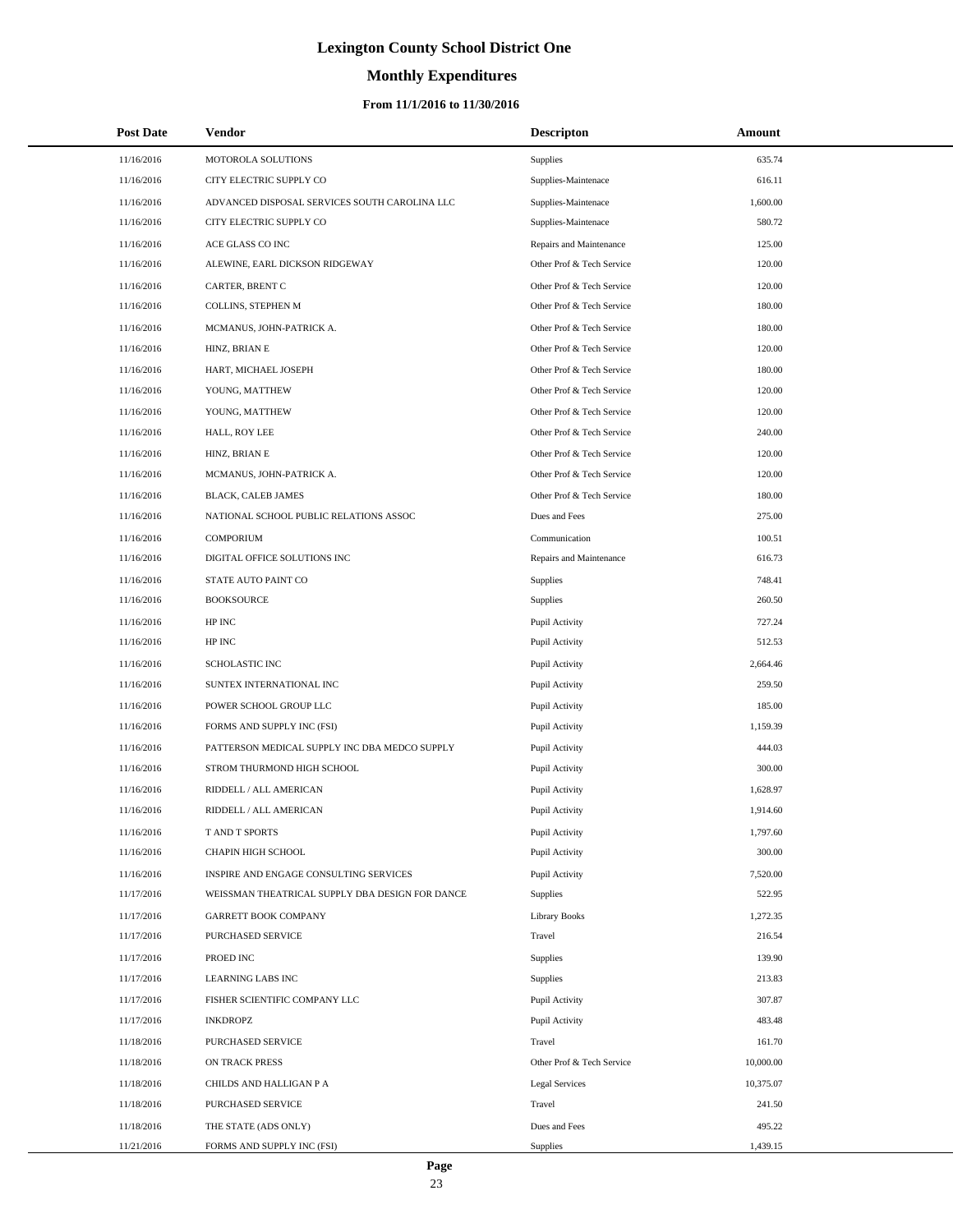# **Monthly Expenditures**

### **From 11/1/2016 to 11/30/2016**

| <b>Post Date</b> | Vendor                                             | <b>Descripton</b>          | Amount   |
|------------------|----------------------------------------------------|----------------------------|----------|
| 11/21/2016       | PRESENTATION SYSTEMS SOUTH INC                     | Supplies                   | 342.19   |
| 11/21/2016       | FORMS AND SUPPLY INC (FSI)                         | Supplies                   | 2,302.64 |
| 11/21/2016       | PURCHASED SERVICE                                  | Travel                     | 217.62   |
| 11/21/2016       | PURCHASED SERVICE                                  | Travel                     | 116.64   |
| 11/21/2016       | KURTZ BROS DBA BENDER BURKOT EAST COAST SCHOOL SUP | <b>Supplies</b>            | 170.97   |
| 11/21/2016       | KURTZ BROS DBA BENDER BURKOT EAST COAST SCHOOL SUP | Supplies                   | 96.19    |
| 11/21/2016       | DELL COMPUTERS                                     | Supplies                   | 1,351.20 |
| 11/21/2016       | FORMS AND SUPPLY INC (FSI)                         | Supplies                   | 258.60   |
| 11/21/2016       | PURCHASED SERVICE                                  | Travel                     | 384.70   |
| 11/21/2016       | PRESENTATION SYSTEMS SOUTH INC                     | Supplies                   | 320.84   |
| 11/21/2016       | ACCURATE LABEL DESIGNS INC                         | Supplies                   | 520.00   |
| 11/21/2016       | PURCHASED SERVICE                                  | Travel                     | 117.72   |
| 11/21/2016       | PURCHASED SERVICE                                  | Travel                     | 117.72   |
| 11/21/2016       | PURCHASED SERVICE                                  | Travel                     | 185.76   |
| 11/21/2016       | SCHOOL SPECIALTY INC                               | Supplies                   | 195.68   |
| 11/21/2016       | PURCHASED SERVICE                                  | Travel                     | 169.67   |
| 11/21/2016       | PURCHASED SERVICE                                  | Travel                     | 153.36   |
| 11/21/2016       | PITSCO EDUCATION HEARILY AND COMPANY               | <b>Supplies</b>            | 773.46   |
| 11/21/2016       | MUSICIAN SUPPLY                                    | <b>Technology Supplies</b> | 340.26   |
| 11/21/2016       | <b>GATTIS PRO AUDIO</b>                            | <b>Supplies</b>            | 1,548.29 |
| 11/21/2016       | BARNES & NOBLE BOOKSELLERS INC                     | Supplies                   | 306.00   |
| 11/21/2016       | PURCHASED SERVICE                                  | Travel                     | 210.38   |
| 11/21/2016       | PURCHASED SERVICE                                  | Travel                     | 176.04   |
| 11/21/2016       | <b>JW PEPPER</b>                                   | Supplies                   | 238.39   |
| 11/21/2016       | <b>GROVE MEDICAL</b>                               | <b>Supplies</b>            | 143.39   |
| 11/21/2016       | PURCHASED SERVICE                                  | <b>Library Books</b>       | 428.74   |
| 11/21/2016       | FOLLETT SCHOOL SOLUTIONS INC                       | <b>Library Books</b>       | 203.05   |
| 11/21/2016       | DIANE SWEENEY CONSULTING                           | Inst Prog Improvement      | 6,648.04 |
| 11/21/2016       | PURCHASED SERVICE                                  | Travel                     | 125.23   |
| 11/21/2016       | PURCHASED SERVICE                                  | Travel                     | 112.00   |
| 11/21/2016       | PURCHASED SERVICE                                  | Travel                     | 302.46   |
| 11/21/2016       | PURCHASED SERVICE                                  | Travel                     | 180.04   |
| 11/21/2016       | PURCHASED SERVICE                                  | Travel                     | 207.63   |
| 11/21/2016       | CERTIFIED TRANSLATION SERVICES                     | Other Prof & Tech Service  | 165.28   |
| 11/21/2016       | ON TRACK PRESS                                     | Other Prof & Tech Service  | 2,800.00 |
| 11/21/2016       | US INK AND TONER INC                               | Supplies                   | 219.26   |
| 11/21/2016       | PURCHASED SERVICE                                  | Travel                     | 451.60   |
| 11/21/2016       | PURCHASED SERVICE                                  | Travel                     | 451.60   |
| 11/21/2016       | PURCHASED SERVICE                                  | Travel                     | 451.60   |
| 11/21/2016       | PURCHASED SERVICE                                  | Travel                     | 451.60   |
| 11/21/2016       | PURCHASED SERVICE                                  | Travel                     | 451.60   |
| 11/21/2016       | PURCHASED SERVICE                                  | Travel                     | 451.60   |
| 11/21/2016       | PURCHASED SERVICE                                  | Travel                     | 857.36   |
| 11/21/2016       | PURCHASED SERVICE                                  | Travel                     | 198.02   |
| 11/21/2016       | PURCHASED SERVICE                                  | Travel                     | 124.47   |
| 11/21/2016       | PURCHASED SERVICE                                  | Travel                     | 373.68   |
| 11/21/2016       | DELL COMPUTERS                                     | <b>Supplies</b>            | 482.99   |
| 11/21/2016       | MIDCAROLINA ELEC COOP INC                          | <b>Public Utilities</b>    | 110.00   |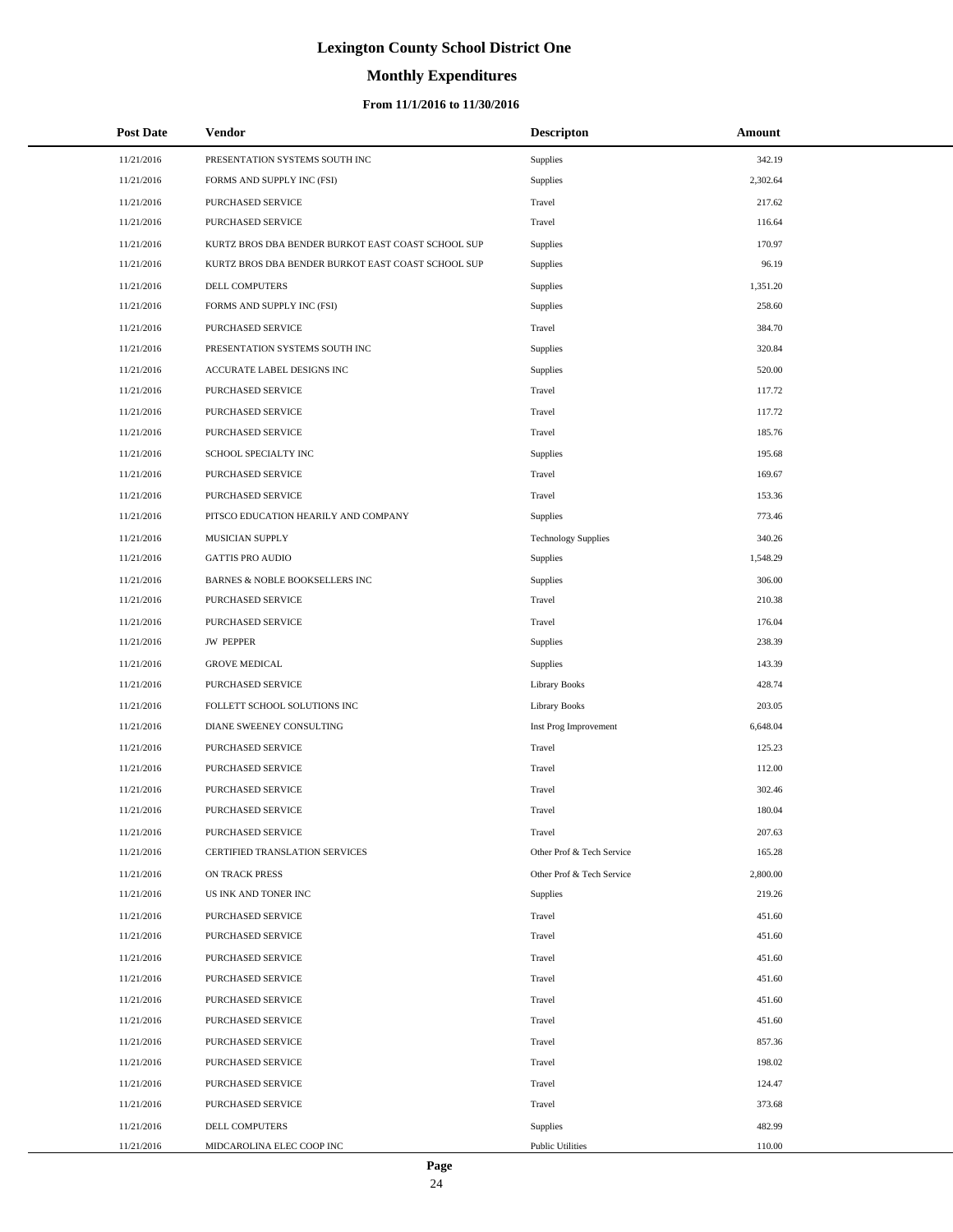# **Monthly Expenditures**

### **From 11/1/2016 to 11/30/2016**

| <b>Post Date</b> | <b>Vendor</b>                                     | <b>Descripton</b>           | Amount    |
|------------------|---------------------------------------------------|-----------------------------|-----------|
| 11/21/2016       | PRECISION FIRE SOLUTIONS                          | Repairs and Maintenance     | 196.00    |
| 11/21/2016       | DAVIS FRAWLEY ATTORNEYS AT LAW                    | Other Prof & Tech Service   | 528.00    |
| 11/21/2016       | CALICO INDUSTRIES INC                             | Supplies-Maintenace         | 274.72    |
| 11/21/2016       | DEERE AND COMPANY                                 | Equipment - Nonexpendable   | 10,417.39 |
| 11/21/2016       | A Z LAWN MOWER PARTS                              | Supplies-Maintenace         | 236.47    |
| 11/21/2016       | WP LAW INC                                        | Supplies-Maintenace         | 529.65    |
| 11/21/2016       | A Z LAWN MOWER PARTS                              | Supplies-Maintenace         | 236.47    |
| 11/21/2016       | MIDCAROLINA ELEC COOP INC                         | <b>Public Utilities</b>     | 26,242.00 |
| 11/21/2016       | SPICER ONCALL SERVICES                            | Repairs and Maintenance     | 247.50    |
| 11/21/2016       | SMITH AND JONES JANITORIAL SUPPLIES AND EQUIP INC | Supplies-Maintenace         | 712.31    |
| 11/21/2016       | SPICER ONCALL SERVICES                            | Repairs and Maintenance     | 495.00    |
| 11/21/2016       | FERGUSON ENTERPRISES INC FEI 27                   | Supplies-Maintenace         | 460.24    |
| 11/21/2016       | A Z LAWN MOWER PARTS                              | Supplies-Maintenace         | 236.47    |
| 11/21/2016       | CAROLINA WATER SERVICE INC                        | <b>Public Utilities</b>     | 2,654.01  |
| 11/21/2016       | SPICER ONCALL SERVICES                            | Repairs and Maintenance     | 247.50    |
| 11/21/2016       | SPICER ONCALL SERVICES                            | Repairs and Maintenance     | 247.50    |
| 11/21/2016       | SPICER ONCALL SERVICES                            | Repairs and Maintenance     | 247.50    |
| 11/21/2016       | MAYS CONTRACTING CO LLC                           | Repairs and Maintenance     | 7,413.78  |
| 11/21/2016       | FERGUSON ENTERPRISES INC FEI 27                   | Supplies-Maintenace         | 243.26    |
| 11/21/2016       | <b>GRAYBAR ELECTRIC CO INC</b>                    | Supplies-Maintenace         | 270.92    |
| 11/21/2016       | CITY ELECTRIC SUPPLY CO                           | Supplies-Maintenace         | 521.95    |
| 11/21/2016       | MANSFIELD OIL CO                                  | <b>Pupil Transportation</b> | 481.09    |
| 11/21/2016       | <b>EAPS INC</b>                                   | <b>Supplies</b>             | 2,498.45  |
| 11/21/2016       | PAYTON, BRIAN THOMAS                              | Other Prof & Tech Service   | 120.00    |
| 11/21/2016       | WILFONG, MICHAEL BRIAN                            | Other Prof & Tech Service   | 180.00    |
| 11/21/2016       | SNUFFER, ROBERT                                   | Other Prof & Tech Service   | 120.00    |
| 11/21/2016       | COLLINS, STEPHEN M                                | Other Prof & Tech Service   | 180.00    |
| 11/21/2016       | MEFFORD, ROY EARL                                 | Other Prof & Tech Service   | 180.00    |
| 11/21/2016       | PURCHASED SERVICE                                 | Other Objects               | 382.77    |
| 11/21/2016       | PURCHASED SERVICE                                 | Travel                      | 385.78    |
| 11/21/2016       | PURCHASED SERVICE                                 | Travel                      | 385.78    |
| 11/21/2016       | PURCHASED SERVICE                                 | Travel                      | 385.78    |
| 11/21/2016       | SUNGARD PUBLIC SECTOR INC                         | Travel                      | 150.00    |
| 11/21/2016       | NAVIANCE INC DBA HOBSON INC                       | Software Renewal/Agreemen   | 99,166.51 |
| 11/21/2016       | <b>BURNS, DAVID LEE</b>                           | Other Prof & Tech Service   | 120.00    |
| 11/21/2016       | COOPER, JOEL L                                    | Other Prof & Tech Service   | 120.00    |
| 11/21/2016       | DABKOWSKI, MEGHAN                                 | Other Prof & Tech Service   | 120.00    |
| 11/21/2016       | SENN, ANDREW                                      | Other Prof & Tech Service   | 120.00    |
| 11/21/2016       | DATA NETWORK SOLUTIONS                            | <b>Technology Supplies</b>  | 1,297.65  |
| 11/21/2016       | <b>GRAYBAR ELECTRIC CO INC</b>                    | <b>Technology Supplies</b>  | 343.17    |
| 11/21/2016       | <b>CAMCOR</b>                                     | <b>Technology Supplies</b>  | 596.28    |
| 11/21/2016       | MARENEM INC                                       | Supplies                    | 360.00    |
| 11/21/2016       | COMPUTER DESIGN CONSULTING SERVICE LLC            | Printing and Binding        | 811.06    |
| 11/21/2016       | PURCHASED SERVICE                                 | Travel                      | 331.83    |
| 11/21/2016       | PURCHASED SERVICE                                 | Travel                      | 142.02    |
| 11/21/2016       | SC INTERPRETING SERVICE FOR THE DEAF              | Pupil Services              | 137.50    |
| 11/21/2016       | PURCHASED SERVICE                                 | Travel                      | 206.01    |
| 11/21/2016       | PURCHASED SERVICE                                 | Travel                      | 193.32    |

 $\overline{a}$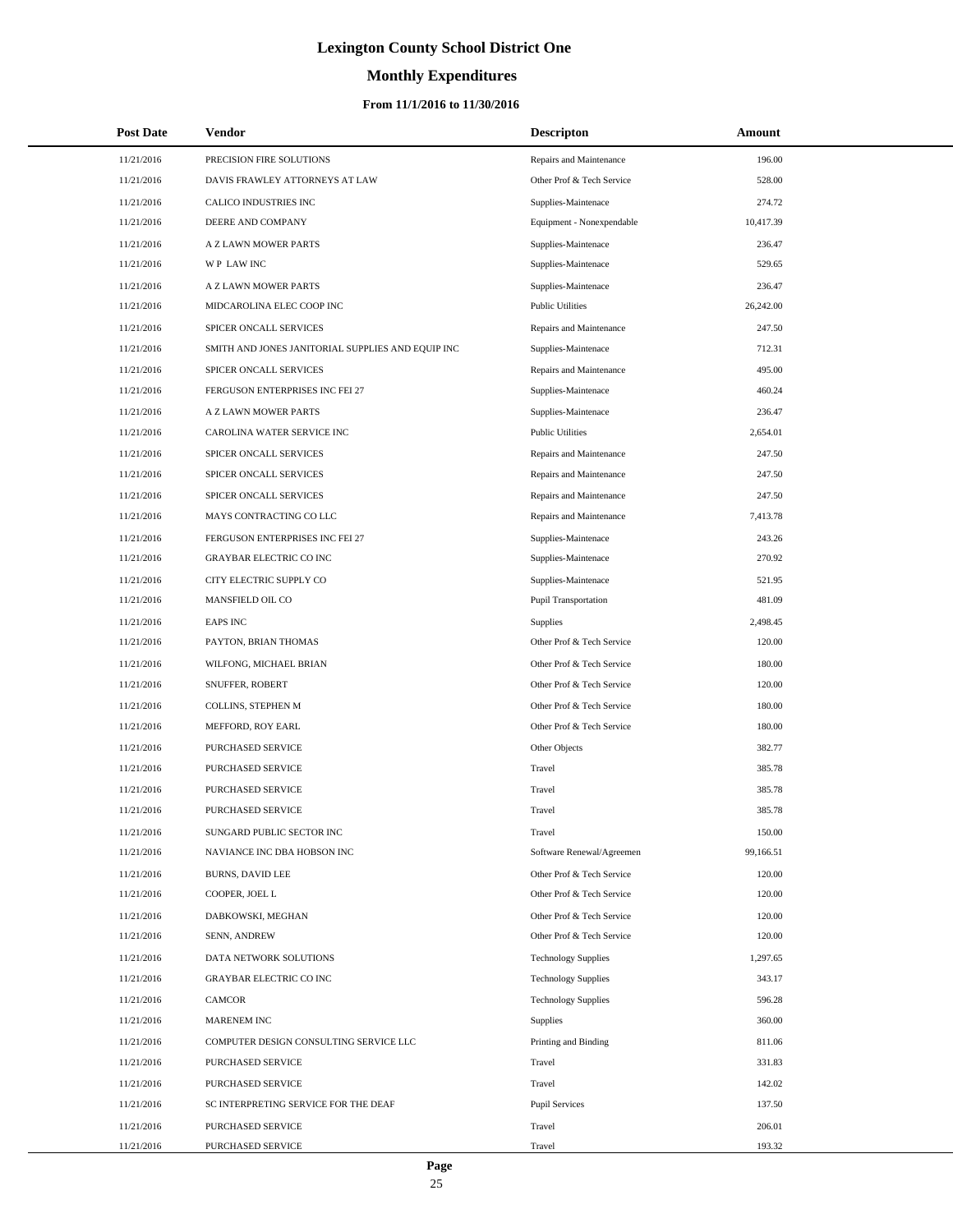# **Monthly Expenditures**

### **From 11/1/2016 to 11/30/2016**

| <b>Post Date</b> | Vendor                                      | <b>Descripton</b>              | Amount     |
|------------------|---------------------------------------------|--------------------------------|------------|
| 11/21/2016       | PURCHASED SERVICE                           | Travel                         | 142.02     |
| 11/21/2016       | PURCHASED SERVICE                           | Travel                         | 142.56     |
| 11/21/2016       | PURCHASED SERVICE                           | Travel                         | 182.68     |
| 11/21/2016       | PURCHASED SERVICE                           | Travel                         | 267.30     |
| 11/21/2016       | PURCHASED SERVICE                           | Travel                         | 100.71     |
| 11/21/2016       | NANCY K PERRY CHILDREN'S SHELTER            | <b>Instructional Services</b>  | 225.00     |
| 11/21/2016       | DODGE LEARNING RESOURCES                    | Supplies                       | 568.50     |
| 11/21/2016       | <b>IDESIGN SOLUTIONS</b>                    | Supplies                       | 2,019.92   |
| 11/21/2016       | SC DEPARTMENT OF REVENUE (SALES TAX RETURN) | Supplies                       | 112.00     |
| 11/21/2016       | <b>DELTA EDUCATION</b>                      | Supplies                       | 115.51     |
| 11/21/2016       | <b>HEINEMANN</b>                            | Supplies                       | 285.00     |
| 11/21/2016       | <b>KAEDEN BOOKS</b>                         | Supplies                       | 3,580.50   |
| 11/21/2016       | UNITED VISUAL PRODUCTS COMPANY INC          | <b>Technology Supplies</b>     | 1,254.95   |
| 11/21/2016       | UNITED VISUAL PRODUCTS COMPANY INC          | <b>Technology Supplies</b>     | 840.05     |
| 11/21/2016       | M B KAHN CONSTRUCTION CO INC                | Improv Other Than Bldg         | 115,228.81 |
| 11/21/2016       | M B KAHN CONSTRUCTION CO INC                | Building                       | 376,139.85 |
| 11/21/2016       | <b>CAMCOR</b>                               | <b>Technology Supplies</b>     | 33,415.45  |
| 11/21/2016       | PURCHASED SERVICE                           | Travel                         | 149.85     |
| 11/21/2016       | <b>PURCHASED SERVICE</b>                    | Travel                         | 102.60     |
| 11/21/2016       | SMARTPHONE MEDIC LLC                        | Pupil Activity                 | 198.00     |
| 11/21/2016       | SMARTPHONE MEDIC LLC                        | Pupil Activity                 | 149.00     |
| 11/21/2016       | SMARTPHONE MEDIC LLC                        | Pupil Activity                 | 396.00     |
| 11/21/2016       | SMARTPHONE MEDIC LLC                        | Pupil Activity                 | 347.00     |
| 11/21/2016       | MCGRAW HILL EDUCATION INC                   | Pupil Activity                 | 227.15     |
| 11/21/2016       | LEXINGTON TECHNOLOGY CENTER                 | Pupil Act-Fee/Collection Refnd | 225.00     |
| 11/21/2016       | OAK GROVE ELEMENTARY SCHOOL                 | Pupil Act-Fee/Collection Refnd | 168.00     |
| 11/21/2016       | SC DEPARTMENT OF EDUCATION                  | Pupil Activity                 | 1,841.25   |
| 11/21/2016       | SC DEPARTMENT OF EDUCATION                  | Pupil Activity                 | 673.54     |
| 11/21/2016       | SC DEPARTMENT OF EDUCATION                  | Pupil Activity                 | 309.17     |
| 11/21/2016       | PITSCO EDUCATION HEARILY AND COMPANY        | Pupil Activity                 | 127.67     |
| 11/21/2016       | SC HIGH SCHOOL LEAGUE                       | Pupil Activity                 | 125.00     |
| 11/21/2016       | REED, JOHN MARCUS                           | Pupil Activity                 | 180.00     |
| 11/21/2016       | <b>CAPITAL CARE</b>                         | Pupil Activity                 | 2,700.00   |
| 11/21/2016       | PIONEER MANUFACTURING CO                    | Pupil Activity                 | 693.36     |
| 11/21/2016       | KEENAN HIGH SCHOOL                          | Pupil Activity                 | 2,500.00   |
| 11/21/2016       | T AND T SPORTS                              | Pupil Activity                 | 370.22     |
| 11/21/2016       | PURCHASED SERVICE                           | Pupil Activity                 | 143.11     |
| 11/21/2016       | <b>BSN SPORTS</b>                           | Pupil Activity                 | 1,321.45   |
| 11/21/2016       | ADCRAFT PRINTWEAR                           | Pupil Activity                 | 1,251.90   |
| 11/21/2016       | PURCHASED SERVICE                           | Pupil Activity                 | 183.80     |
| 11/21/2016       | AIRPORT HIGH SCHOOL                         | Pupil Activity                 | 300.00     |
| 11/21/2016       | PURCHASED SERVICE                           | Pupil Activity                 | 180.00     |
| 11/22/2016       | EPS LITERACY AND INTERVENTION               | Supplies                       | 385.20     |
| 11/22/2016       | TRIUNE MARKETING CO                         | Supplies                       | 954.98     |
| 11/22/2016       | SCHOOL SPECIALTY INC                        | Supplies                       | 409.77     |
| 11/22/2016       | <b>GEIGER CAROLINAS</b>                     | Supplies                       | 567.31     |
| 11/22/2016       | <b>WW GRAINGER</b>                          | Supplies                       | 192.60     |
| 11/22/2016       | PINE PRESS OF LEXINGTON INC                 | Printing and Binding           | 504.83     |

L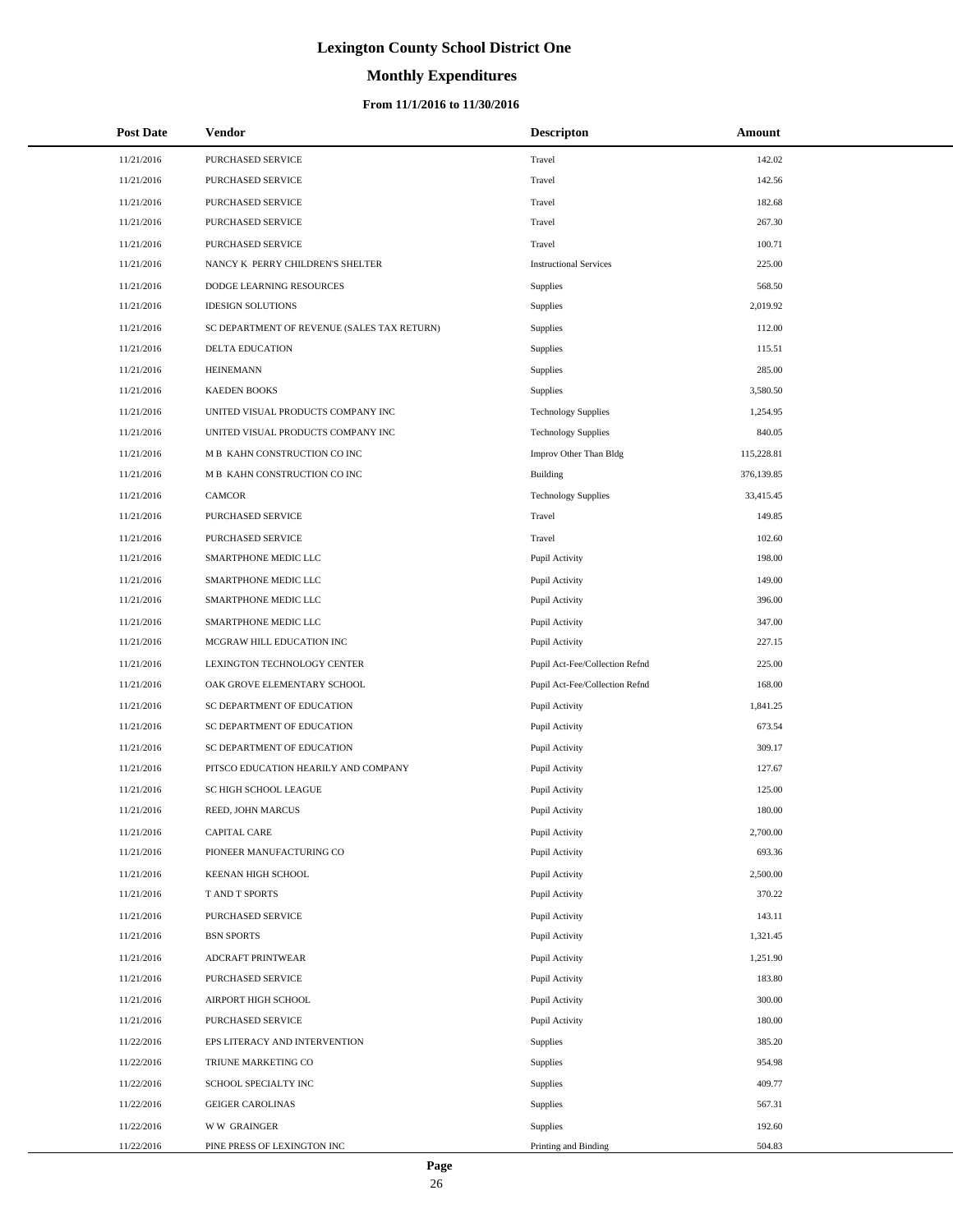# **Monthly Expenditures**

### **From 11/1/2016 to 11/30/2016**

| <b>Post Date</b> | <b>Vendor</b>                                      | <b>Descripton</b>           | Amount    |
|------------------|----------------------------------------------------|-----------------------------|-----------|
| 11/22/2016       | <b>PURCHASED SERVICE</b>                           | Travel                      | 170.10    |
| 11/22/2016       | INTERNATIONAL BACCALAUREATE ORGANIZATION           | Other Prof & Tech Service   | 10,923.00 |
| 11/22/2016       | FOLLETT SCHOOL SOLUTIONS INC                       | <b>Library Books</b>        | 1,161.23  |
| 11/22/2016       | BOUND TO STAY BOUND BOOKS INC                      | <b>Library Books</b>        | 394.38    |
| 11/22/2016       | PURCHASED SERVICE                                  | Travel                      | 108.00    |
| 11/22/2016       | PURCHASED SERVICE                                  | Travel                      | 877.04    |
| 11/22/2016       | PURCHASED SERVICE                                  | Travel                      | 120.27    |
| 11/22/2016       | LEXINGTON CHAMBER OF COMMERCE                      | Dues and Fees               | 295.00    |
| 11/22/2016       | PURCHASED SERVICE                                  | Travel                      | 105.30    |
| 11/22/2016       | FORMS AND SUPPLY INC (FSI)                         | Supplies                    | 408.61    |
| 11/22/2016       | <b>WW GRAINGER</b>                                 | Supplies-Maintenace         | 320.89    |
| 11/22/2016       | COASTAL CONTRACT HARDWARE INC                      | Supplies-Maintenace         | 379.85    |
| 11/22/2016       | PALMETTO PLAYGROUNDS LLC                           | Supplies-Maintenace         | 160.50    |
| 11/22/2016       | <b>GRAYBAR ELECTRIC CO INC</b>                     | Supplies-Maintenace         | 332.66    |
| 11/22/2016       | <b>WW GRAINGER</b>                                 | Supplies-Maintenace         | 320.90    |
| 11/22/2016       | PALMETTO PLAYGROUNDS LLC                           | Supplies-Maintenace         | 160.50    |
| 11/22/2016       | <b>GRAYBAR ELECTRIC CO INC</b>                     | Supplies-Maintenace         | 332.67    |
| 11/22/2016       | PALMETTO PLAYGROUNDS LLC                           | Supplies-Maintenace         | 160.50    |
| 11/22/2016       | <b>SUPPLY WORKS</b>                                | Supplies-Maintenace         | 706.41    |
| 11/22/2016       | <b>GRAYBAR ELECTRIC CO INC</b>                     | Supplies-Maintenace         | 332.66    |
| 11/22/2016       | COASTAL CONTRACT HARDWARE INC                      | Supplies-Maintenace         | 1,594.30  |
| 11/22/2016       | PALMETTO PLAYGROUNDS LLC                           | Supplies-Maintenace         | 160.50    |
| 11/22/2016       | COASTAL CONTRACT HARDWARE INC                      | Supplies-Maintenace         | 117.70    |
| 11/22/2016       | <b>WW GRAINGER</b>                                 | Supplies-Maintenace         | 320.90    |
| 11/22/2016       | RONCO SPECIALIZED SYSTEMS INC                      | Repairs and Maintenance     | 364.76    |
| 11/22/2016       | COASTAL CONTRACT HARDWARE INC                      | Supplies-Maintenace         | 117.70    |
| 11/22/2016       | A Z LAWN MOWER PARTS                               | Supplies-Maintenace         | 315.39    |
| 11/22/2016       | COASTAL CONTRACT HARDWARE INC                      | Supplies-Maintenace         | 2,192.43  |
| 11/22/2016       | <b>WW GRAINGER</b>                                 | Supplies                    | 107.78    |
| 11/22/2016       | <b>GRAYBAR ELECTRIC CO INC</b>                     | Supplies-Maintenace         | 332.66    |
| 11/22/2016       | PALMETTO PROPANE                                   | Energy                      | 565.43    |
| 11/22/2016       | COASTAL CONTRACT HARDWARE INC                      | Supplies-Maintenace         | 117.70    |
| 11/22/2016       | A Z LAWN MOWER PARTS                               | Supplies-Maintenace         | 315.38    |
| 11/22/2016       | COASTAL CONTRACT HARDWARE INC                      | Supplies-Maintenace         | 909.50    |
| 11/22/2016       | COASTAL CONTRACT HARDWARE INC                      | Supplies-Maintenace         | 379.85    |
| 11/22/2016       | GRAYBAR ELECTRIC CO INC                            | Supplies-Maintenace         | 754.35    |
| 11/22/2016       | COASTAL CONTRACT HARDWARE INC                      | Supplies-Maintenace         | 117.70    |
| 11/22/2016       | COASTAL CONTRACT HARDWARE INC                      | Supplies-Maintenace         | 995.10    |
| 11/22/2016       | <b>WW GRAINGER</b>                                 | Supplies-Maintenace         | 320.89    |
| 11/22/2016       | <b>GRAYBAR ELECTRIC CO INC</b>                     | Supplies-Maintenace         | 754.35    |
| 11/22/2016       | SC DEPARTMENT OF ADMINISTRATION                    | Repairs and Maintenance     | 11,310.91 |
| 11/22/2016       | FILIPPONI, LANE                                    | <b>Pupil Transportation</b> | 128.80    |
| 11/22/2016       | SC DEPARTMENT OF EDUCATION OFFICE OF TRANSPORTATIO | <b>Pupil Transportation</b> | 6,152.52  |
| 11/22/2016       | PURCHASED SERVICE                                  | Travel                      | 462.67    |
| 11/22/2016       | PURCHASED SERVICE                                  | Travel                      | 493.56    |
| 11/22/2016       | TOWN OF LEXINGTON                                  | Other Prof & Tech Service   | 7,052.00  |
| 11/22/2016       | TOWN OF LEXINGTON                                  | Other Prof & Tech Service   | 5,910.82  |
| 11/22/2016       | BARRETT, S LEE                                     | Other Prof & Tech Service   | 120.00    |

 $\overline{a}$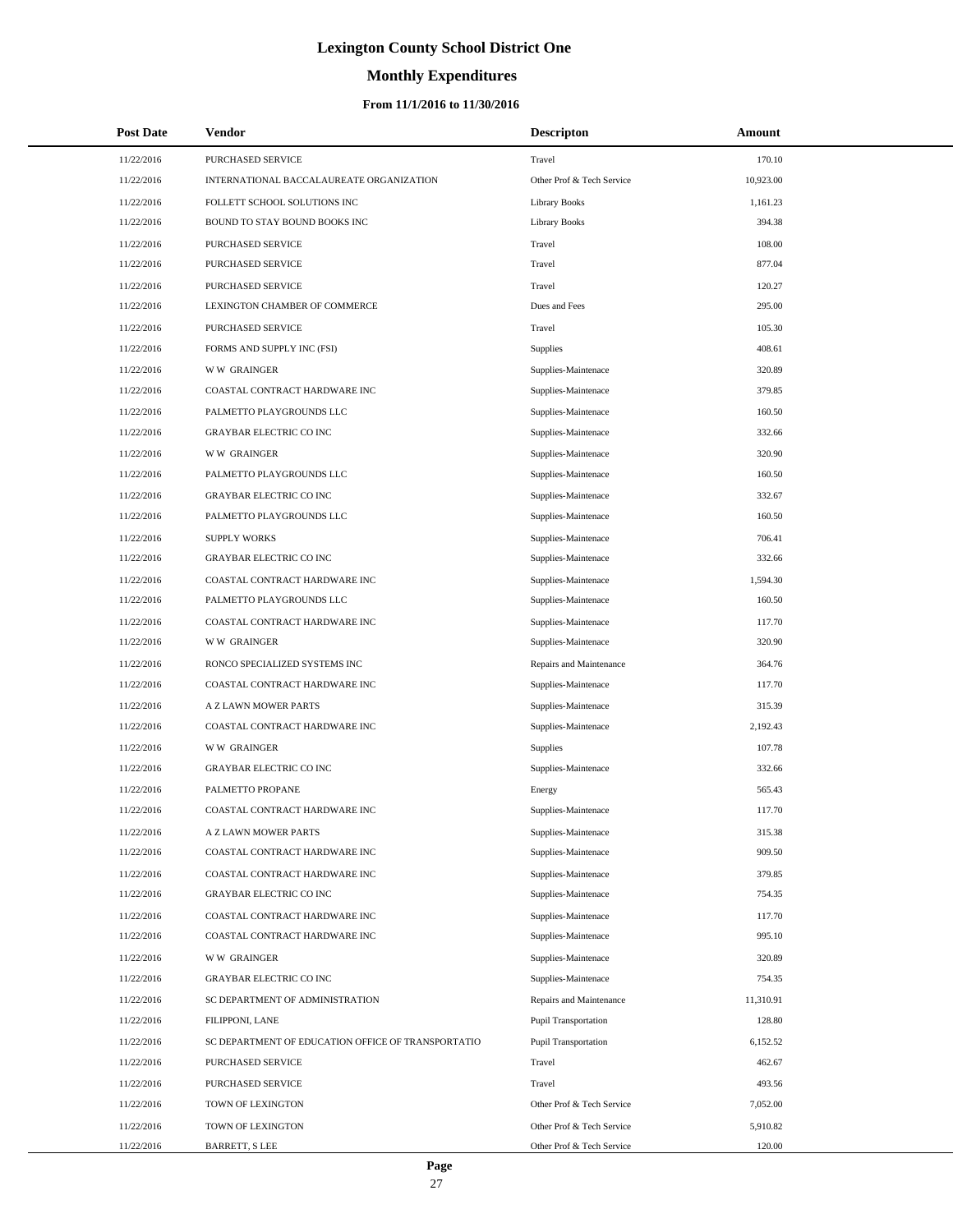# **Monthly Expenditures**

### **From 11/1/2016 to 11/30/2016**

| <b>Post Date</b> | Vendor                                             | <b>Descripton</b>           | Amount    |  |
|------------------|----------------------------------------------------|-----------------------------|-----------|--|
| 11/22/2016       | MCMANUS, JOHN-PATRICK A.                           | Other Prof & Tech Service   | 120.00    |  |
| 11/22/2016       | HART, MICHAEL JOSEPH                               | Other Prof & Tech Service   | 180.00    |  |
| 11/22/2016       | LOOKABILL, JOHN T                                  | Other Prof & Tech Service   | 180.00    |  |
| 11/22/2016       | <b>BLACK, CALEB JAMES</b>                          | Other Prof & Tech Service   | 180.00    |  |
| 11/22/2016       | <b>BARRETT, S LEE</b>                              | Other Prof & Tech Service   | 180.00    |  |
| 11/22/2016       | HAIGLER III, THOMAS I                              | Other Prof & Tech Service   | 180.00    |  |
| 11/22/2016       | LINT, CHARLES ROBERT                               | Other Prof & Tech Service   | 120.00    |  |
| 11/22/2016       | ALEWINE, EARL DICKSON RIDGEWAY                     | Other Prof & Tech Service   | 120.00    |  |
| 11/22/2016       | CARTER, BRENT C                                    | Other Prof & Tech Service   | 180.00    |  |
| 11/22/2016       | KLINSIC, JENNIFER                                  | Other Prof & Tech Service   | 120.00    |  |
| 11/22/2016       | TOWN OF LEXINGTON                                  | Other Prof & Tech Service   | 5,768.89  |  |
| 11/22/2016       | LINT, CHARLES ROBERT                               | Other Prof & Tech Service   | 180.00    |  |
| 11/22/2016       | PINE PRESS OF LEXINGTON INC                        | Printing and Binding        | 226.23    |  |
| 11/22/2016       | PURCHASED SERVICE                                  | Travel                      | 194.69    |  |
| 11/22/2016       | STURGES, RONNIE EARRON                             | Other Prof & Tech Service   | 150.00    |  |
| 11/22/2016       | CDWG ACCT 305089                                   | <b>Technology Supplies</b>  | 214.00    |  |
| 11/22/2016       | PURCHASED SERVICE                                  | Travel                      | 125.82    |  |
| 11/22/2016       | PURCHASED SERVICE                                  | Travel                      | 173.61    |  |
| 11/22/2016       | SCHOOL SPECIALTY INC                               | Supplies                    | 104.41    |  |
| 11/22/2016       | FORMS AND SUPPLY INC (FSI)                         | Supplies                    | 195.75    |  |
| 11/22/2016       | MANN TOOL AND SUPPLY                               | Supplies                    | 1,637.09  |  |
| 11/22/2016       | SC DEPARTMENT OF REVENUE (SALES TAX RETURN)        | <b>Supplies</b>             | 1,020.88  |  |
| 11/22/2016       | <b>STUDICA INC</b>                                 | Supplies                    | 14,584.00 |  |
| 11/22/2016       | <b>APPLIED VIDEO</b>                               | Supplies                    | 587.43    |  |
| 11/22/2016       | NASCO                                              | Supplies                    | 1,487.00  |  |
| 11/22/2016       | SARGENT WELCH LLC A VWR CO                         | <b>Supplies</b>             | 132.32    |  |
| 11/22/2016       | <b>KAEDEN BOOKS</b>                                | Supplies                    | 1,302.00  |  |
| 11/22/2016       | FORMS AND SUPPLY INC (FSI)                         | Pupil Activity              | 103.15    |  |
| 11/22/2016       | <b>OUAVERMUSIC.COM LLC</b>                         | Pupil Activity              | 831.03    |  |
| 11/22/2016       | CAROLINA BIOLOGICAL SUPPLY CO                      | Pupil Activity              | 567.02    |  |
| 11/22/2016       | <b>JW PEPPER</b>                                   | Pupil Activity              | 239.80    |  |
| 11/22/2016       | SCHOOL SPECIALTY INC                               | Pupil Activity              | 235.36    |  |
| 11/22/2016       | BOY SCOUT OF AMERICA TROOP 60                      | Pupil Activity              | 1,250.00  |  |
| 11/22/2016       | <b>BSN SPORTS</b>                                  | Pupil Activity              | 502.78    |  |
| 11/22/2016       | CUSTOM PRINTWEAR INC                               | Pupil Activity              | 2,165.68  |  |
| 11/22/2016       | QUAVERMUSIC.COM LLC                                | Software Renewal/Agreemen   | 728.97    |  |
| 11/22/2016       | QUAVERMUSIC.COM LLC                                | Software Renewal/Agreemen   | 728.97    |  |
| 11/22/2016       | QUAVERMUSIC.COM LLC                                | Software Renewal/Agreemen   | 728.97    |  |
| 11/28/2016       | FORMS AND SUPPLY INC (FSI)                         | Supplies                    | 209.87    |  |
| 11/28/2016       | SCHOOL SPECIALTY INC                               | Supplies                    | 230.93    |  |
| 11/28/2016       | SCHOOL SPECIALTY INC                               | Supplies                    | 169.23    |  |
| 11/28/2016       | CDWG ACCT 305089                                   | Supplies                    | 299.60    |  |
| 11/28/2016       | MANAGEDPRINT                                       | Supplies                    | 363.80    |  |
| 11/28/2016       | STATE DEPARTMENT OF EDUCATION LEX DIST ONEBUS SHOP | Pupil Transportation        | 1,165.60  |  |
| 11/28/2016       | STATE DEPARTMENT OF EDUCATION LEX DIST ONEBUS SHOP | <b>Pupil Transportation</b> | 891.07    |  |
| 11/28/2016       | DELL COMPUTERS                                     | Supplies                    | 243.63    |  |
| 11/28/2016       | DELL COMPUTERS                                     | Supplies                    | 114.39    |  |
| 11/28/2016       | DELL COMPUTERS                                     | <b>Technology Supplies</b>  | 233.68    |  |

 $\overline{a}$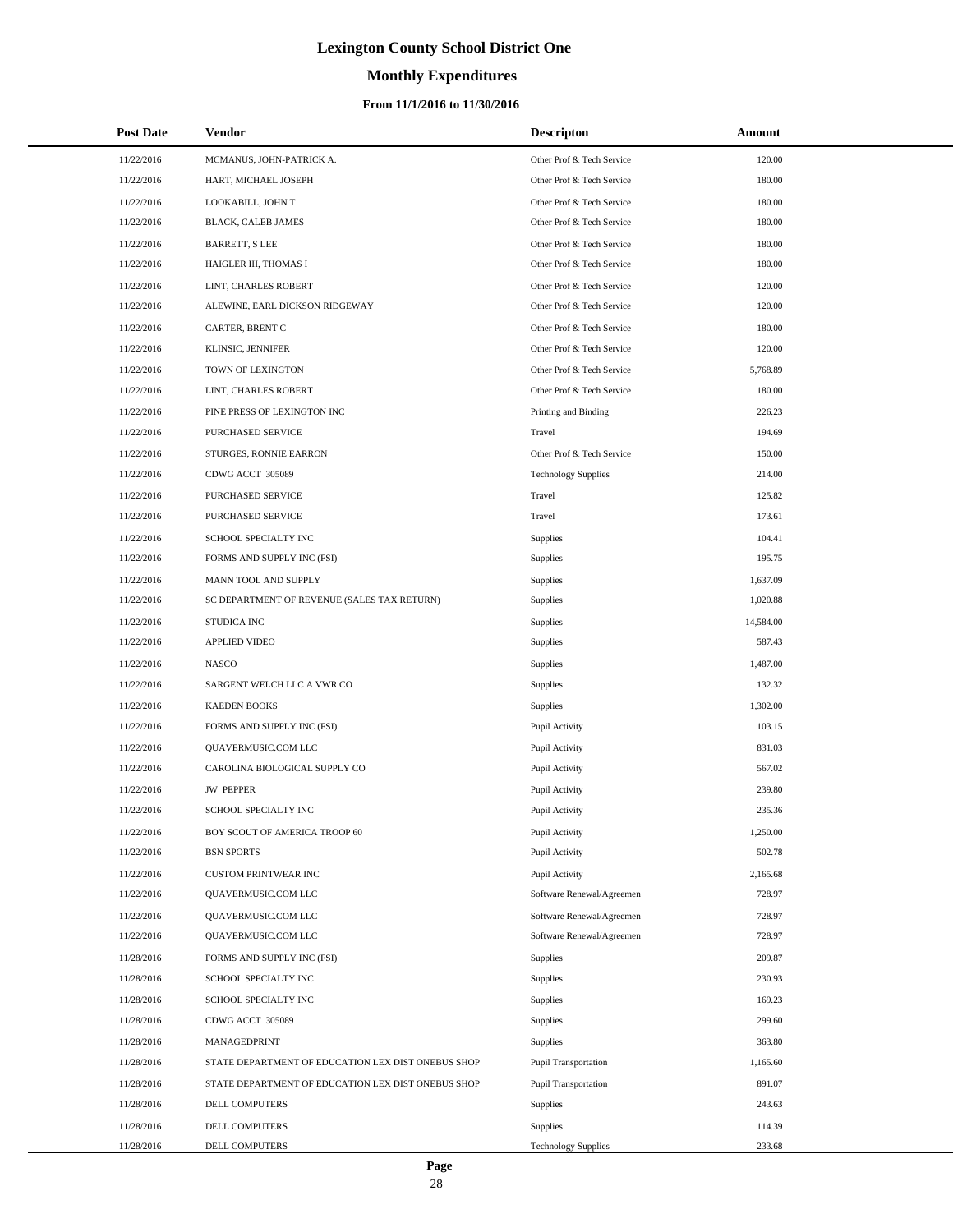# **Monthly Expenditures**

| <b>Post Date</b> | Vendor                                             | <b>Descripton</b>           | Amount   |
|------------------|----------------------------------------------------|-----------------------------|----------|
| 11/28/2016       | LEXINGTON COUNTY SCHOOL DIST 1                     | Pupil Transportation        | 156.24   |
| 11/28/2016       | PALMETTO STRINGS                                   | Repairs and Maintenance     | 2,285.00 |
| 11/28/2016       | PECKNEL MUSIC CO INC                               | Repairs and Maintenance     | 120.00   |
| 11/28/2016       | STATE DEPARTMENT OF EDUCATION LEX DIST ONEBUS SHOP | <b>Pupil Transportation</b> | 1,526.44 |
| 11/28/2016       | BLICK ART MATERIALS LLC                            | <b>Supplies</b>             | 1,060.75 |
| 11/28/2016       | MUSICIAN SUPPLY                                    | Supplies                    | 2,953.92 |
| 11/28/2016       | FOLLETT SCHOOL SOLUTIONS INC                       | Library Books               | 1,602.46 |
| 11/28/2016       | FOLLETT SCHOOL SOLUTIONS INC                       | Library Books               | 741.47   |
| 11/28/2016       | LENOVO US                                          | <b>Technology Supplies</b>  | 1,175.93 |
| 11/28/2016       | <b>SUPPLY WORKS</b>                                | Supplies-Maintenace         | 809.46   |
| 11/28/2016       | SMITH AND JONES JANITORIAL SUPPLIES AND EQUIP INC  | Supplies-Maintenace         | 1,061.74 |
| 11/28/2016       | COOK & BOARDMAN LLC                                | Supplies-Maintenace         | 716.73   |
| 11/28/2016       | GATEWAY SUPPLY CO INC                              | Supplies-Maintenace         | 1,015.86 |
| 11/28/2016       | <b>SUPPLY WORKS</b>                                | Supplies-Maintenace         | 404.73   |
| 11/28/2016       | <b>SUPPLY WORKS</b>                                | Supplies-Maintenace         | 1,549.25 |
| 11/28/2016       | DECKER EQUIPMENT SCHOOL FIX                        | <b>Supplies</b>             | 362.85   |
| 11/28/2016       | <b>SUPPLY WORKS</b>                                | Supplies-Maintenace         | 404.73   |
| 11/28/2016       | COOK & BOARDMAN LLC                                | Supplies-Maintenace         | 321.96   |
| 11/28/2016       | SIMPLEXGRINNELL                                    | Repairs and Maintenance     | 224.68   |
| 11/28/2016       | COOK & BOARDMAN LLC                                | Supplies-Maintenace         | 643.93   |
| 11/28/2016       | <b>SUPPLY WORKS</b>                                | Supplies-Maintenace         | 404.73   |
| 11/28/2016       | <b>BARRS RECREATION LLC</b>                        | Supplies-Maintenace         | 820.84   |
| 11/28/2016       | <b>SUPPLY WORKS</b>                                | Supplies-Maintenace         | 404.73   |
| 11/28/2016       | <b>SUPPLY WORKS</b>                                | Supplies-Maintenace         | 1,593.23 |
| 11/28/2016       | COOK & BOARDMAN LLC                                | Supplies-Maintenace         | 337.29   |
| 11/28/2016       | <b>SUPPLY WORKS</b>                                | Supplies-Maintenace         | 485.67   |
| 11/28/2016       | WILFONG, MICHAEL BRIAN                             | Other Prof & Tech Service   | 180.00   |
| 11/28/2016       | SNUFFER, ROBERT                                    | Other Prof & Tech Service   | 120.00   |
| 11/28/2016       | YOUNG, MATTHEW                                     | Other Prof & Tech Service   | 120.00   |
| 11/28/2016       | DUBARD, ARCADEUS JEROME                            | Other Prof & Tech Service   | 120.00   |
| 11/28/2016       | HALL, ROY LEE                                      | Other Prof & Tech Service   | 120.00   |
| 11/28/2016       | SHARPE, STEFAN ALEXANDER                           | Other Prof & Tech Service   | 120.00   |
| 11/28/2016       | FRANKLIN, TIMOTHY WILLIAM                          | Other Prof & Tech Service   | 360.00   |
| 11/28/2016       | <b>LENOVO US</b>                                   | <b>Technology Supplies</b>  | 1,316.10 |
| 11/28/2016       | DIGITAL OFFICE SOLUTIONS INC                       | Repairs and Maintenance     | 275.29   |
| 11/28/2016       | CAMCOR                                             | <b>Technology Supplies</b>  | 1,250.26 |
| 11/28/2016       | <b>GROVE MEDICAL</b>                               | <b>Supplies</b>             | 397.78   |
| 11/28/2016       | <b>CROSSOVER ATHLETICS</b>                         | Other Prof & Tech Service   | 625.50   |
| 11/28/2016       | DODGE LEARNING RESOURCES                           | Supplies                    | 683.55   |
| 11/28/2016       | COMPUTER DESIGN CONSULTING SERVICE LLC             | Printing and Binding        | 1,336.00 |
| 11/28/2016       | SUPERIOR RECREATION OF THE CAROLINA                | Repairs and Maintenance     | 6,875.00 |
| 11/28/2016       | SYSCO FOOD SERV OF COLUMBIA                        | Food                        | 6,178.96 |
| 11/28/2016       | BORDEN DAIRY CO OF SC LLC                          | Milk                        | 12.66    |
| 11/28/2016       | SYSCO FOOD SERV OF COLUMBIA                        | Food                        | 2,345.38 |
| 11/28/2016       | BORDEN DAIRY CO OF SC LLC                          | Milk                        | 398.19   |
| 11/28/2016       | SYSCO FOOD SERV OF COLUMBIA                        | Food                        | 6,300.58 |
| 11/28/2016       | BORDEN DAIRY CO OF SC LLC                          | Milk                        | 283.90   |
| 11/28/2016       | SENN BROTHERS INC                                  | Produce                     | 142.25   |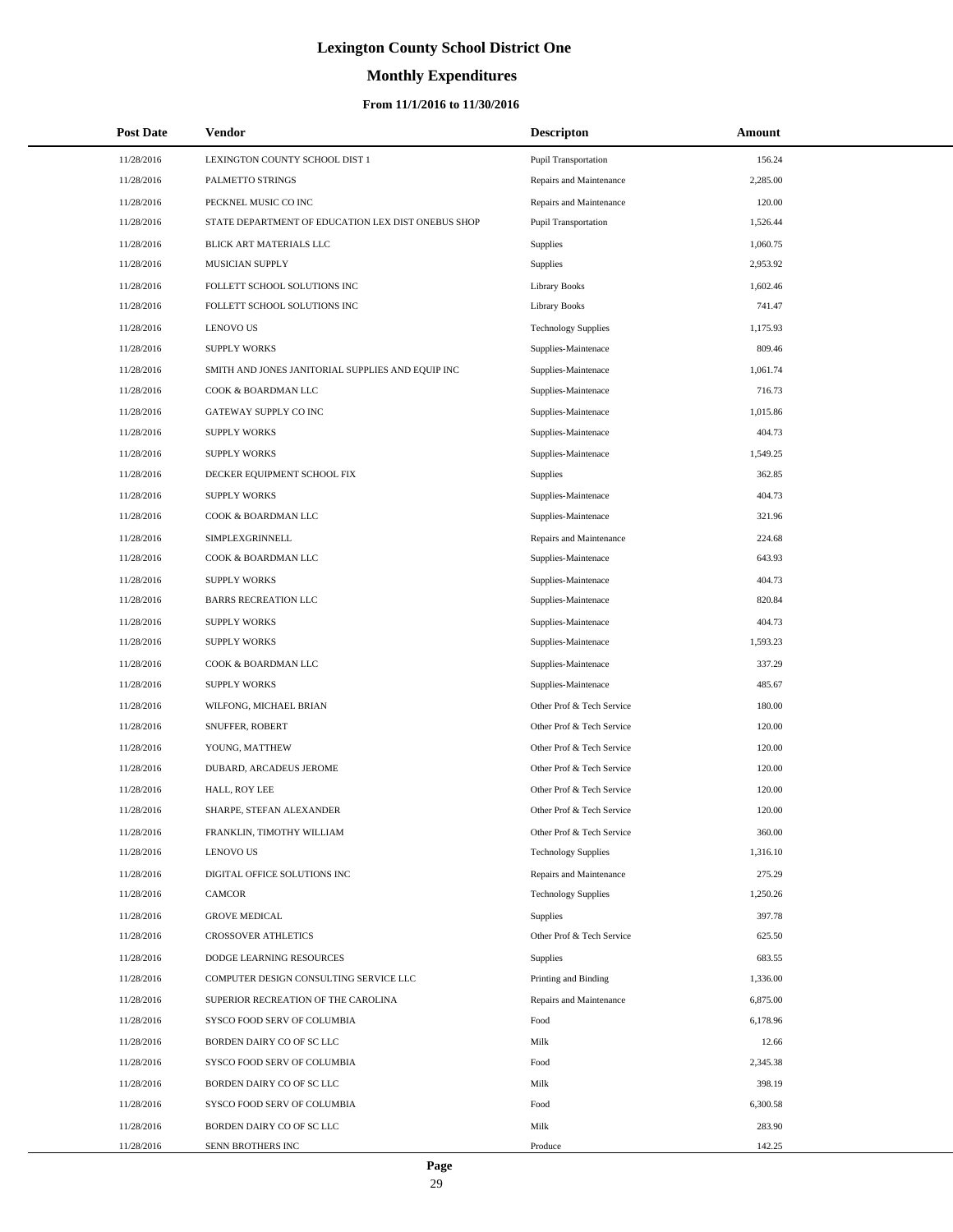# **Monthly Expenditures**

### **From 11/1/2016 to 11/30/2016**

| <b>Post Date</b> | <b>Vendor</b>                    | <b>Descripton</b> | Amount   |
|------------------|----------------------------------|-------------------|----------|
| 11/28/2016       | SYSCO FOOD SERV OF COLUMBIA      | Food              | 3,295.13 |
| 11/28/2016       | BORDEN DAIRY CO OF SC LLC        | Milk              | 500.24   |
| 11/28/2016       | SENN BROTHERS INC                | Produce           | 108.00   |
| 11/28/2016       | SYSCO FOOD SERV OF COLUMBIA      | Food              | 1,855.99 |
| 11/28/2016       | BORDEN DAIRY CO OF SC LLC        | Milk              | 270.12   |
| 11/28/2016       | SENN BROTHERS INC                | Produce           | 113.50   |
| 11/28/2016       | SYSCO FOOD SERV OF COLUMBIA      | Food              | 5,940.70 |
| 11/28/2016       | BORDEN DAIRY CO OF SC LLC        | Milk              | 568.71   |
| 11/28/2016       | SENN BROTHERS INC                | Produce           | 149.00   |
| 11/28/2016       | SYSCO FOOD SERV OF COLUMBIA      | Food              | 1,021.50 |
| 11/28/2016       | SYSCO FOOD SERV OF COLUMBIA      | Food              | 2,653.49 |
| 11/28/2016       | BORDEN DAIRY CO OF SC LLC        | Milk              | 134.98   |
| 11/28/2016       | SENN BROTHERS INC                | Produce           | 104.00   |
| 11/28/2016       | SYSCO FOOD SERV OF COLUMBIA      | Food              | 2,078.66 |
| 11/28/2016       | BORDEN DAIRY CO OF SC LLC        | Milk              | 344.98   |
| 11/28/2016       | SYSCO FOOD SERV OF COLUMBIA      | Food              | 2,361.36 |
| 11/28/2016       | BORDEN DAIRY CO OF SC LLC        | Milk              | 931.59   |
| 11/28/2016       | SYSCO FOOD SERV OF COLUMBIA      | Food              | 1,555.38 |
| 11/28/2016       | BORDEN DAIRY CO OF SC LLC        | Milk              | 916.41   |
| 11/28/2016       | SYSCO FOOD SERV OF COLUMBIA      | Food              | 2,684.50 |
| 11/28/2016       | BORDEN DAIRY CO OF SC LLC        | Milk              | 489.28   |
| 11/28/2016       | SYSCO FOOD SERV OF COLUMBIA      | Food              | 1,764.96 |
| 11/28/2016       | BORDEN DAIRY CO OF SC LLC        | Milk              | 311.04   |
| 11/28/2016       | SYSCO FOOD SERV OF COLUMBIA      | Food              | 6,353.87 |
| 11/28/2016       | EARTHGRAINS BAKING COMPANIES INC | Bread             | 131.25   |
| 11/28/2016       | BORDEN DAIRY CO OF SC LLC        | Milk              | 513.09   |
| 11/28/2016       | SENN BROTHERS INC                | Produce           | 104.00   |
| 11/28/2016       | SYSCO FOOD SERV OF COLUMBIA      | Food              | 1,845.26 |
| 11/28/2016       | BORDEN DAIRY CO OF SC LLC        | Milk              | 226.63   |
| 11/28/2016       | SYSCO FOOD SERV OF COLUMBIA      | Food              | 2,337.30 |
| 11/28/2016       | BORDEN DAIRY CO OF SC LLC        | Milk              | 267.89   |
| 11/28/2016       | SYSCO FOOD SERV OF COLUMBIA      | Food              | 4,095.71 |
| 11/28/2016       | BORDEN DAIRY CO OF SC LLC        | Milk              | 574.91   |
| 11/28/2016       | SYSCO FOOD SERV OF COLUMBIA      | Food              | 1,498.41 |
| 11/28/2016       | BORDEN DAIRY CO OF SC LLC        | Milk              | 157.14   |
| 11/28/2016       | SENN BROTHERS INC                | Produce           | $-25.50$ |
| 11/28/2016       | SYSCO FOOD SERV OF COLUMBIA      | Food              | 3,558.88 |
| 11/28/2016       | BORDEN DAIRY CO OF SC LLC        | Milk              | 976.66   |
| 11/28/2016       | SENN BROTHERS INC                | Produce           | 154.50   |
| 11/28/2016       | SYSCO FOOD SERV OF COLUMBIA      | Food              | 2,896.65 |
| 11/28/2016       | SYSCO FOOD SERV OF COLUMBIA      | Food              | 1,069.16 |
| 11/28/2016       | BORDEN DAIRY CO OF SC LLC        | Milk              | 190.15   |
| 11/28/2016       | SYSCO FOOD SERV OF COLUMBIA      | Food              | 2,282.02 |
| 11/28/2016       | BORDEN DAIRY CO OF SC LLC        | Milk              | 431.34   |
| 11/28/2016       | SENN BROTHERS INC                | Produce           | 159.45   |
| 11/28/2016       | SYSCO FOOD SERV OF COLUMBIA      | Food              | 2,595.17 |
| 11/28/2016       | BORDEN DAIRY CO OF SC LLC        | Milk              | 597.36   |
| 11/28/2016       | SENN BROTHERS INC                | Produce           | 134.00   |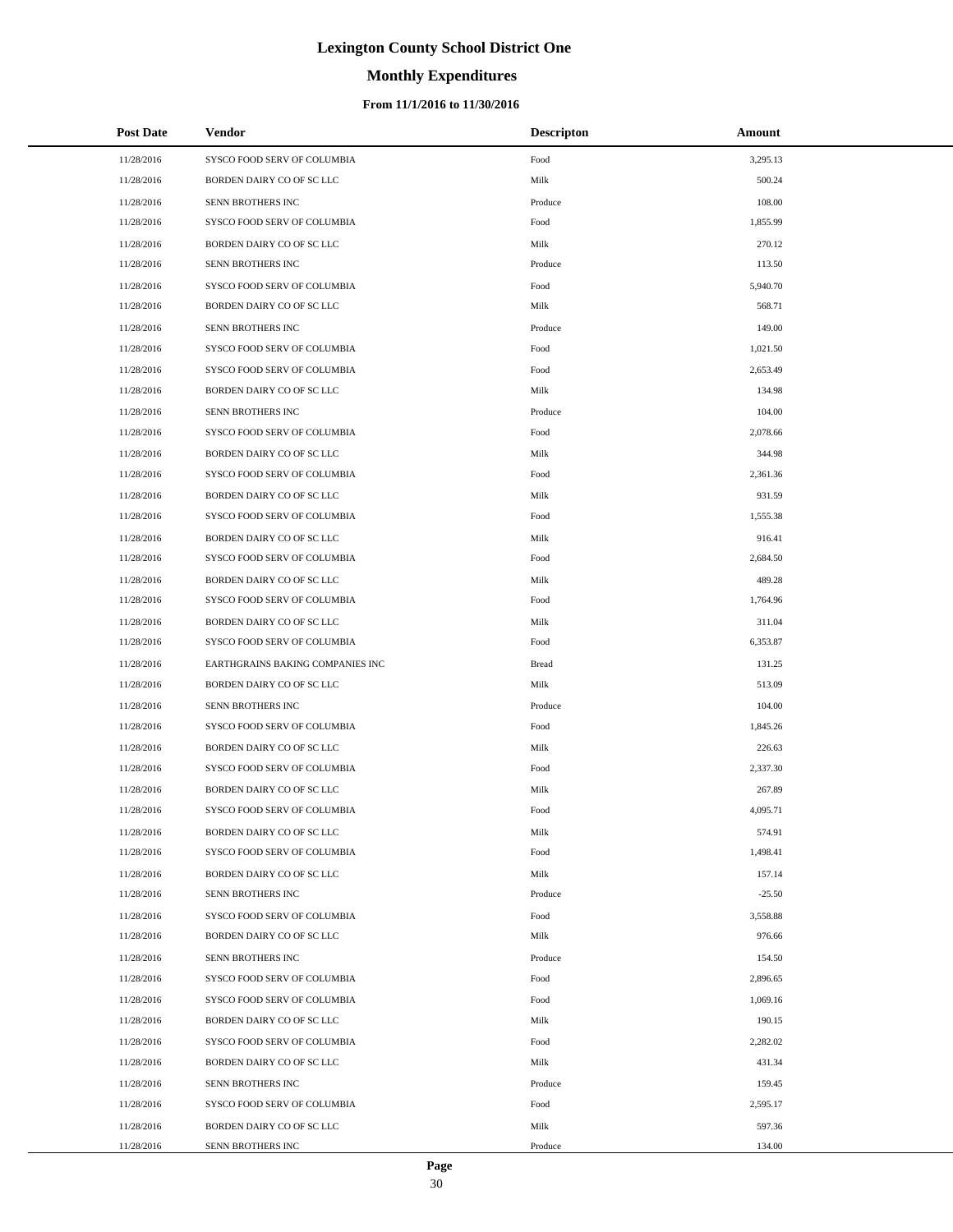# **Monthly Expenditures**

### **From 11/1/2016 to 11/30/2016**

| <b>Post Date</b> | Vendor                                             | <b>Descripton</b> | Amount   |
|------------------|----------------------------------------------------|-------------------|----------|
| 11/28/2016       | SYSCO FOOD SERV OF COLUMBIA                        | Food              | 1,661.10 |
| 11/28/2016       | BORDEN DAIRY CO OF SC LLC                          | Milk              | 218.81   |
| 11/28/2016       | SYSCO FOOD SERV OF COLUMBIA                        | Food              | 1,587.78 |
| 11/28/2016       | BORDEN DAIRY CO OF SC LLC                          | Milk              | 184.61   |
| 11/28/2016       | SYSCO FOOD SERV OF COLUMBIA                        | Food              | 2,299.21 |
| 11/28/2016       | BORDEN DAIRY CO OF SC LLC                          | Milk              | 394.88   |
| 11/28/2016       | SYSCO FOOD SERV OF COLUMBIA                        | Food              | 3,169.00 |
| 11/28/2016       | BORDEN DAIRY CO OF SC LLC                          | Milk              | 100.36   |
| 11/28/2016       | SYSCO FOOD SERV OF COLUMBIA                        | Food              | 6,599.87 |
| 11/28/2016       | BORDEN DAIRY CO OF SC LLC                          | Milk              | 179.74   |
| 11/28/2016       | SYSCO FOOD SERV OF COLUMBIA                        | Food              | 3,235.95 |
| 11/28/2016       | BORDEN DAIRY CO OF SC LLC                          | Milk              | 553.91   |
| 11/28/2016       | SENN BROTHERS INC                                  | Produce           | 144.50   |
| 11/28/2016       | <b>GRACENOTES LLC</b>                              | Pupil Activity    | 185.50   |
| 11/28/2016       | DELL COMPUTERS                                     | Pupil Activity    | 664.15   |
| 11/28/2016       | FREY SCIENTIFIC                                    | Pupil Activity    | 422.15   |
| 11/28/2016       | JUNIOR LIBRARY GUILD                               | Pupil Activity    | 833.70   |
| 11/28/2016       | <b>BIOWAVE CORPORATION</b>                         | Pupil Activity    | 150.00   |
| 11/28/2016       | <b>BURBAGE, JASON</b>                              | Pupil Activity    | 120.00   |
| 11/28/2016       | HART, MICHAEL JOSEPH                               | Pupil Activity    | 120.00   |
| 11/28/2016       | ROGERS, MATTHEW                                    | Pupil Activity    | 120.00   |
| 11/28/2016       | SHEALY, CANDI YVETTE                               | Pupil Activity    | 120.00   |
| 11/28/2016       | BULL, CLIFFORD O                                   | Pupil Activity    | 166.90   |
| 11/28/2016       | CAULDER, CHARLES DANNY                             | Pupil Activity    | 114.20   |
| 11/28/2016       | FELDER, SAMUEL                                     | Pupil Activity    | 134.90   |
| 11/28/2016       | TEUTON, KENNETH                                    | Pupil Activity    | 137.60   |
| 11/28/2016       | T AND T SPORTS                                     | Pupil Activity    | 1,781.55 |
| 11/28/2016       | FOSTER, CHARLES RICHARD                            | Pupil Activity    | 112.50   |
| 11/28/2016       | GWYN, JAIME L                                      | Pupil Activity    | 120.00   |
| 11/28/2016       | HOWARD, KEVIN BRIAN                                | Pupil Activity    | 112.50   |
| 11/28/2016       | LINT, CHARLES ROBERT                               | Pupil Activity    | 112.50   |
| 11/28/2016       | MCFALLS, FRANKLIN JUNIOR                           | Pupil Activity    | 105.00   |
| 11/28/2016       | STOKES, JAMES LEE                                  | Pupil Activity    | 112.50   |
| 11/28/2016       | WISEMAN, DARREN MARK                               | Pupil Activity    | 112.50   |
| 11/28/2016       | ALLEN, CLARENCE                                    | Pupil Activity    | 148.70   |
| 11/28/2016       | BOSTIC, D LYNN                                     | Pupil Activity    | 111.80   |
| 11/28/2016       | DRENNING, DOUGLAS T                                | Pupil Activity    | 101.00   |
| 11/28/2016       | EGAN, DANIEL T                                     | Pupil Activity    | 123.50   |
| 11/28/2016       | PITTS, DAVID A                                     | Pupil Activity    | 155.90   |
| 11/28/2016       | <b>BSN SPORTS</b>                                  | Pupil Activity    | 1,326.80 |
| 11/28/2016       | REED, JOHN MARCUS                                  | Pupil Activity    | 210.00   |
| 11/28/2016       | BEATY, ROY                                         | Pupil Activity    | 104.10   |
| 11/28/2016       | CUMMINGS, KEVIN                                    | Pupil Activity    | 101.40   |
| 11/28/2016       | DURRELL, RONALD G                                  | Pupil Activity    | 101.40   |
| 11/28/2016       | SMITH, PAUL ANTHONY                                | Pupil Activity    | 104.10   |
| 11/28/2016       | <b>BSN SPORTS</b>                                  | Pupil Activity    | 945.88   |
| 11/28/2016       | STATE DEPARTMENT OF EDUCATION LEX DIST ONEBUS SHOP | Pupil Activity    | 251.72   |
| 11/28/2016       | <b>BIOWAVE CORPORATION</b>                         | Pupil Activity    | 895.00   |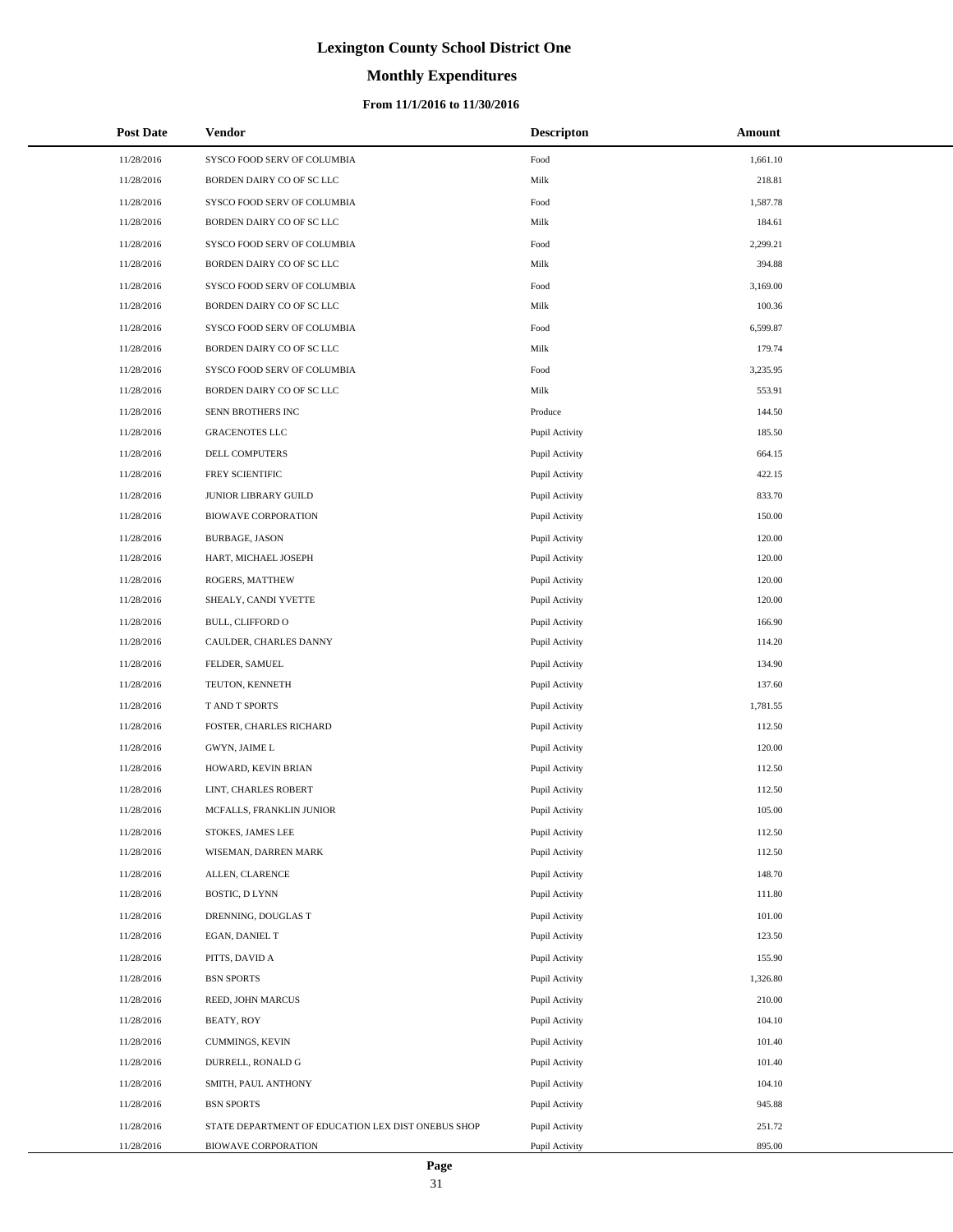# **Monthly Expenditures**

| <b>Post Date</b> | <b>Vendor</b>                                  | <b>Descripton</b>           | Amount    |
|------------------|------------------------------------------------|-----------------------------|-----------|
| 11/28/2016       | STROCK, BENJAMIN H                             | Pupil Activity              | 120.00    |
| 11/28/2016       | BEATY, ROY                                     | Pupil Activity              | 105.00    |
| 11/28/2016       | HENDRICKS, KINZELL                             | Pupil Activity              | 105.00    |
| 11/28/2016       | MADISON, ZELL                                  | Pupil Activity              | 105.00    |
| 11/28/2016       | SMITH, PAUL ANTHONY                            | Pupil Activity              | 105.00    |
| 11/28/2016       | KNOCKOUT SPORTSWEAR                            | Pupil Activity              | 4,560.00  |
| 11/28/2016       | SC DEPARTMENT OF REVENUE (SALES TAX RETURN)    | Pupil Activity              | 319.20    |
| 11/28/2016       | PURCHASED SERVICE                              | Pupil Activity              | 201.35    |
| 11/28/2016       | QUAVERMUSIC.COM LLC                            | Software Renewal/Agreemen   | 728.97    |
| 11/28/2016       | QUAVERMUSIC.COM LLC                            | Software Renewal/Agreemen   | 728.97    |
| 11/29/2016       | SCHOOL SPECIALTY INC                           | Supplies                    | 723.91    |
| 11/29/2016       | SC BAND DIRECTORS ASSOCIATION                  | <b>Pupil Transportation</b> | 250.00    |
| 11/29/2016       | J O'BRIEN CO                                   | Supplies                    | 510.00    |
| 11/29/2016       | LORICK, STAN                                   | Repairs and Maintenance     | 175.00    |
| 11/29/2016       | PECKNEL MUSIC CO INC                           | Repairs and Maintenance     | 190.00    |
| 11/29/2016       | SC MUSIC EDUCATORS ASSOCIATION CHORAL DIVISION | <b>Pupil Transportation</b> | 480.00    |
| 11/29/2016       | WHITE MUSICAL INSTRUMENT LLC                   | Supplies                    | 9,737.00  |
| 11/29/2016       | SCHOOL SPECIALTY INC                           | Supplies                    | 1,050.00  |
| 11/29/2016       | PECKNEL MUSIC CO INC                           | Repairs and Maintenance     | 1,205.00  |
| 11/29/2016       | PECKNEL MUSIC CO INC                           | Supplies                    | 116.63    |
| 11/29/2016       | WHITE MUSICAL INSTRUMENT LLC                   | Supplies                    | 9,501.60  |
| 11/29/2016       | FOLLETT SCHOOL SOLUTIONS INC                   | <b>Library Books</b>        | 1,367.77  |
| 11/29/2016       | CERTIFIED TRANSLATION SERVICES                 | Other Prof & Tech Service   | 5,364.50  |
| 11/29/2016       | SUNGARD PUBLIC SECTOR INC                      | Other Prof & Tech Service   | 750.00    |
| 11/29/2016       | <b>BONITZ</b>                                  | Repairs and Maintenance     | 20,030.82 |
| 11/29/2016       | <b>ANIXTER INC</b>                             | Supplies-Maintenace         | 269.64    |
| 11/29/2016       | FERGUSON ENTERPRISES INC FEI 27                | Supplies-Maintenace         | 1,874.64  |
| 11/29/2016       | <b>ANIXTER INC</b>                             | Supplies-Maintenace         | 269.64    |
| 11/29/2016       | CITY ELECTRIC SUPPLY CO                        | Supplies-Maintenace         | 211.86    |
| 11/29/2016       | <b>BONITZ</b>                                  | Repairs and Maintenance     | 5,460.02  |
| 11/29/2016       | <b>CULLUM SERVICES INC</b>                     | Repairs and Maintenance     | 676.39    |
| 11/29/2016       | SOUTHEASTERN EQUIPMENT AND SUPPLY INC          | Supplies-Maintenace         | 197.95    |
| 11/29/2016       | SOUTHEASTERN EQUIPMENT AND SUPPLY INC          | Supplies-Maintenace         | 248.36    |
| 11/29/2016       | <b>CASCADE WATER SERVICES</b>                  | Repairs and Maintenance     | 105.60    |
| 11/29/2016       | HAIGLER III, THOMAS I                          | Other Prof & Tech Service   | 180.00    |
| 11/29/2016       | <b>READABLE INK</b>                            | Other Prof & Tech Service   | 2,000.00  |
| 11/29/2016       | SUNGARD PUBLIC SECTOR INC                      | Software Renewal/Agreemen   | 2,038.79  |
| 11/29/2016       | <b>BSN SPORTS</b>                              | <b>Supplies</b>             | 829.00    |
| 11/29/2016       | FORMS AND SUPPLY INC (FSI)                     | Supplies                    | 112.32    |
| 11/29/2016       | CABLE AND CONNECTIONS                          | <b>Technology Supplies</b>  | 107.00    |
| 11/29/2016       | <b>LENOVO US</b>                               | <b>Technology Supplies</b>  | 3,263.50  |
| 11/29/2016       | MSC INDUSTRIAL SUPPLY CO                       | Pupil Activity              | 2,640.55  |
| 11/29/2016       | QUAVERMUSIC.COM LLC                            | Pupil Activity              | 831.03    |
| 11/29/2016       | FISHER SCIENTIFIC COMPANY LLC                  | Pupil Activity              | 856.68    |
| 11/29/2016       | GOPHER SPORT PLAY WITH A PURPOSE               | Pupil Activity              | 1,071.17  |
| 11/29/2016       | SCHOOL SPECIALTY INC                           | Pupil Activity              | 300.00    |
| 11/29/2016       | <b>BSN SPORTS</b>                              | Pupil Activity              | 1,107.45  |
| 11/29/2016       | <b>BSN SPORTS</b>                              | Pupil Activity              | 128.40    |